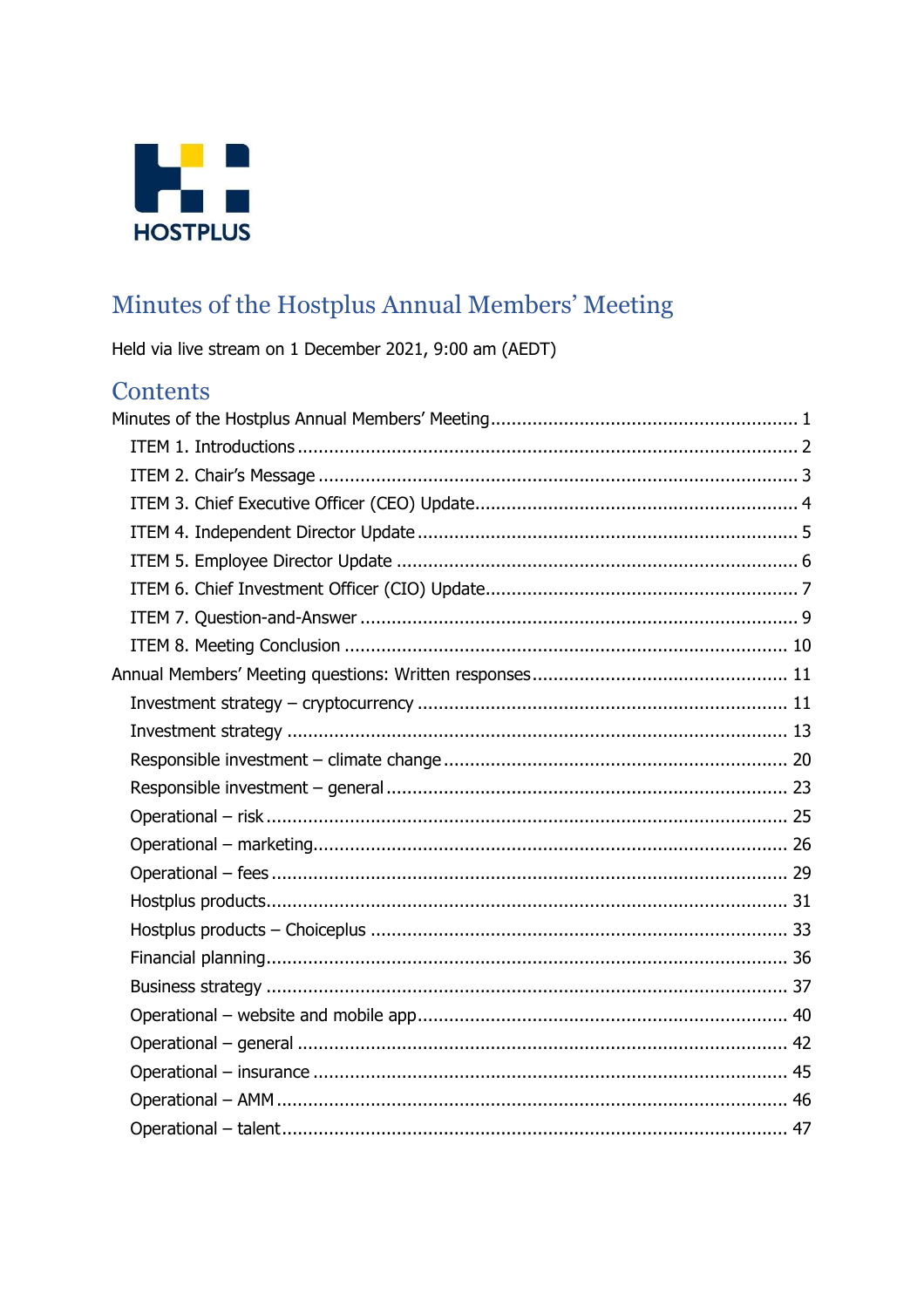#### Speakers

David Elmslie, Chair David Elia, Chief Executive Officer Alexandra Grayson, Independent Director Imogen Beynon, Employee Director Sam Sicilia, Chief Investment Officer

#### Other attendees

**Hostplus Board:** Janet Whiting David Gibson Tim Lyons David Attenborough Craig Laundy Bev Myers Gary Bullock Brian Kearney

**Hostplus Executive Team:**

Natalie Strickland Paul Watson Mark Abramovich Kelly Cantwell Lewis Tassone Stuart Wilkinson

#### **Fund Auditor:**

George Sagonas, Audit Partner, PwC

The Chair declared the meeting open at 9:00 am.

#### <span id="page-1-0"></span>ITEM 1. Introductions

The Chair, on behalf of the Board and Hostplus executive team, welcomed and thanked all those who joined online for Hostplus' Annual Members' Meeting (AMM).

The Chair acknowledged the Wurundjeri people as Traditional Custodians of the land on which Hostplus' head office is located and from where he was joining the meeting. He acknowledged all Aboriginal and Torres Strait Islander members attending, and paid respects to their Elders past, present and emerging.

The Chair advised that the meeting was being broadcast from Melbourne and Sydney and speakers would be making their addresses from those locations.

#### Quorum

The Chair recognised a quorum of Hostplus Board Directors had joined the meeting online and as such, the AMM would serve as an official meeting of the Board.

The Fund's Directors, relevant Executive officers, Auditor and the Chair of the trustee board were also in attendance.

The Chair invited members to submit questions through the event streaming page until the end of the AMM and noted that questions submitted prior would be responded to later in the meeting.

The Chair advised that answers to all member questions, a full video recording of the meeting and meeting minutes would be made available on the Hostplus website within 30 days.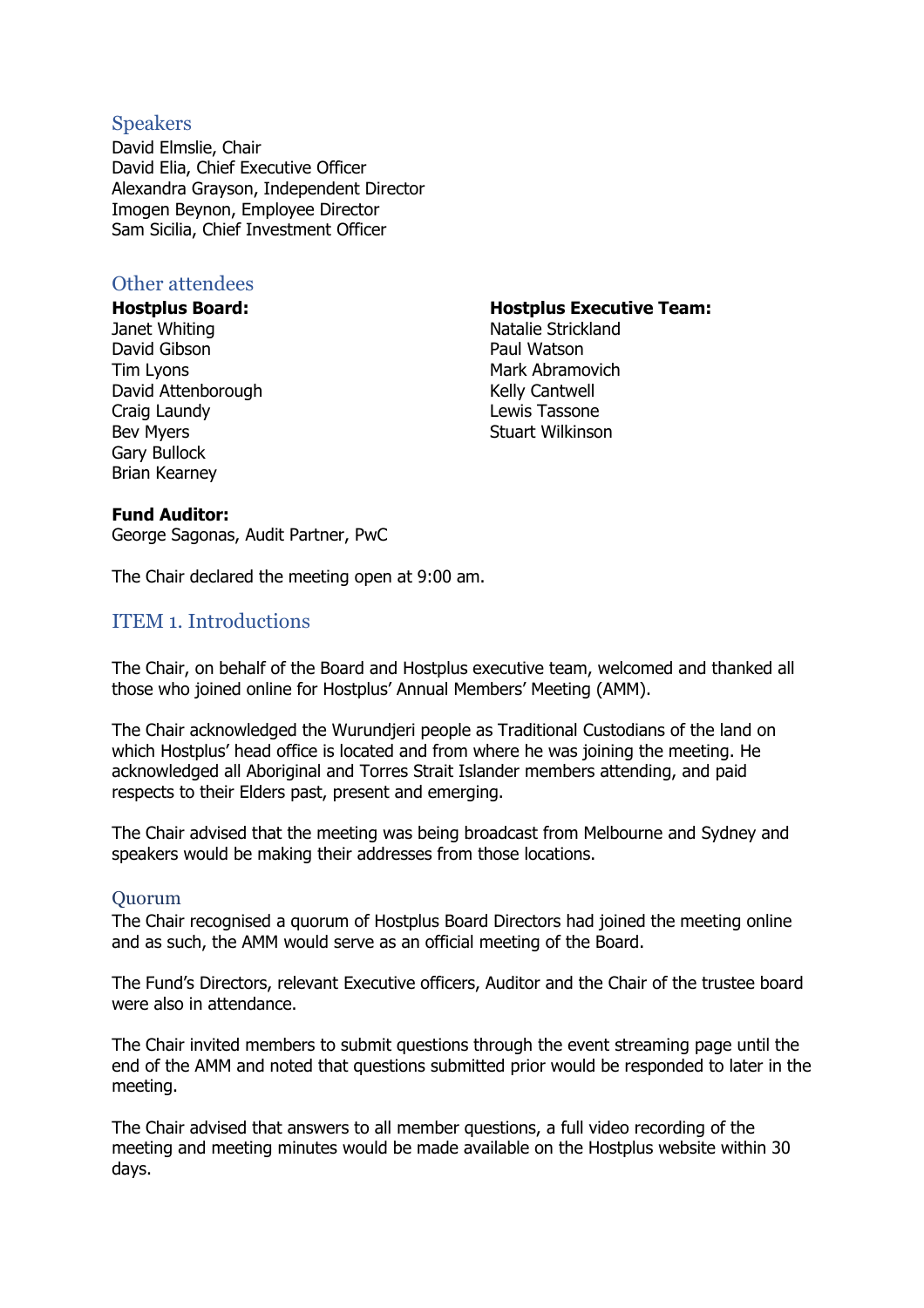# <span id="page-2-0"></span>ITEM 2. Chair's Message

The Chair spoke to the following matters:

- **•** Impact of COVID-19 on Hostplus' 1.3 million members and 236,000 employer partners – there's hope that rising vaccination rates will mean greater freedoms.
- When the Federal Government's Early Release Scheme ended on 31 December 2020, 312,000 members had jointly withdrawn \$3.1 billion from their super.
- Hostplus delivered excellent financial and investment performance outcomes.
- MySuper Balanced option, where most members invest, delivered net return of 21.32% for 2020–21, best-ever annual result in its 33-year history and a market leading outcome.
- More than 9 of 10 Hostplus members enjoyed their best-ever annual investment return.
- More than 50% members now outside traditional hospitality, tourism and allied sectors. Reputation growing as a super fund of choice for all working Australians.
- Growth from less than 1 million members in 2016 to 1.3 million in June 2021. Funds under management (FUM) up from \$20 billion to \$62 billion over same period.
- In 2020–21, contributing employers grew by 20,000 to 236,000.
- Pooled Superannuation Trust (PST) exceeds \$68 billion includes Maritime Super and assets from recent mergers with AUSFund (\$210 million in May 2021) and Intrust Super (\$3 billion and 90,000 members in late November 2021). Merger with SA's Statewide Super (\$12 billion fund, 148,000 members) will help reach nearly \$90 billion in FUM by April 2022.
- Board has an industry-leading governance structure with three employer, three employee and three independent directors. Thanked six departing directors and welcomed successors.
- Ongoing regulatory change challenging many funds, particularly small to mediumsized – means Hostplus has opportunities for further mergers and strategic partnerships.
- **■** Hostplus focused on strong, stable and industry best-practice governance, leadership and management as superannuation industry adapts to new requirements.
- **EXEDEE 10.50 Superannuation Guarantee (SG) up from 9.5% to 10%, with 0.5% increases each** financial year until reaching 12% in July 2025.
- Minimum monthly income superannuation threshold to be removed from 1 July 2022, assisting younger, casual and part-time workers, particularly women.
- 'Your Future, Your Super' (YFYS) legislation commenced 1 July 2021, with super 'stapling' from 1 November 2021 and new annual superannuation performance tests. Hostplus passed the first test in July – MySuper Balanced option is delivering longterm investment outcomes.

The Chair introduced the Fund's Chief Executive Officer, David Elia.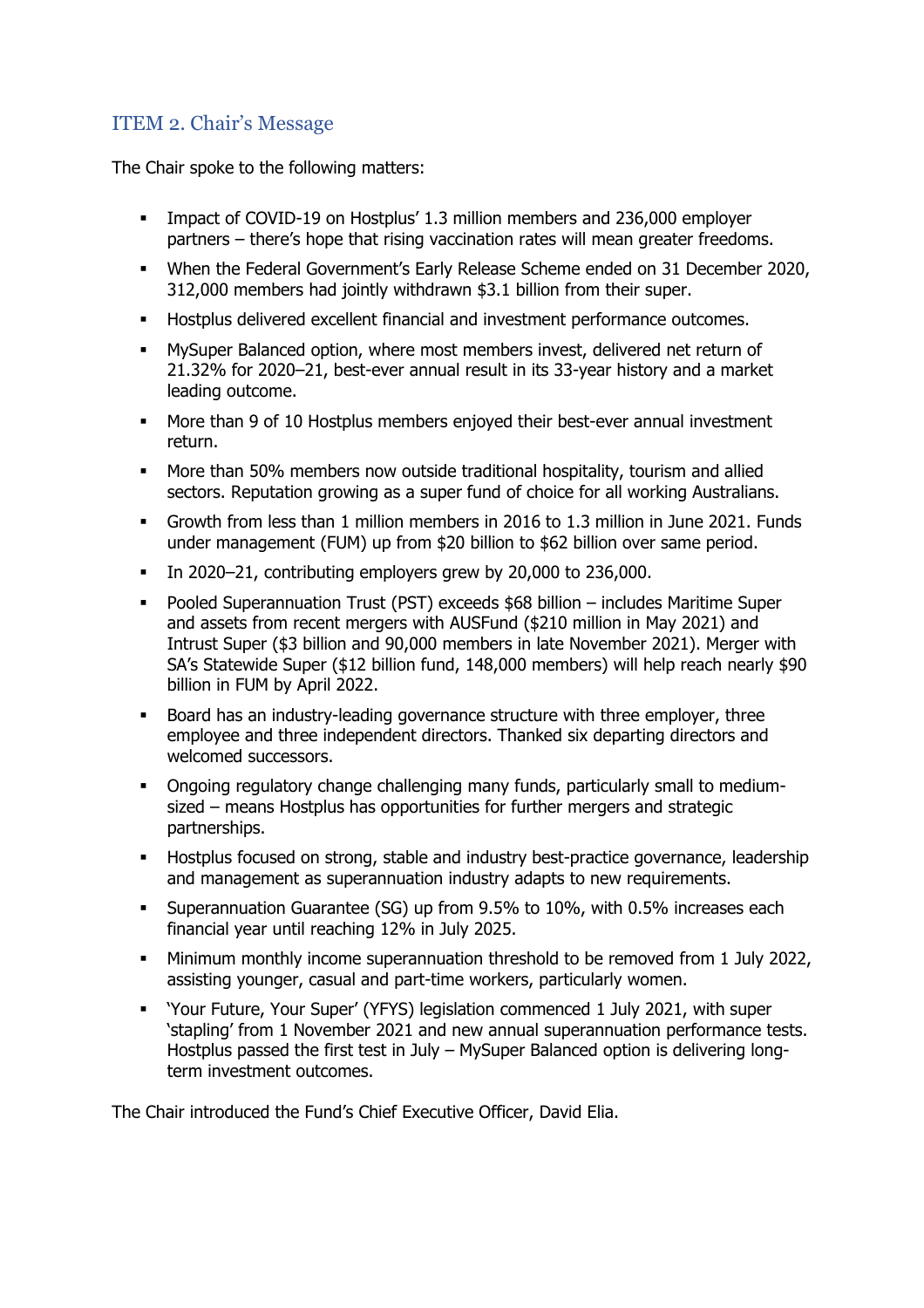# <span id="page-3-0"></span>ITEM 3. Chief Executive Officer (CEO) Update

The CEO welcomed and thanked members for attending. He also acknowledged the Wurundjeri people as Traditional Custodians of the land and paid respects to their Elders past, present and emerging.

The CEO then spoke to the following matters:

- **•** Despite the pandemic, Hostplus stuck to its mission and purpose: "To maximise our members' superannuation outcomes so that they might enjoy a dignified retirement."
- As an Industry Fund, all profits are owned by and benefit members.
- Balanced (MySuper) best result in its 33-year history with annual return of 21.32%. Placed in top three industry balanced options over 5, 7, 10, 15 and 20 years.
- Low-cost Indexed Balanced option returned 18.88%.
- Sustainability-focused option, Socially Responsible Investment (SRI) Balanced, returned 21.82%.
- Members get net benefit advantage through low account-based admin fees, competitive investment costs and impressive long-term performance.
- SuperRatings found, in past 15 years, a Hostplus default Balanced option member was \$26,000 better off than an average industry super fund member and \$63,000 better off than an average retail super fund member.
- A review of Hostplus' recently refreshed three-year strategic plan for 2021–23, through a COVID-19 lens, confirmed it is fit-for-purpose.
- Growing size and scale helps realise greater cost efficiencies savings passed to members.
- Soft launch of new CPIplus, in response to retired members saying they wanted more investment certainty and risk protection. Very popular – formal launch soon.
- 3,000+ members surveyed about SRI Balanced option. SRI now better reflects members' values re fossil fuels, human rights, environment, weapons etc. Work continuing to increase renewables, green building technology, healthcare and medical solutions.
- Hostplus 'industry first' Self-Managed Invest product (SMI) rising in popularity with SMSF trustees and advisers. Product grew an impressive 82% (\$109 million) in 2020–21.
- New SMI website and investment in SMI's functional, reporting and data-feed capabilities for advisers. Further developments planned to increase growth.
- Hostplus worked closely with members to improve the mobile app.
- **■** Hostplus mergers and partnerships with Club Super, AUSfund, Maritime Super and Intrust Super consistent with government reforms – achieves scale benefits, cuts costs, improves returns.
- SG rises important in supporting more retirees without relying entirely on Age Pension.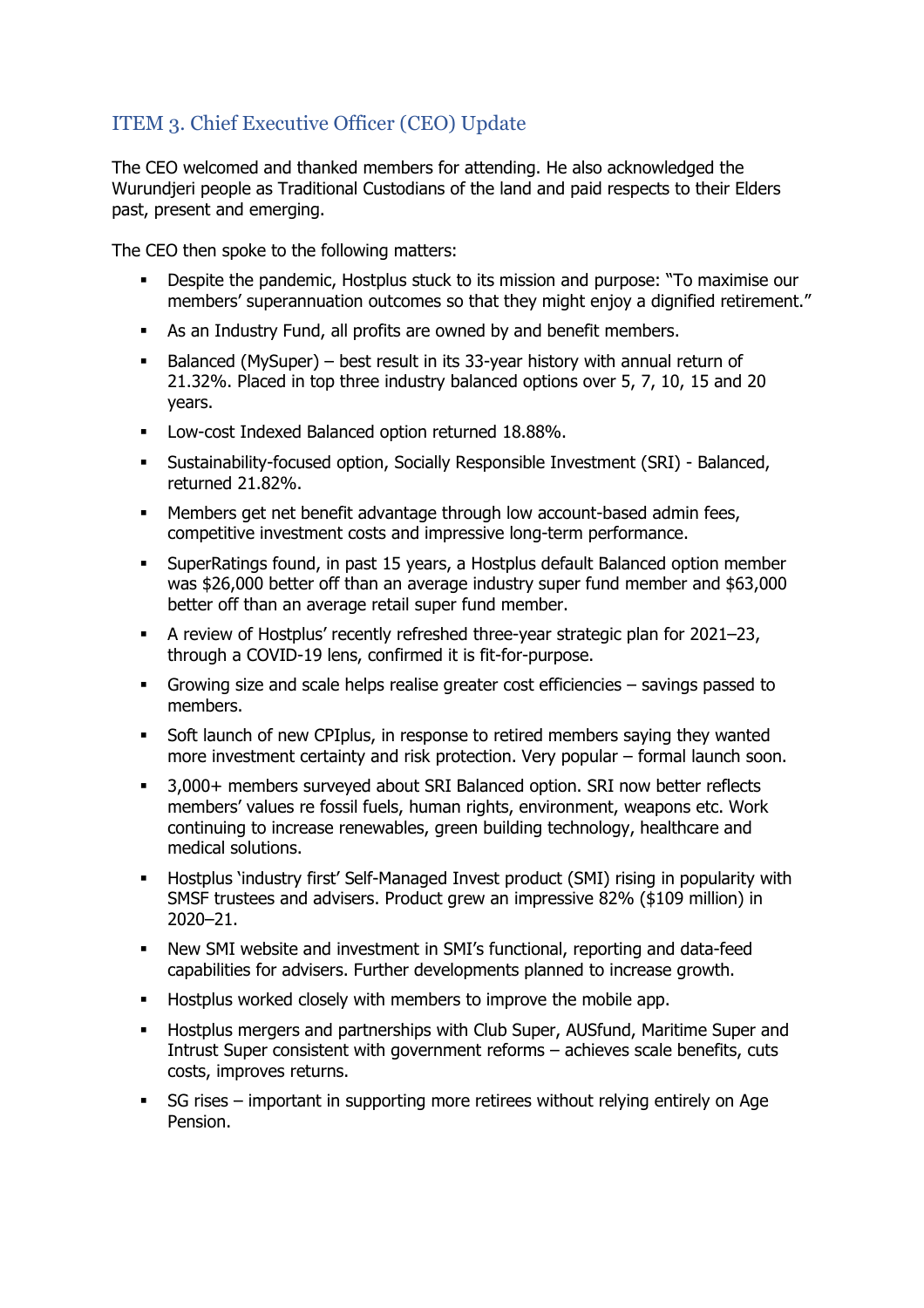- Contribution caps increased from \$25,000 to \$27,500 for concessional and from \$100,000 to \$110,000 for non-concessional. Transfer balance cap up from \$1.6 to \$1.7 million. Members can put more into super.
- Hopes that 'YFYS' will improve the superannuation landscape for members and employers.
- On 1 July 2021, APRA began assessing MySuper options against benchmarks poorly performing funds will be identified and restricted from being MySuper funds.
- Hostplus is concerned that tests will not be a true reflection of actual fees paid by a member over the same period as the returns received.
- Hostplus is pleased the benchmarks will now assess longer-term performance of unlisted assets, like infrastructure, private equity and property.
- Hostplus passed APRA's performance test, indicating strong, longer-term net benefit investment outcomes in the flagship Balanced MySuper option.
- To reduce duplicate fees and costs, workers are now 'stapled' to one super fund, shown in the ATO portal. Employers must pay into this unless the employee states otherwise. Businesses must still nominate a default fund for new workforce entrants.
- Hostplus has always acted in member's best financial interest ahead of reforms.
- Under design and distribution obligations (DDOs), from 5 October 2021, all super funds must publish Target Market Determinations covering key products offered, their purpose, key features and intended target market.
- In accordance with the federal government's proposed, but not yet legislated, Retirement Income Covenant, Hostplus has already commenced developing its retirement income strategy, including its post-retirement product suite and related services. The CEO referenced the Fund's recent introduction of its new CPIplus investment solution as a key element of this work.
- Hostplus works hard and consults with bodies like the Australian Council of Superannuation Investors and Industry Super Australia to minimise wage theft, modern slavery etc., so Australians obtain their lawful super rights and entitlements.
- Most employers do the right thing but members should check their super is paid correctly.

The Chief Executive Officer concluded his remarks and introduced the next speaker, Independent Board Director, Alex Grayson.

# <span id="page-4-0"></span>ITEM 4. Independent Director Update

Independent Director Alex Grayson also acknowledged the Wurundjeri people, as well as the Gadigal people – traditional custodians of the land in Sydney from where she was speaking. She paid her respects to Elders past, present and emerging.

Alex Grayson spoke to the following matters:

▪ Hostplus is always striving for service excellence and reaching high standards.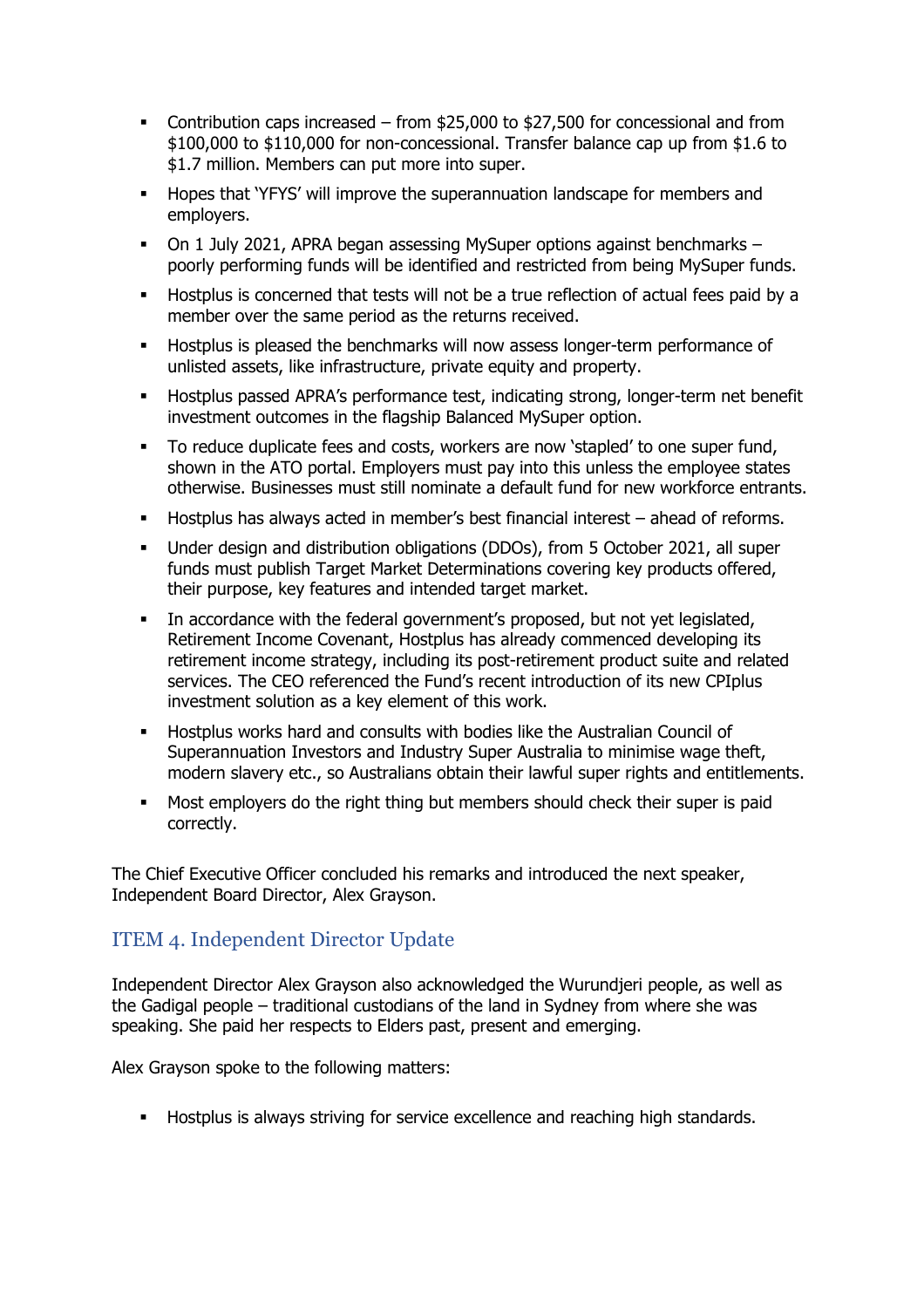- Members contacting the Service Centre rated Hostplus 8.5/10 for professionalism and knowledge, while 9 in 10 said high service standards, not just financial performance, encourage them to stay with Hostplus.
- 97.5% of Hostplus' 312,000 members receiving Early Release of Superannuation claims, did so within five business days of applying.
- The new dedicated Hostplus Service Excellence Centre (HSEC), jointly created with Link, offers world-class customer service, including AI, call-back functionality, clickto-chat etc.
- **HSEC incorporates the Service Centre established in 2006, with outbound comms,** complaints handling and employer services teams, closely supervised and governed by Hostplus for consistent, member-focused service.
- **EXEDENT Hostplus offers members general advice on products and services, maximising super,** wealth creation and protection, insurance and preparing for retirement.
- **•** Dedicated advice and financial planning teams cover each state and territory, delivering online, over the phone or face-to-face.
- **Experienced, qualified financial planners deliver informative webinars on topics that** matter – attended by thousands.
- To become the 'fund for life' Hostplus needed a revised advice strategy and operating model. The breadth of advice services has now increased, using modular offerings and pricing, to lower costs while reaching more members.
- The multi-faceted digital transformation project will optimise and enhance members' experience, reduce business inefficiencies, sustain value and competitiveness and help position Hostplus as a fund of choice.
- Member Online has better design and navigation, multi-factor authentication, shows current and previous employment details, and has an online work test for continued contributions.
- **•** The mobile App was developed in close consultation with members, using customercentred design principles to make keeping up with super easier. Updates are ongoing.
- **•** In April 2022, a new website with simplified navigation and improved intuitive search experiences for members, employers, investors and advisers will be released.

Alex Grayson concluded her remarks and introduced the next speaker, Employee Representative Board Director, Imogen Beynon.

# <span id="page-5-0"></span>ITEM 5. Employee Director Update

Imogen Beynon also acknowledged the Wurundjeri and Gadigal peoples. She paid her respects to all Elders past, present and emerging.

Imogen Beynon spoke to the following matters:

▪ Hostplus' Board has an important role in governance and overseeing workplace culture. The workforce is expected to keep members front of mind.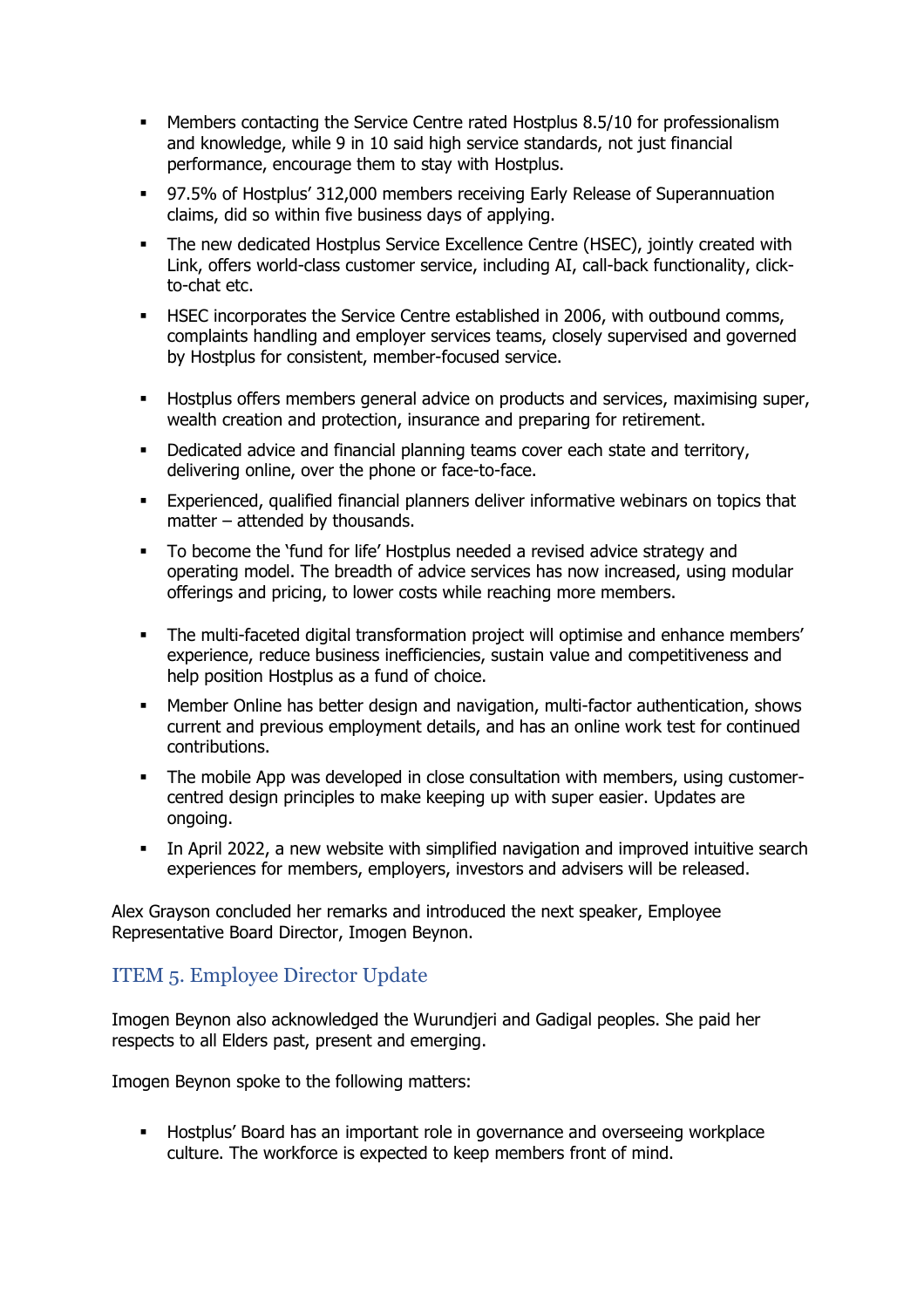- **EXEDENT** Diversity, flexible work practices and investment in people so they feel valued and supported, helps embed a 'member first' and inclusive culture.
- Hostplus routinely seeks employee feedback. Recent surveys reflect how important the 'member first' ethos and philosophy is, and that a strong sense of team has been created.
- The employee value proposition continues to evolve, focusing on the team's professional and personal skills. Hostplus offers competitive terms and conditions via the enterprise agreement, career pathways, leadership development and flexible work arrangements.
- Many staff, particularly in NSW and Victoria, worked from home for 18+ months in the pandemic. Flexibility in some capacity will continue.
- A diverse workforce helps forge strong connections with Hostplus' diverse membership and employers, drives innovation and improves decision-making and business performance.
- Clear gender targets for the Board were exceeded, the flexible work policy was enhanced to encourage work life balance, and parental leave benefits were improved.
- **•** Gender representation targets are being met and pay equity is improving. For three years Hostplus has done annual gender equity reviews and reports regularly to the Workplace Gender Equality Agency.
- **Staff from Intrust Super and Statewide Super are being transitioned into Hostplus,** expanding the workforce's skills, experience and background. The best parts of their workplace cultures will be adopted. Hostplus hopes these new employees will thrive long-term with the Fund.

Imogen Beynon concluded her remarks and introduced the next speaker, Chief Investment Officer Dr. Sam Sicilia

# <span id="page-6-0"></span>ITEM 6. Chief Investment Officer (CIO) Update

The CIO also acknowledged the Wurundjeri people and paid his respects to all Elders past, present and emerging.

The CIO then spoke to the following matters:

- The 2020–21 financial year was exceptional in many respects. Global investment markets bounced back strongly from the early 2020 downturn – driven by historic low interest rates, unprecedented government stimulus and shifts in consumer behaviours.
- MySuper Balanced Option's highest ever result benefited most Hostplus members. It's been one of the two best super options over 20 years, averaging 7.88% per annum after taxes and investment management fees.
- Hostplus is a consistent top performer due to a disciplined approach to a long-term investment strategy despite short-term market noise.
- Popular, low-cost Indexed Balanced option turned ten, delivering an impressive 9.20% per annum, and now has \$10 billion in FUM. This year's 18.88% is its bestever one-year return.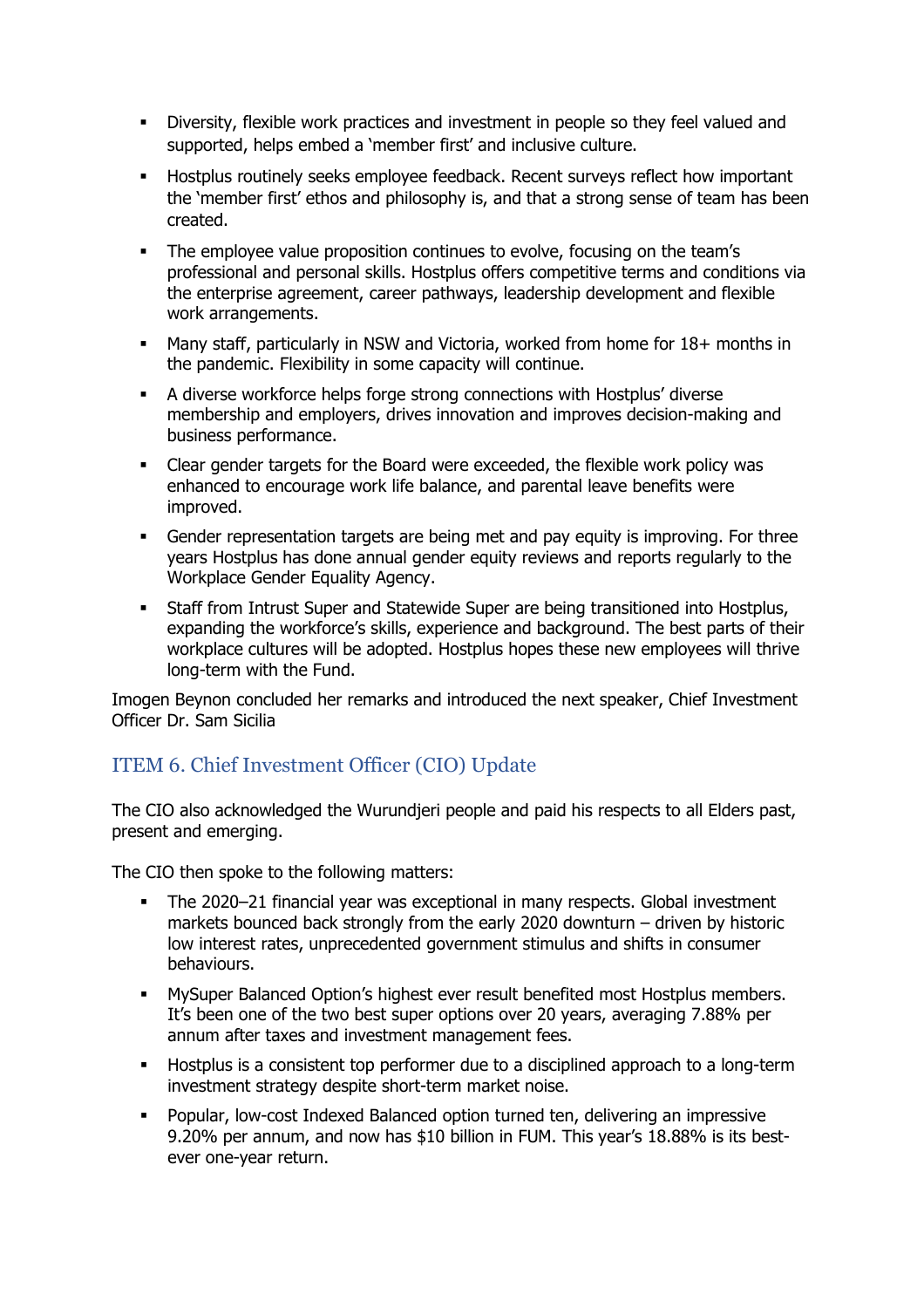- **•** The option is passively managed  $-$  a style of investing which costs only 0.06% per annum, one of the lowest cost ratios available from a super fund.
- **SRI Balanced Investment, Capital Stable and Shares Plus had best-ever one-year** returns.
- Nine of ten Hostplus members were in options that had a best-ever one-year result.
- **EXEDENT Investment strategy is based on active management, strong diversification and many** unlisted assets. Execution is long-term and needs stronger cashflows than most funds have.
- Average Hostplus member is younger at 36 years old. So, long-term assets like unlisted property and infrastructure, private equity and venture capital can help spread risk.
- Nearly 50% of our MySuper Balanced is invested in unlisted assets, including innovative projects and leading-edge science and technology advancements to improve our world.
- Hostplus has over \$2.2 billion committed to venture capital, much in life sciences where global demand for life-saving and world-changing innovations is accelerating – biotech, pharmaceuticals, medical devices and genetics.
- Hostplus members are also invested in a \$5.6 billion of infrastructure projects across Australia and the world, including renewable energy and innovative waste solutions.
- Investment strategy is dynamic. Unallocated funds allow access to new investment opportunities quickly, without needing to sell other assets or rebalance our portfolios.
- Pre-mixed options (except Indexed Balanced) have investments in companies like Canva, Commonwealth Fusion Systems and Oxford Nanopore Technologies.
- Canva founded in 2021, is an Australian tech start-up success story. One of the fastest growing tech companies, with 60 million+ people across the world using Canva's platform.
- Commonwealth Fusion Systems (CFS) and First Light Fusion This year, the USbased CFS announced a major breakthrough with their high-temperature superconducting magnet. It provides a clear path to harnessing fusion power and finally delivering global clean energy.
- Oxford Nanopore Technologies a UK company making products for real-time genetic analysis, including handheld devices for scientists anywhere. By September 2021, 500,000+ COVID-19 sequences in the global genomic database had been sequenced on a Nanopore device.
- Powering Australia Renewables Fund (PoWAR) Australia's largest renewable energy business. Its wind farms and other renewable projects, such as solar, will soon generate enough power to run 1,000,000 Australian homes a year.
- **EXEDUAL EXECT** Hostplus is committed to responsible investing, thoughtfully managing risks and opportunities to optimise members' retirement outcomes sustainably.
- **Environmental, social and governance (ESG) considerations are integral in research,** analysis, selection and monitoring investments and investment managers. They foster accountability.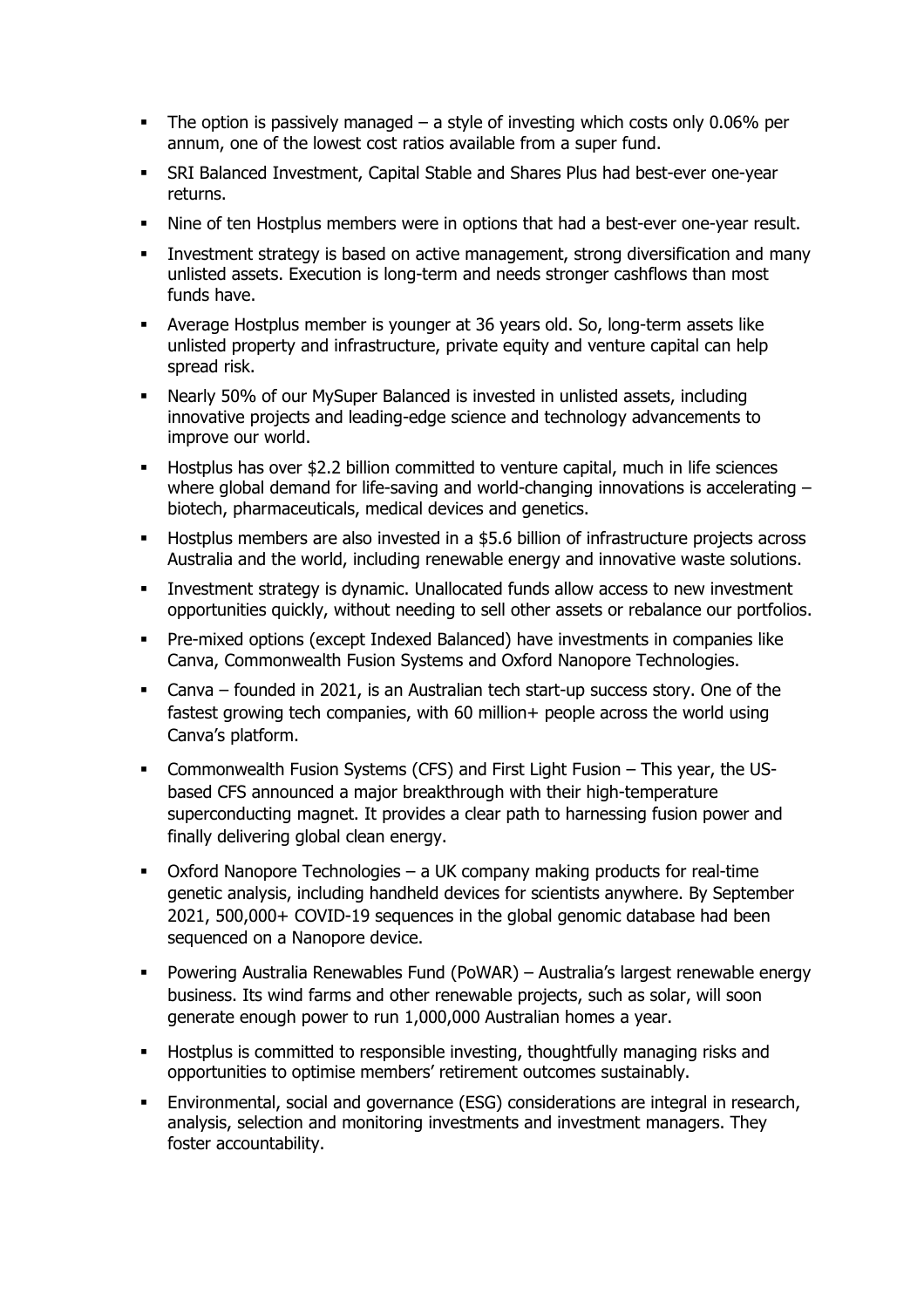- Active ownership in companies where Hostplus holds shares, is critical to long-term governance and ESG outcomes. Hostplus engages with companies, and votes on resolutions.
- During the financial year, Hostplus engaged with 913 companies either directly, or through specialist providers, indirectly contributing to:
	- $\circ$  strong scrutiny of executive bonuses during the pandemic
	- $\circ$  greater awareness and focus, within the mining sector, on cultural heritage
	- o 14 target companies committing to net zero emissions by 2050
	- o board changes in response to concerns over performance and oversight
	- $\circ$  increased diversity on boards 30% of ASX300 company directors now women.
- Hostplus shared its views, as a shareholder, on 31,000+ proposals at 2,500+ company meetings – many top-listed in Australia and overseas.
- **•** The refreshed SRI Balanced option now excludes all companies that mine, produce or generate energy from fossil fuels as well as those receiving more than 10% of revenue from servicing these sectors. It avoids companies that breach human or labour rights standards, have poor environmental practices or invest in controversial weapons.
- **•** The SRI Balanced option invests in companies and assets that contribute toward the Sustainable Development Goals – green buildings, renewable energy, essential water infrastructure, green bonds, medical solutions, sustainable farming, alternative foods, etc.
- **■** Many members expressed appreciation that Hostplus' investments align with their values.
- Hostplus' responsible investment strategy and governance strategy achieved an A+ rating from the world's leading advocate – Principles for Responsible Investment.
- Climate change mitigation is considered in all aspects of the Hostplus' investment philosophy, strategic asset allocation process, stress testing, investment manager selection and review, and reporting of Hostplus' emissions.
- Hostplus is thinking through how to improve its commitment to net zero emissions. A future statement will set meaningful objectives and measurable, achievable interim milestones so members, stakeholders and the broader community can assess progress.

The CIO encouraged members to visit Hostplus' website for more information and to download the latest annual report for more details on areas he had covered, thanked them for their attention and wished them the best for the year ahead. He hoped for a continued strong economic recovery and a return to social norms.

The CIO concluded his remarks and handed the meeting back to the Chair, to facilitate a question-and-answer segment.

### <span id="page-8-0"></span>ITEM 7. Question-and-Answer

The Chair facilitated the Questions and Answer session, during which a number of responses were provided to members' questions submitted both ahead of and during the meeting.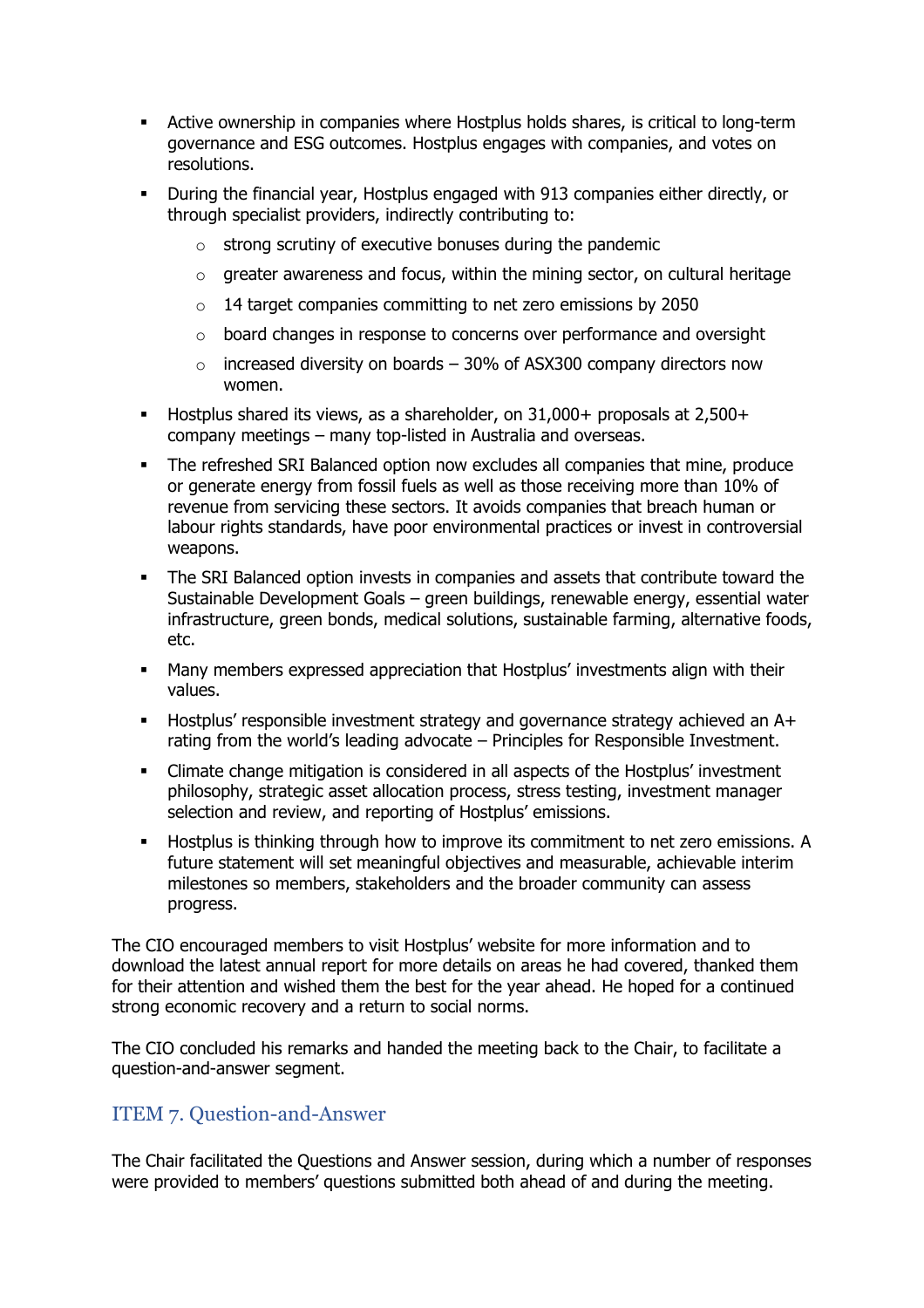A record of the meeting's question-and-answer segment is available on the following page. This document also contains answers to the questions that couldn't be responded to at the meeting.

# <span id="page-9-0"></span>ITEM 8. Meeting Conclusion

The Chair thanked the audience for their attendance and for the continuing trust and support of its membership.

The Chair declared the meeting closed at 11.00 am (AEDT).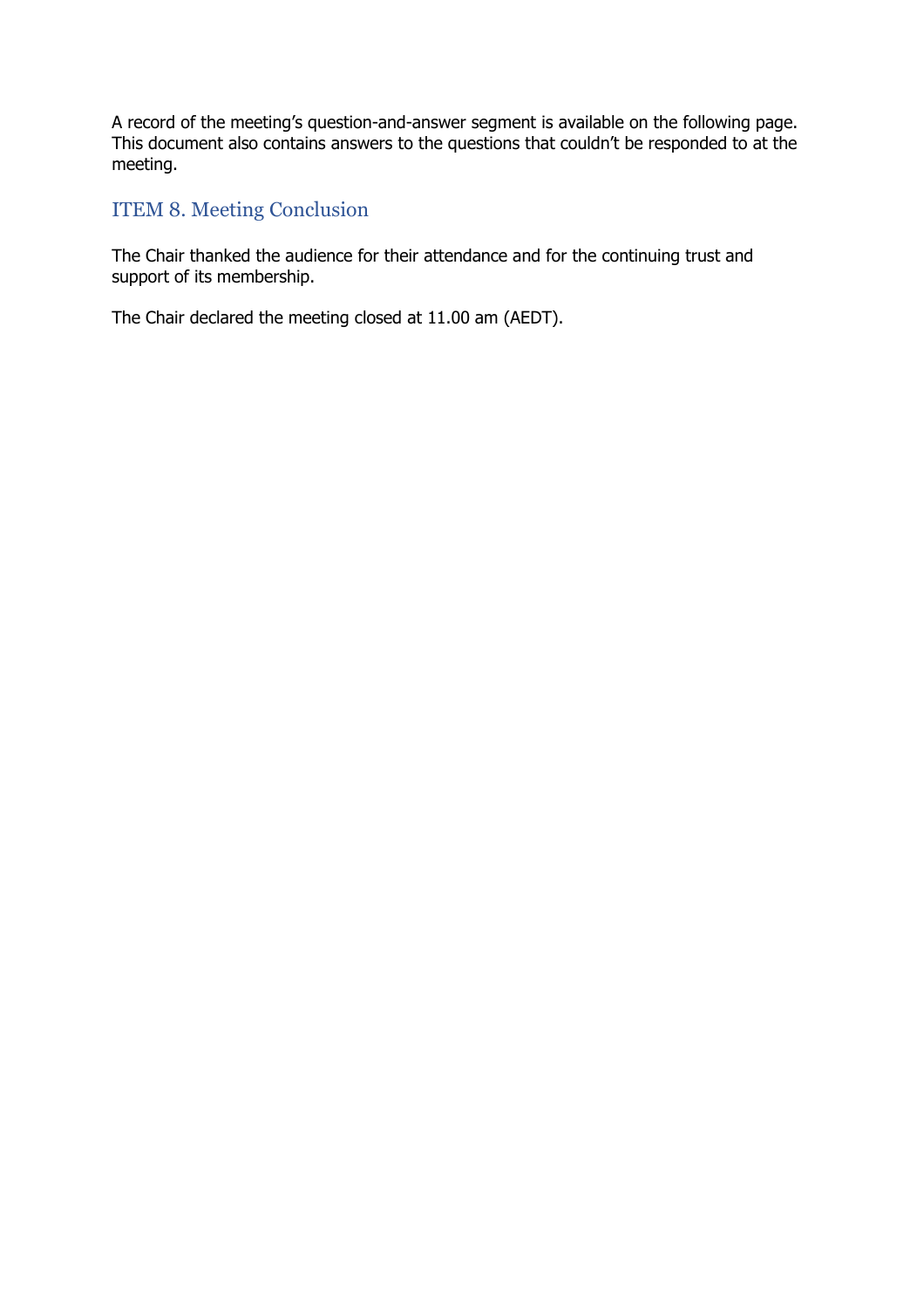# <span id="page-10-0"></span>Annual Members' Meeting questions: Written responses

#### <span id="page-10-1"></span>Investment strategy – cryptocurrency

What are your thoughts on cryptocurrency? Is this too great a risk for industry funds? Will Hostplus provide exposure to cryptocurrency? The Commonwealth Bank has just opened an ETF last week to great success.

With the first of the big four (CWB) announcing addition of cryptocurrency, will Hostplus be considering choices for members to invest their super in crypto? If yes, any timeframe on this (the sooner the better)?

12 months ago I asked if there was any plan to invest in bitcoin. The answer was a firm "no" then. With bitcoin rising by well over 200% in this timeframe, has your position or thinking changed at all, even for a small allocation?

When will Hostplus allow members the ability to buy top tier cryptocurrencies (bitcoin and Ethereum)? We are being disadvantaged compared to SMSF outside of Hostplus.

How will crypto be introduced into investments?

Your thoughts on the cryptocurrency markets making headlines in the media?

Do you see Hostplus, and the financial system in general, being undermined by private internet currencies (e.g. BetaShares Crypto Innovators)?

What is Hostplus' view regarding the rising trend of cryptocurrencies? There are investment funds that have chosen to hedge in this space. What is Hostplus' strategy to ensure members do not miss the boat?

There may be a day where cryptocurrency becomes mainstream for institutional super funds. However, while we continue to research cryptocurrencies, we do not currently have any plans to invest in them, nor to offer an investment option based on them.

As a long-term investor, Hostplus needs to be cognisant of the ways that markets are evolving. We are always looking for new opportunities to optimise financial outcomes for our members.

When it comes to cryptocurrencies, it's not just about the return. We also need to consider a governance structure; we need to think about how to safekeep our assets, and we need to consider any regulatory requirements, which are still evolving.

There is significant work required in this space before Hostplus could consider investing in cryptocurrency.

Finally, I'd like to explain why cryptocurrency Exchange Traded Funds, or ETFs, are not currently available on our Choiceplus platform.

We have rigorous quality standards for all investments offered in Choiceplus, and ETFs must receive, at a minimum, a 'recommended' rating from Lonsec before we will add them to the platform.

We formally review our product list in Choiceplus at least annually and engage Lonsec to discuss investment options that members suggest – including cryptocurrencies.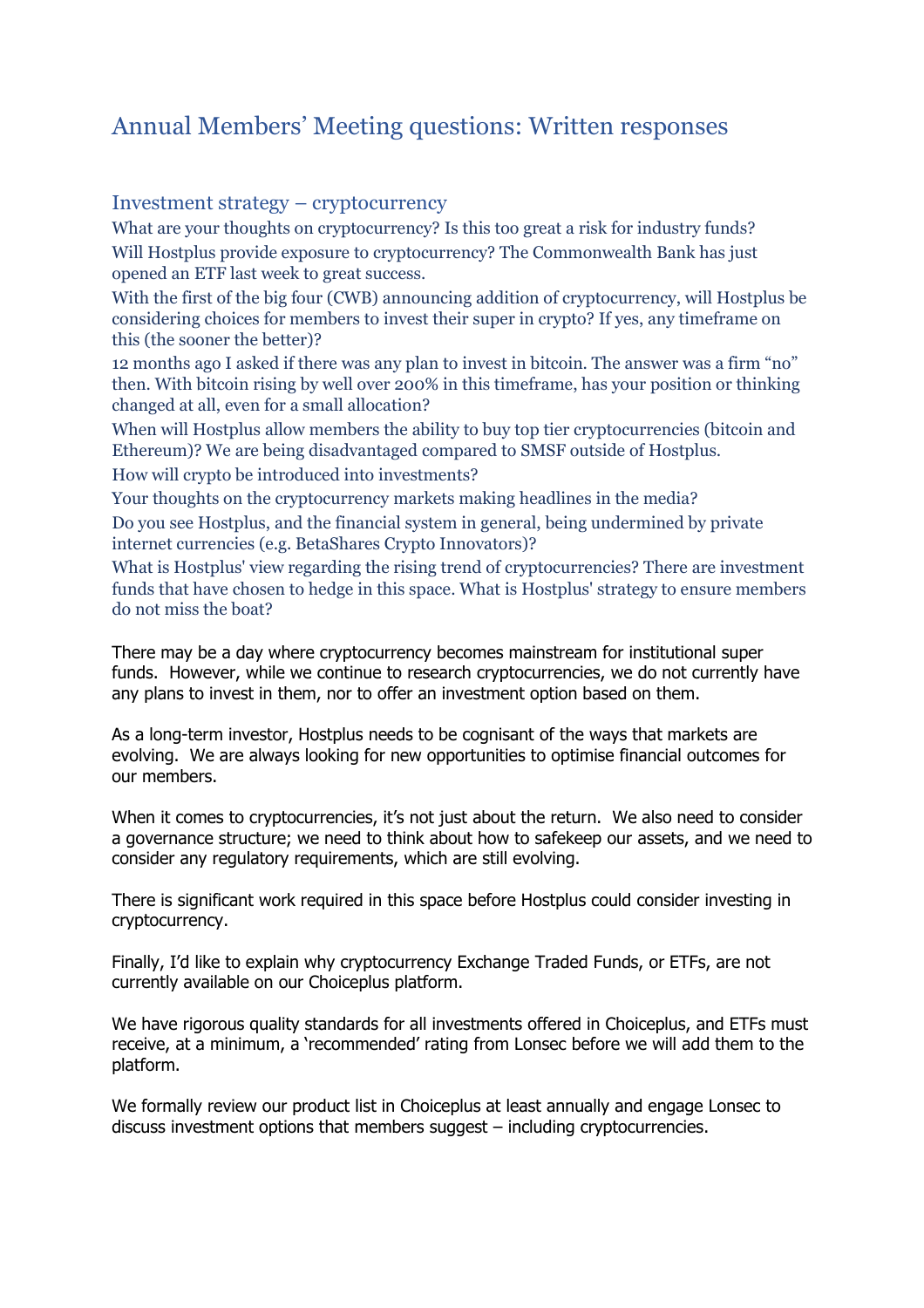We will continue having those conversations, while also keeping in mind our own quality standards and risk management assessments when it comes to the ETFs offered through Choiceplus.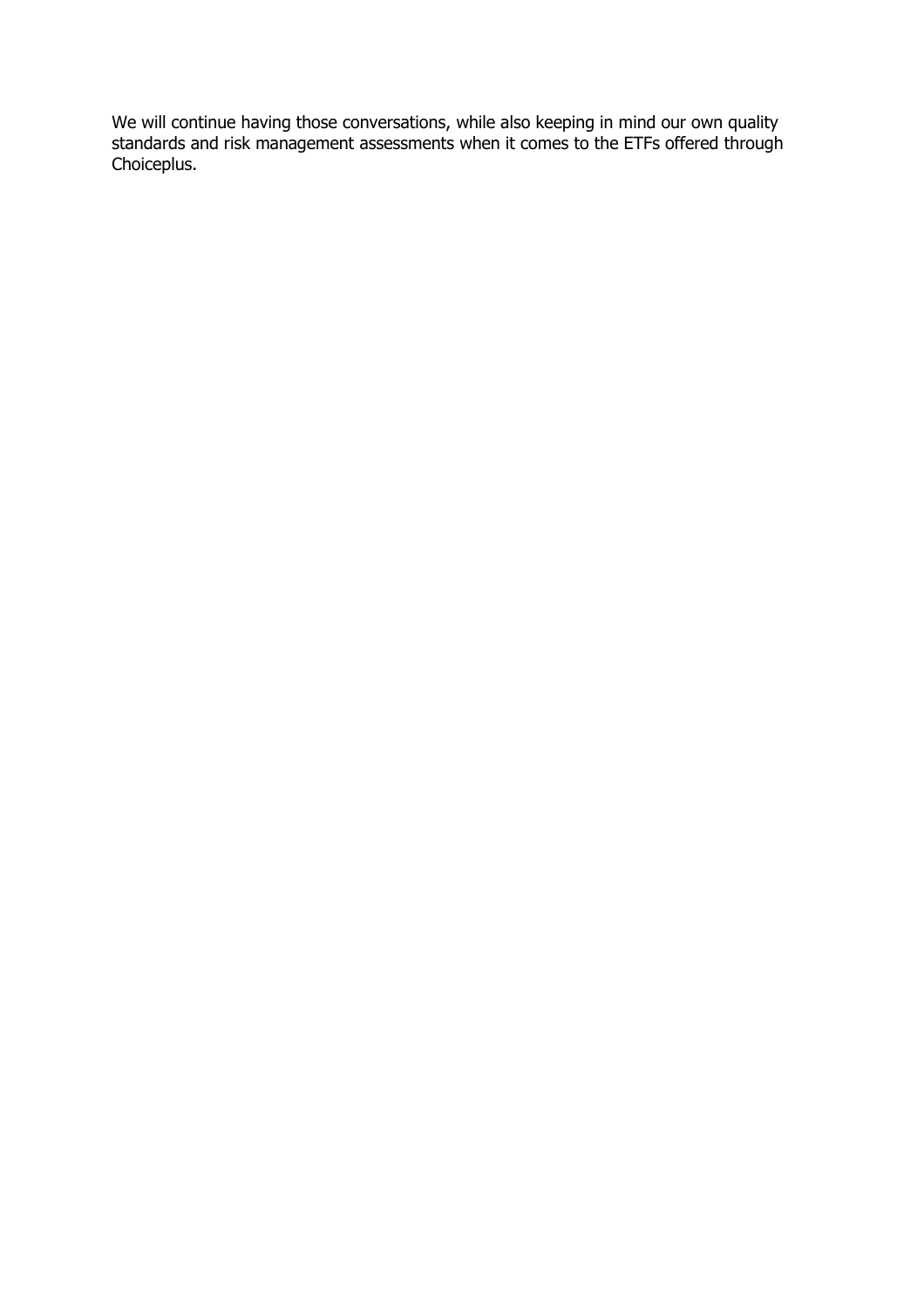## <span id="page-12-0"></span>**Investment strategy**

## What might be the medium-term impacts on investment markets if interest rates begin to rise again?

Interest rates have been abnormally low for a long period of time now.

Central banks around the world initially lowered interest rates in response to the global financial crisis in 2008, in an attempt to keep their economies afloat.

In theory, low interest rates should encourage people and businesses to borrow more money, which in turn stimulates the economy as the borrowers then spend that money on goods and services.

The problem is, with interest rates now at record low levels in Australia and many other countries, central banks have not yet found a way to raise rates without upsetting the apple cart.

The member has asked, if rates do begin to rise, what would be the impact on investment markets?

Well, the answer very much depends on the market. In very general terms, an increase in interest rates will negatively affect company share prices.

This is largely because higher interest rates make it harder for people to pay back their debt, across both credit cards and mortgages.

Consumers will have less money to spend, so businesses see smaller revenues. Also, businesses don't borrow as much and must pay extra interest on their own loans, eating into profits.

When that happens, fewer investors want to buy company shares, and so share prices tend to fall.

In contrast, as shares become less attractive to investors, bonds become relatively more attractive, as higher interest rates typically drive up the yields that investors can get from bonds.

At Hostplus, we set our investment strategy for the long term. Our strategy takes into account several important factors, including the impact of interest rate changes.

We work closely with our external investment consultant, JANA, to regularly review and update our strategy and to select the best fund managers from around the world to execute that strategy for us.

## What stake will we have in Sydney airport, post IFM's acquisition? Can you outline your real assets strategy and how Hostplus is going about it?

The acquisition the member refers to is a recently-announced offer by a group of investors, including IFM investors, to buy Sydney Airport. Their offer of \$23.6 billion has been accepted, but is subject to regulatory and shareholder approval. Hostplus is not directly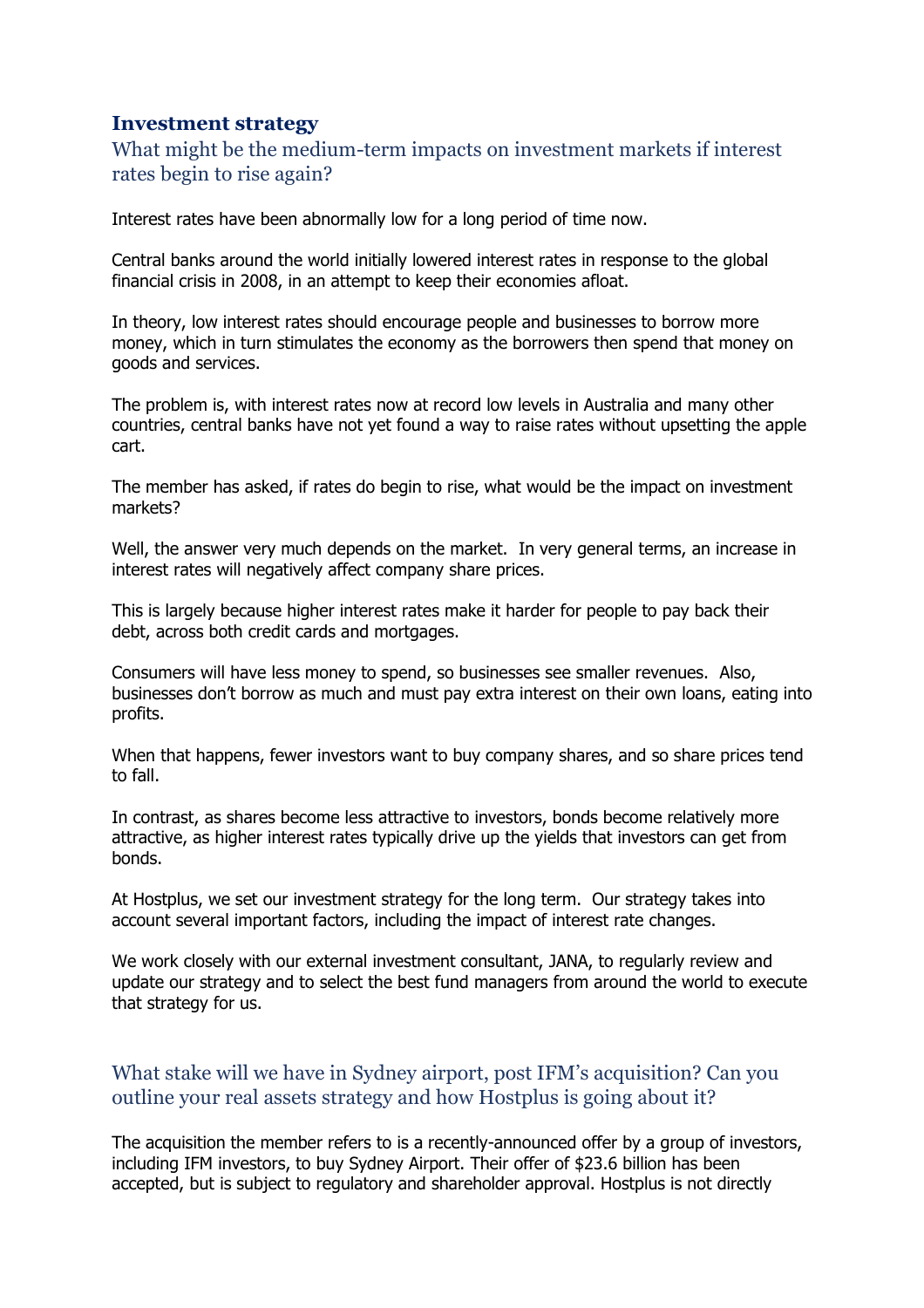involved in this deal, but as we invest in two funds managed by IFM that are involved in the deal, we will likely gain some indirect exposure to Sydney Airport through those two funds.

The percentage of the airport we end up holding will be determined by our percentage holding in the two IFM funds that are participating in the transaction.

Hostplus' infrastructure strategy aims to invest in assets, both domestically and abroad, with the following traits. They should provide essential services to the community and they should generate predictable cashflows with a level of inflation protection.

Our \$5.6 billion infrastructure portfolio helps support Australia's transition to a more sustainable energy future. Investments include renewable energy, innovative waste solutions, and more.

Hostplus partners with a number of industry leading infrastructure investors. We are continually looking for unique opportunities that will further diversify and enhance our investment portfolios for Hostplus members.

#### Do the Balanced or IFM portfolios have any exposure to China and in particular Chinese Real Estate?

The Balanced option does have exposure to China. It holds Chinese equities, via some of our emerging market fund managers.

The Balanced option contains no direct exposure to Chinese real estate. That is, we don't own any real estate directly, but we may own shares in real estate companies as part of our equities allocation.

We offer four investment options managed by IFM: the IFM Australian Infrastructure option; the IFM Australian Shares option; the International Shares – Indexed option; and the International Shares (Hedged) – Indexed option. These options do not hold any exposure to China.

#### Does Hostplus believe the latest inflation data is transitory or permanent?

We believe the inflation data is transitory, though we are watching it closely to look for any signs of systemic changes.

The factors driving recent increases in inflation, as we see them, are shortages of labour, a reduction in immigration, and supply imbalances, each of which are mainly associated with challenges arising from the pandemic. Accordingly, we believe these factors are largely short term.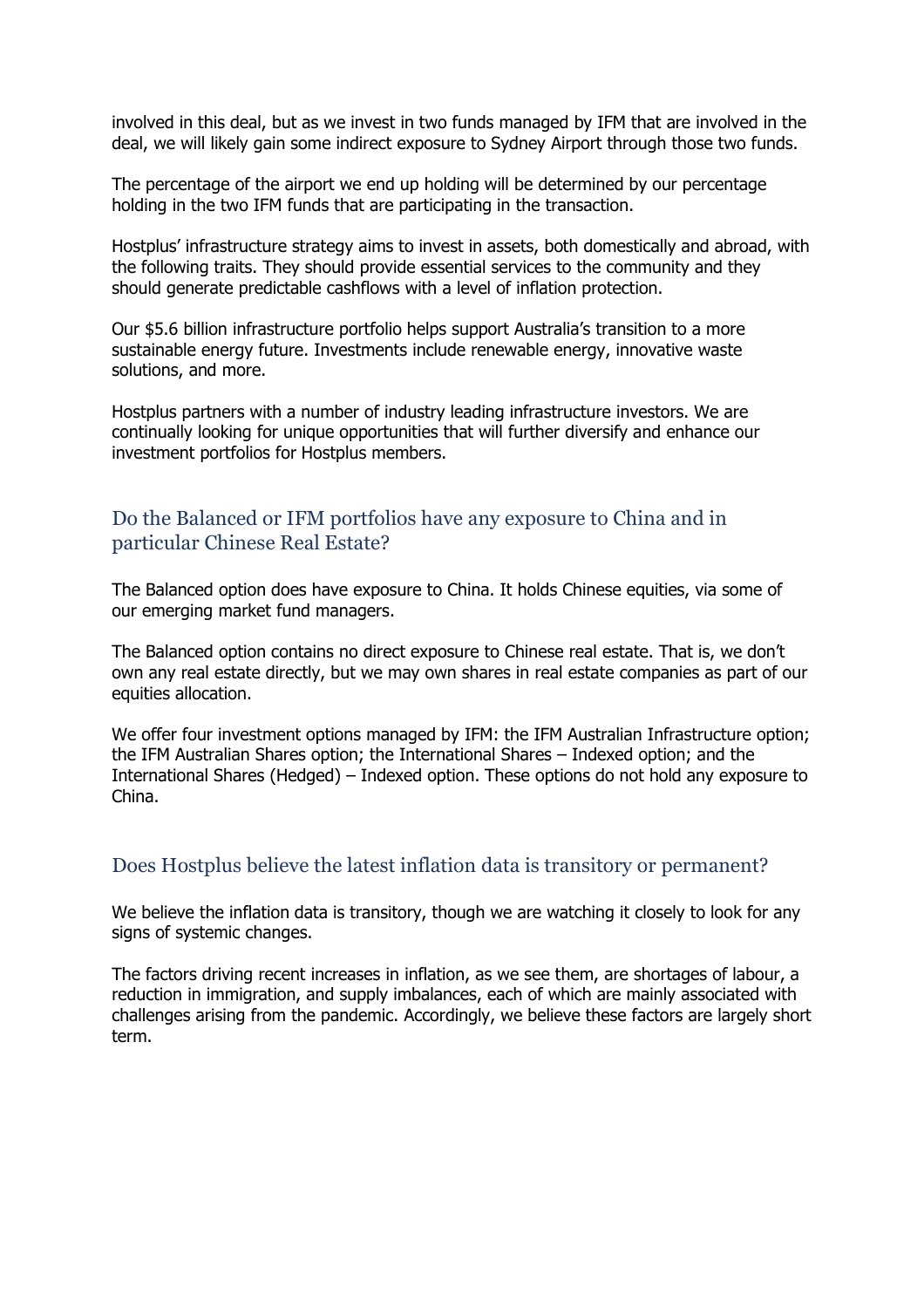### Hello, I'm interested to hear investment strategies for indexed funds whilst taking inflation into consideration, thanks.

Our Indexed Balanced option is passively managed, so doesn't actively take inflation into account – except with regard to its strategic asset allocation (SAA). Should inflation look likely to persist long-term, we would look to adjust the option's SAA to seek to optimise financial outcomes for our members.

For example, when inflation is moderate, we believe it's a positive for equities. For high inflation though, when companies cannot pass on that inflation via higher prices to consumers, this is less supportive for equities. However, we don't think that high inflation will persist over the long term.

Why did Hostplus, unlike some of its competitors, have a negative return in the default option for the financial year ended June 2020? I understand it's due to COVID, but other funds still managed to get a positive return even marginally.

For the 12 months ended 30 June 2020, our Balanced (MySuper) option delivered a negative return of  $-1.85\%$ . The median MySuper option returned  $-0.91\%$ ,<sup>1</sup> which means the majority of balanced funds had negative returns in financial year 2020.

Relative to some of our competitors, our Balanced option's negative return that year was primarily driven by a lower exposure to fixed interest investments (which performed well), and a higher allocation to property investments, which were affected (particularly retail properties). Our foreign currency exchange management also detracted from performance.

Our Balanced (MySuper) option's long-term investment strategy and risk appetite means we anticipate a negative return about once every 4-5 years, on average. While such periods are never desirable, it's important to remember that super is generally a long-term investment. Consistent with that characteristic, investment cycles should be viewed over the longer term too.

We're pleased to report that our Balanced (MySuper) option's return for the 12 months to 30 June 2021 was a strongly positive, and market-leading 21.32%. This was the highest oneyear return in the option's 33-year history.

<sup>&</sup>lt;sup>1</sup> Source: SuperRatings Accumulation Fund Crediting Rate Survey – SR50 Balanced (60–76) Index, June 2020.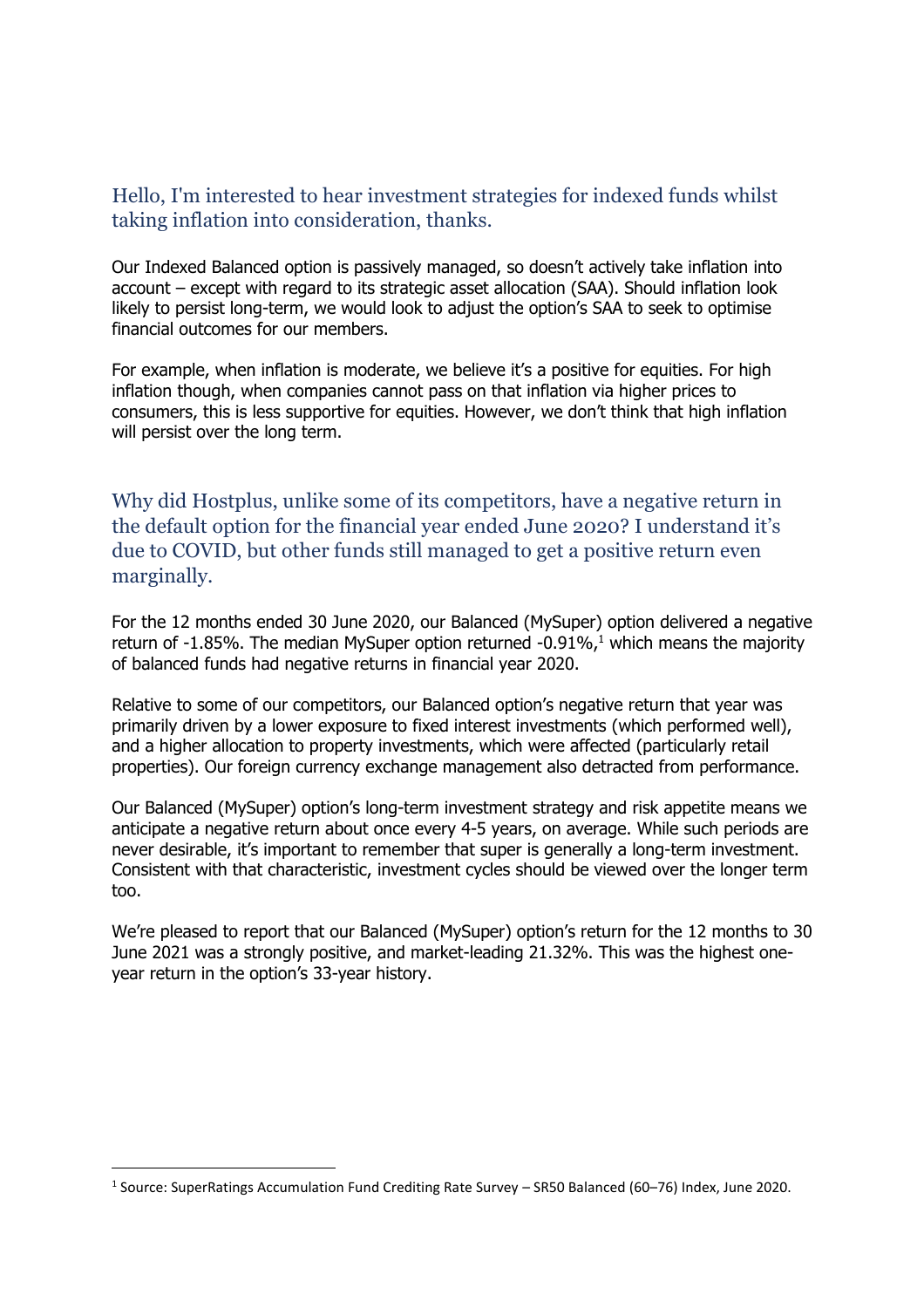## What are the highest risk investments in this current economic climate? If there is a Wall Street crash, what is the safest investment?

Our purpose at Hostplus is to maximise our members' retirement outcomes. We do that by setting and adhering to a well-diversified, disciplined, long-term investment strategy.

Unfortunately, we can't advise members what the riskiest or safest investments are. That depends very much on your individual circumstances, risk appetite and investment timeframe. That's why we offer a number of different investment options, each with differing asset class exposures and underlying risks.

To further help members identify and manage their investment risk, we offer members access to personal advice from our team of qualified and licenced financial planners, who can help you plan for your future. You can book an appointment [via our website.](https://hostplus.com.au/financial-planning/your-advice)

# What is the outlook for Hostplus' investments in the next 5 years? What's the best investment portfolio in the next few years as far as Hostplus is concerned?

What areas will Hostplus invest more in?

Our Balanced (MySuper) option, in which most Hostplus members invest, has a material allocation to unlisted assets, including private equity and venture capital. We believe there will continue to be good opportunities in that space and anticipate further growing our investment over the coming years.

We will be looking more at emerging market investments, both in terms of equities, where we already hold an allocation, and potentially fixed interest too. These are the developing economies including China, Brazil and India, to name a few. We believe these emerging economies, as a whole, offer good growth opportunities compared to developed markets.

We expect to continue to find attractive investments in property and infrastructure and will look to expand these investments outside of Australia.

Additionally, we are already significant investors in renewables and new energy technologies, such as fusion energy and waste-to-energy technology. There are innovative areas we see as assisting in the transition to a low carbon economy and will be a continuing growth area and opportunity for the Fund.

Finally, our investment strategy will retain its core pillars which have delivered excellent results for Hostplus members to date. These are: strong diversification, active management, a relatively high exposure to unlisted assets, and a long-term focus.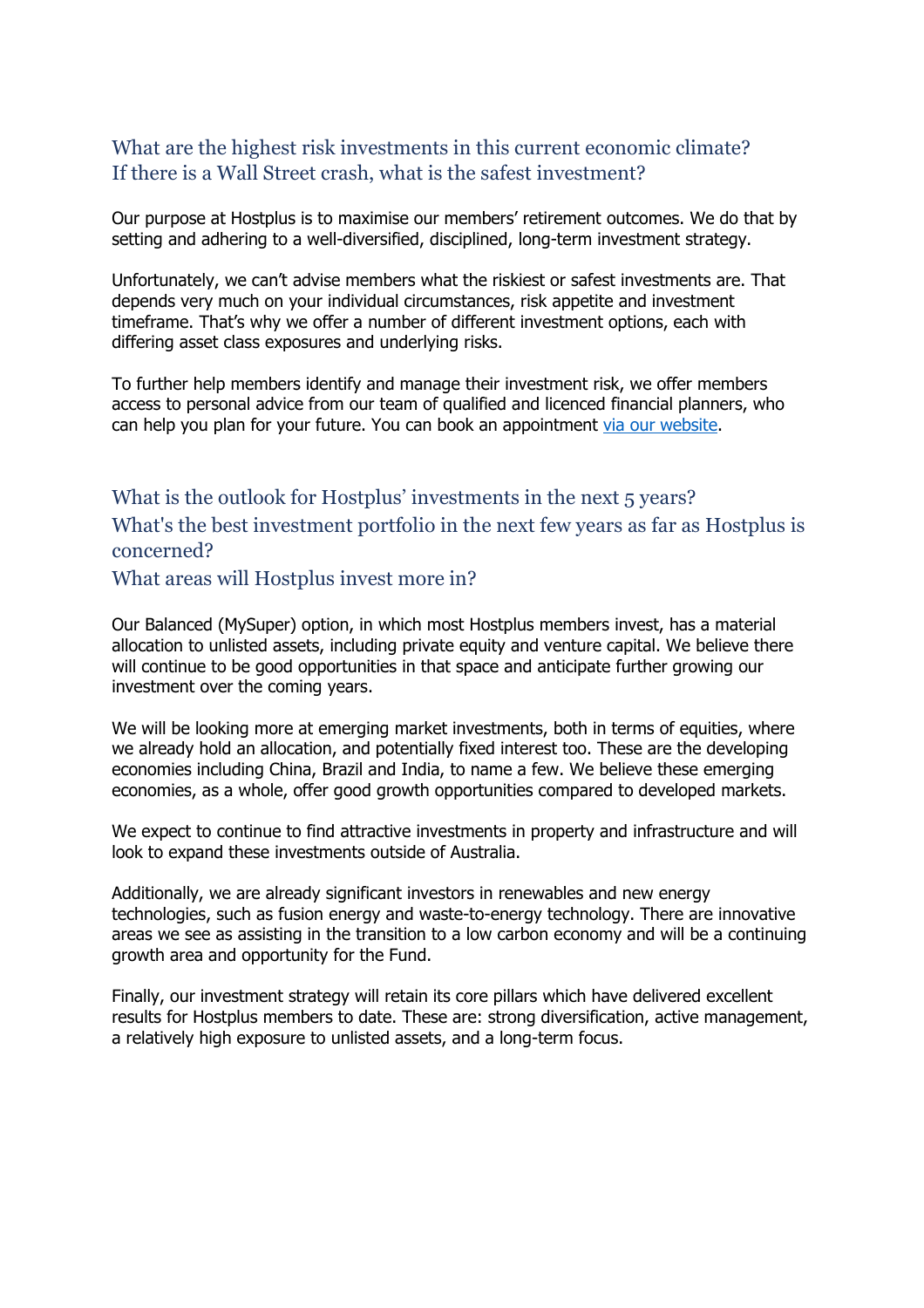I have noticed a change in the volatility of the returns in relation to the movements of the ASX and other markets. I know the spread of investments but would like comment on any investment policy changes that have caused this recently.

Each of our investment options generate different returns corresponding to the option's investment strategy, level of risk and portfolio volatility (fluctuations in returns). As an example, the returns we achieve in our more actively managed equities options will differ from those of the passively managed options, which closely track listed benchmarks. In general terms, a feature of active management is that it's likely to differ in its performance relative to a given benchmark, as the asset managers employ their skill to try to identify investment opportunities in an attempt to outperform that benchmark.

Hostplus' believes that over the longer term, active management of our members' assets will likely outperform passive investment strategies. Our approach, although not a guarantee of future performance, has generally held us in good stead, given our long-term net returns generated for our members.

We haven't implemented any investment policy changes within our equities options recently that would drive any increased volatility. The fund managers that we work with follow a range of investment strategies and styles, which are rewarded or impacted depending on market movements, sentiment and trends.

It is useful to know the view of Hostplus investment experts on the impact of COVID-19 on the allocated pension balanced portfolio during the next five years (FY 2022 - 2026).

While no-one can predict the future, we believe that the impacts of COVID-19 on our investment portfolios are largely short term. Many of the broader economic challenges that COVID-19 has triggered (such as workplace shutdowns and travel restrictions), we believe should diminish in impact as the pandemic's threat also reduces with the advent of vaccinations.

Barring a substantially negative new variant, we believe the world will recover from its pandemic-induced dormancy and that economic growth and investment opportunities will similarly improve. We are already preparing for such a scenario and building this view into our portfolios so as to benefit from this expected global economic recovery.

From an investment perspective, we have also considered the opportunities that may arise from what a "COVID normal" way of life might entail. People and businesses must find new ways of working and seek new solutions in areas such as commerce, social interaction and medical technology, as a few examples. Our significant investment in venture capital and private equity projects is designed to benefit from this level of disruption and reinvention.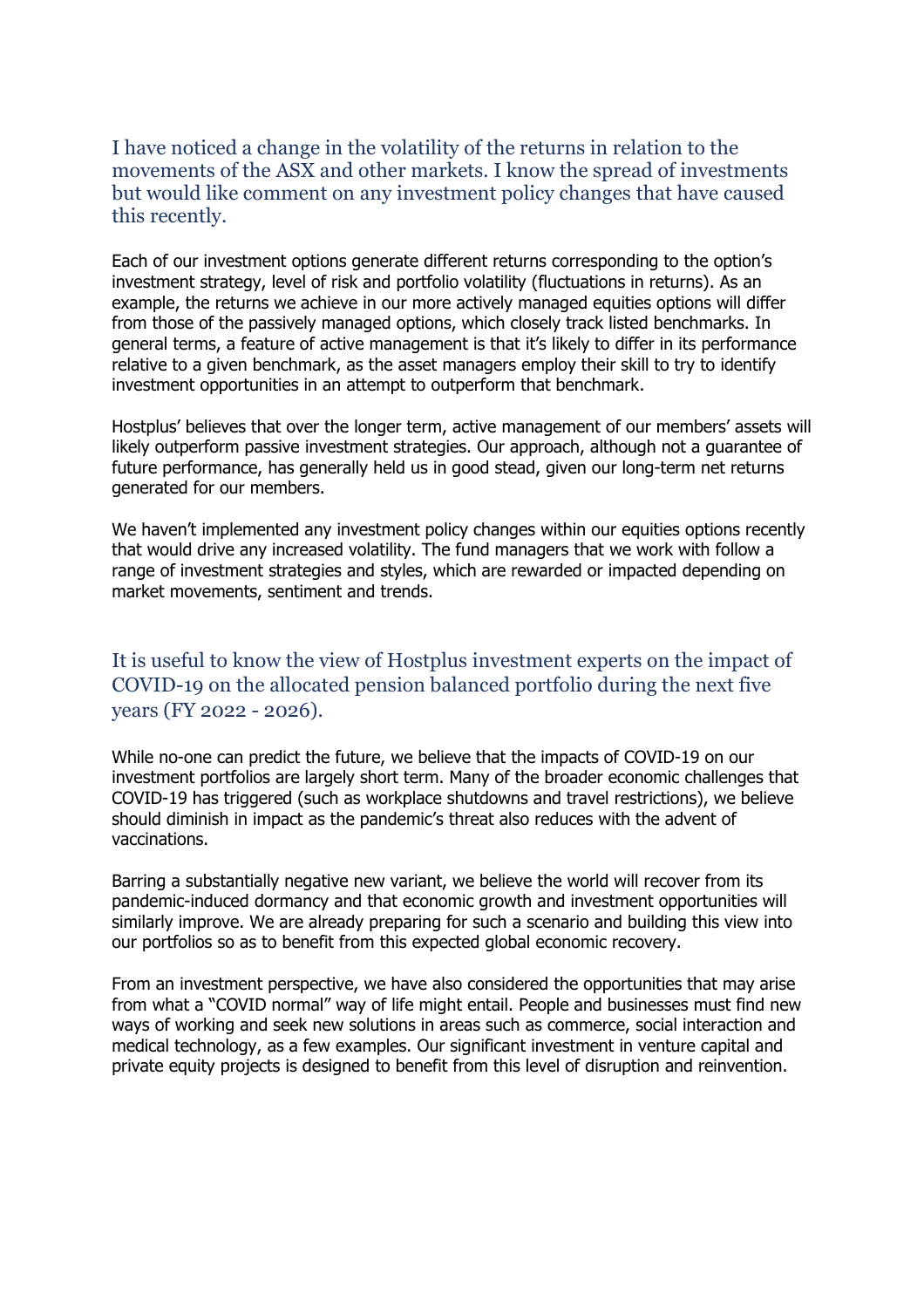#### What strategies are you looking to implement as a result of the COVID-19 pandemic and the global move towards cryptocurrency.

In respect to our strategy as it relates to the COVID-19 pandemic, please refer to the answers above.

In respect to our position on cryptocurrency, please refer to the answer at the top of this document.

# Why does the Indexed Balanced option have returns significantly lower than the other two balanced options? (2-3%?)

The Indexed Balanced option has been designed for members with a primary focus on minimising fees and has the lowest Total Investment Cost of the Hostplus pre-mixed options. This option aims to track established markets using passive funds which are designed to closely track market indices, asset classes and underlying markets.

Unlike our default Balanced (MySuper) and Socially Responsible Investment Balanced options, Indexed Balanced does not invest in unlisted assets. It instead has a higher allocation to listed equities, fixed interest, and cash. It invests through experienced managers such as IFM Investors, BlackRock and Citi.

It is our view that over time active management can deliver higher net returns. This is why our default Balanced (MySuper) and a number of our other popular options are actively managed.

For the 12 months to 30 June 2021, this proved to be the case, with Indexed Balanced returning 18.88% versus 21.32% for Balanced and 21.82% for SRI Balanced.

Over the past 10 years to 30 June 2021, the Balanced (MySuper) option has also delivered higher net returns than our Indexed Balanced option. It returned 9.67% per year on average, versus 9.20% per year for Indexed Balanced. That's net of all taxes, administration fees and investment fees.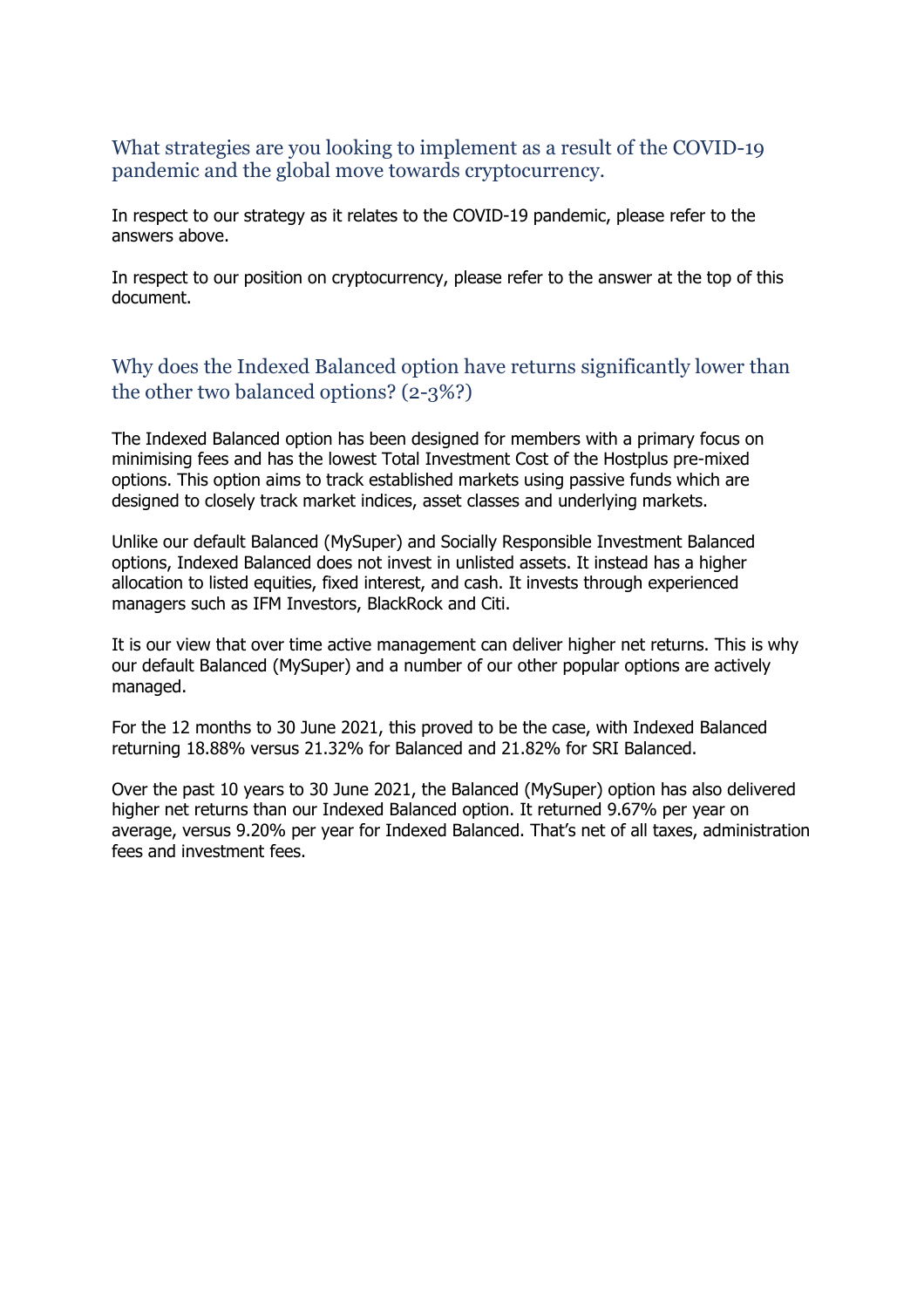Why are superannuation fund performances, including Hostplus, so bad especially when including fees (looking at 10+ year perspective and not specifically looking at COVID-19 time period)?

Our MySuper Balanced option has been ranked one of the top three options over rolling 1, 5, 7, 10, 15 and 20 year periods for members in the accumulation phase.<sup>2</sup> We're proud of this consistent track record as we strive to help our members achieve a dignified retirement.

Over the 10 years to 30 June 2021, the Hostplus Balanced (MySuper) option returned a net (i.e. after administration fees, investment fees and taxes) 9.67% per year on average.

To put this return into perspective, our Balanced (MySuper) option's longer-term investment objective is to deliver a return which is 3% higher than inflation per year on average over 10 years (and 4% higher than inflation per year on average over 20 years). Assessed by reference to that long-term objective, an average return of 9.67% per year over 10 years is an excellent outcome for Hostplus members.

# What are the underlying investments that make up the Balanced option? How to get a picture of what my investment option is invested in?

The Balanced option invests across ten different asset classes, including Australian shares, international shares, credit, alternatives and cash. Nearly 50% of the Balanced option's investments are in unlisted assets like property, infrastructure and private equity.

Unlisted assets are a great way to diversify an investment portfolio, and typically don't experience volatility in the way that listed assets can. They also allow us to invest in nation building infrastructure and life-changing technology, contributing to better economic outcomes and standards of living for all of us.

All asset classes and underlying investment managers engaged by Hostplus are listed on our website for everyone to view and are updated regularly. We also provide a number of investment holdings reports detailing the assets held by Hostplus. You can download our holdings disclosure sheets for a complete list of assets we invest in, as well as view our investment manager allocations, [on our website.](https://hostplus.com.au/investment/investment-governance)

<sup>&</sup>lt;sup>2</sup> Source: SuperRatings Accumulation Fund Crediting Rate Survey – SR50 Balanced (60–76) Index, June 2021.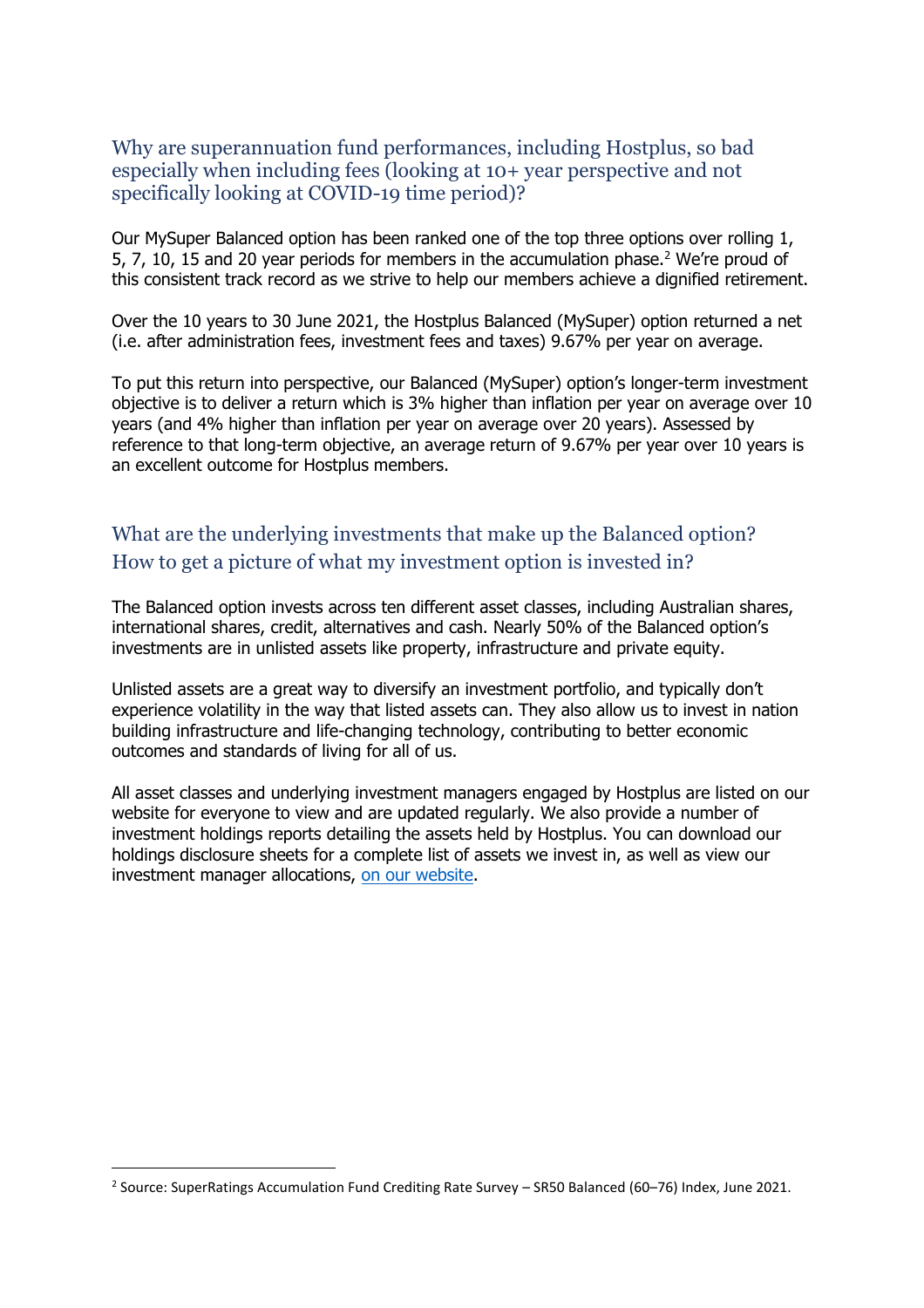# <span id="page-19-0"></span>**Responsible investment – climate change**

What steps have the board taken to divest Hostplus of investments in companies such as mining and bad energy that will become increasingly risky in the push for net zero emissions?

Does Hostplus have ANY direct or indirect financial investment in carbonbased companies? (this applies to all and any Hostplus suppliers and supplychain that used). If so, what is Hostplus' plan to withdraw all such investment by 2022?

Does the Hostplus SRI Balanced option sufficiently exclude fossil fuels, such as coal, oil and natural gas?

As the world switches off fossil fuels, and Australia lags behind, what are you doing both from an investment and political perspective to divest fossil fuels from your portfolio?

Around 75% of your members are <44, which more females than males. These members will be highly likely to be impacted by the climate crisis. What are you doing to divest from fossil fuels and in doing so protect the future of these members?

When will Hostplus divest completely from fossil fuels? (The answer for me will determine my divestment from Hostplus).

Hostplus recognises that climate change poses a material, direct and current financial risk.

That risk is relevant to Hostplus' investment strategy and how we manage our investment portfolio on behalf of members.

We therefore take climate change and its associated risks very seriously.

We firmly believe that simply divesting or selling our holdings in such companies does not in-and-of-itself address the climate change issue. That is, divesting from these companies may reduce our own portfolio emissions, but has no impact on reducing the overall amount of emissions generated by these companies.

Instead, we prefer to retain ownership in those companies and use our influence as an active and engaged shareholder to create change within companies by encouraging and supporting the transition to a low-carbon economy.

Our engagement focuses on understanding and analysing how companies are strategically responding to climate change and their capacity to transition to a low carbon environment.

By taking an engagement approach, including collectively through recognised organisations such as AFSA, Hostplus can exert greater influence beyond our own shareholding in a company and manage its resources more effectively and efficiently in the best financial interest of members.

Hostplus has concluded that it is not in the financial best interests of our members to apply a blanket ban on any exposure to fossil fuels in our Fund.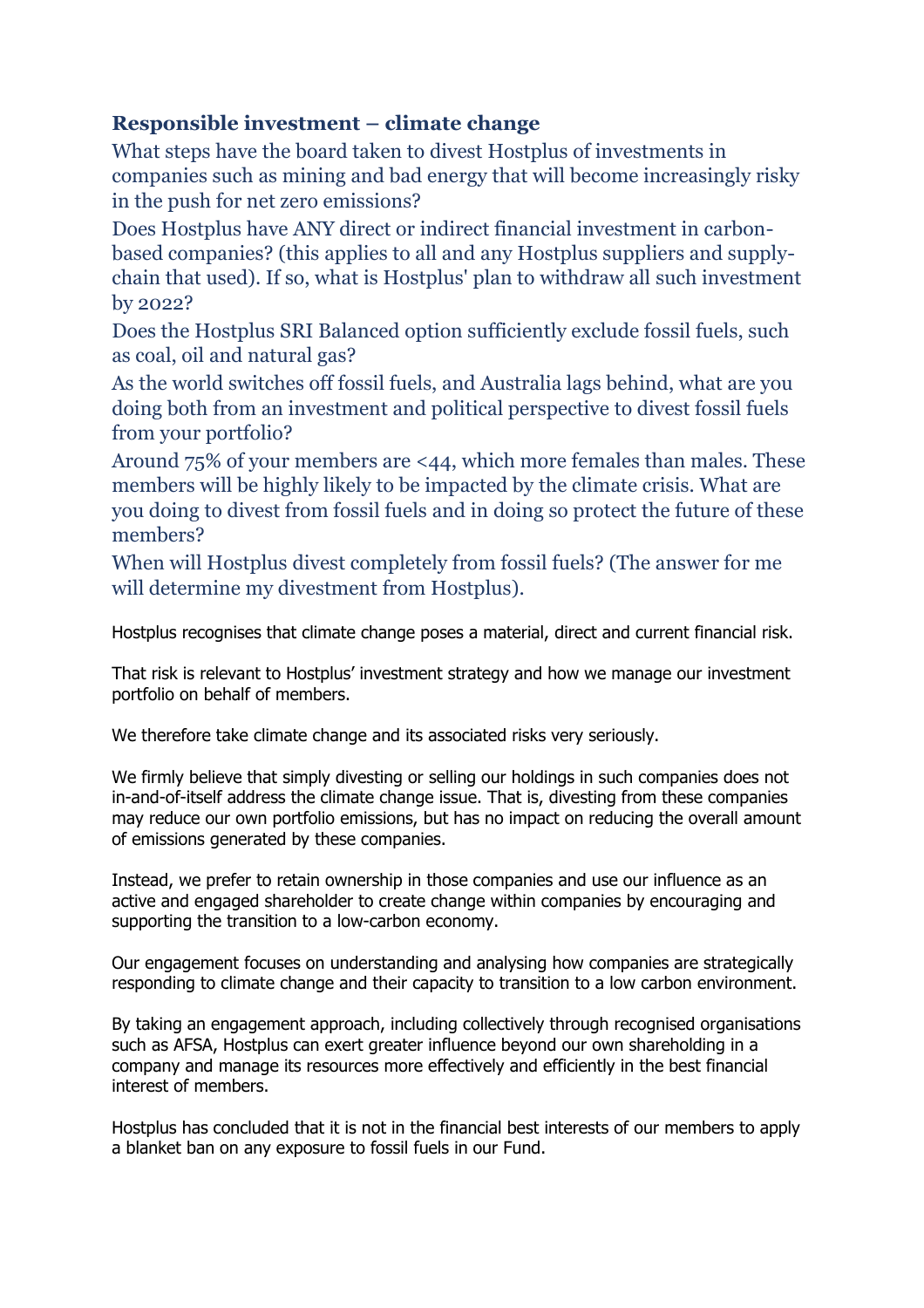Instead, we rely upon our rigorous investment process, which includes external investment managers considering climate-related risk as one of a range of factors, to determine decisions about the selection, retention, or realisation of Hostplus' investments across the portfolio.

For members who would like to avoid investments in fossil fuels, our Socially Responsible Investment (SRI) Option:

- excludes fossil fuel investments;
- avoids companies that breach human or labour rights standards;
- avoids companies with poor ESG practices or investments in controversial weapons;
- invests more in assets that contribute to sustainable outcomes.

Renewable energy for the infrastructure asset class for the 20-21 period was 3.7% & energy storage was 3%. With the shift in focus privately and by government, is Hostplus reviewing acquisition of further renewable energy and distribution assets?

Hostplus continues to look at all sectors and opportunities that will responsibly enhance member financial outcomes. As it relates to renewables, the portfolio is currently approximately 13% exposed to renewable generation and energy-from-waste assets. Hostplus expects that the renewable sector will continue to present attractive opportunities into the future. We will continue to actively seek to identify and secure world-class investments in this important element of our overall portfolio.

## How is the climate crisis affecting investment decisions especially in infrastructure such as airports, areas vulnerable to sea level risk and flooding, etc.?

Before, during and after we invest, significant due diligence is completed on all risks associated with an asset, including climate risks. But that's not where our risk assessments end. As a key part of the ongoing asset management process, we continue to actively monitor and manage risks to ensure our ownership and stewardship of these assets remains in the best financial interests of members. And, importantly, that we maintain our social licence to own, manage and operate such assets.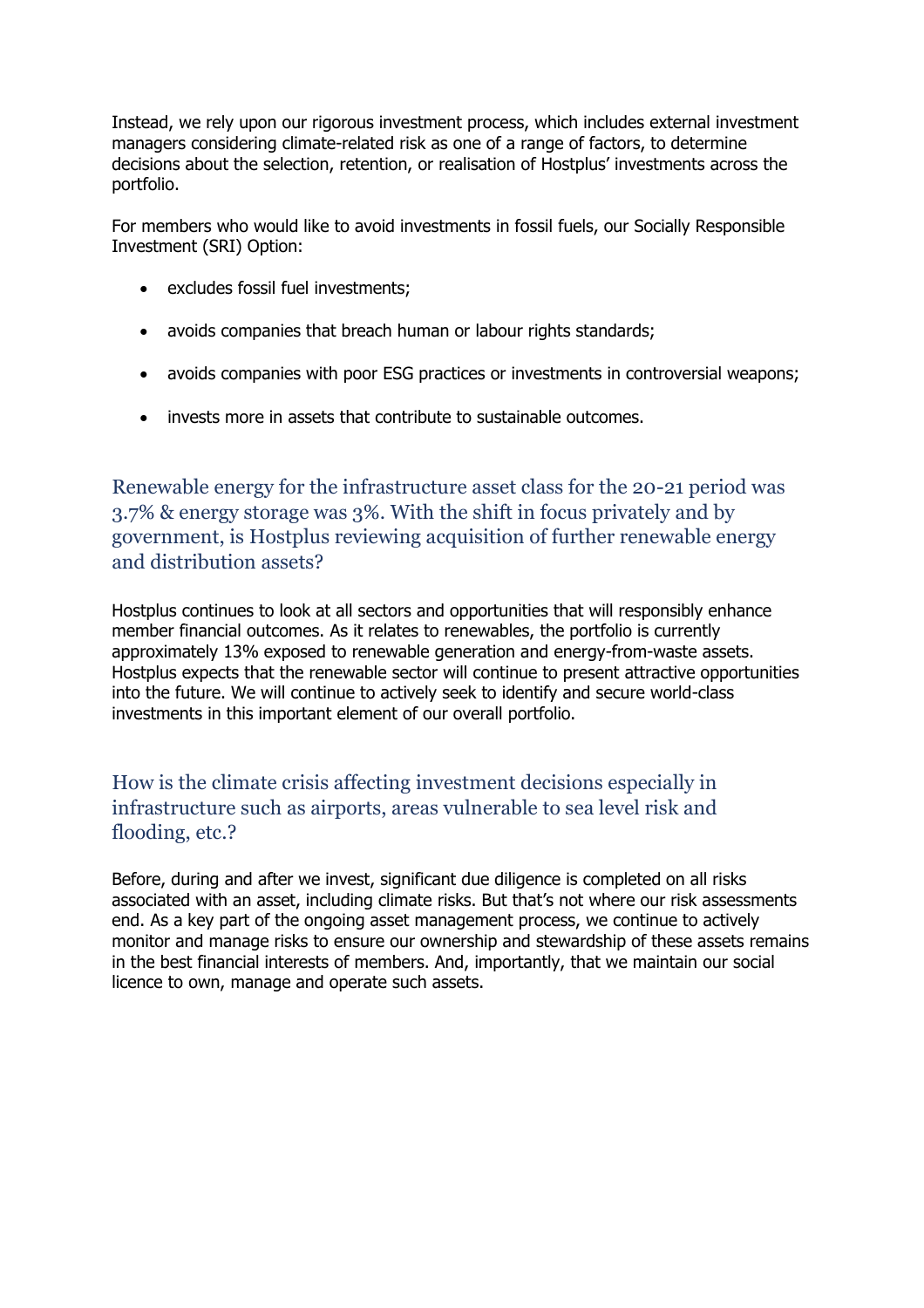What is Hostplus doing about climate change?

What is the Hostplus investment strategy response to the associated investment risks of climate change.

What is Hostplus doing to encourage actions to combat climate change? Which investment options are active in this area and what do they do?

Climate change is one of the biggest challenges facing the world today, and one we take very seriously.

We incorporate climate change factors into our investment process by:

- **E** using our influence as a shareholder to create change within companies;
- **•** offering Members the choice to avoid investing in fossil fuels completely through our SRI – Balanced Option;
- **•** recently appointing a new Head of Responsible Investments, who will be leading our team in responsible investing practices; and
- capitalizing on opportunities that are available in the clean energy investments space.

Hostplus is one of the largest Australian investors in venture capital, and we have committed more than \$2.2 billion to projects that aim to change our world for the better - as well as deliver future investment returns to our members. These include renewable energy storage facilities, wind and solar farms and fusion energy technology, in addition to other investments in some highly promising areas of the renewable and sustainable energy space.

<span id="page-21-0"></span>Our investments in the renewable energy space support many of the United Nation's ambitious sustainable development goals such as affordable and clean energy and climate action.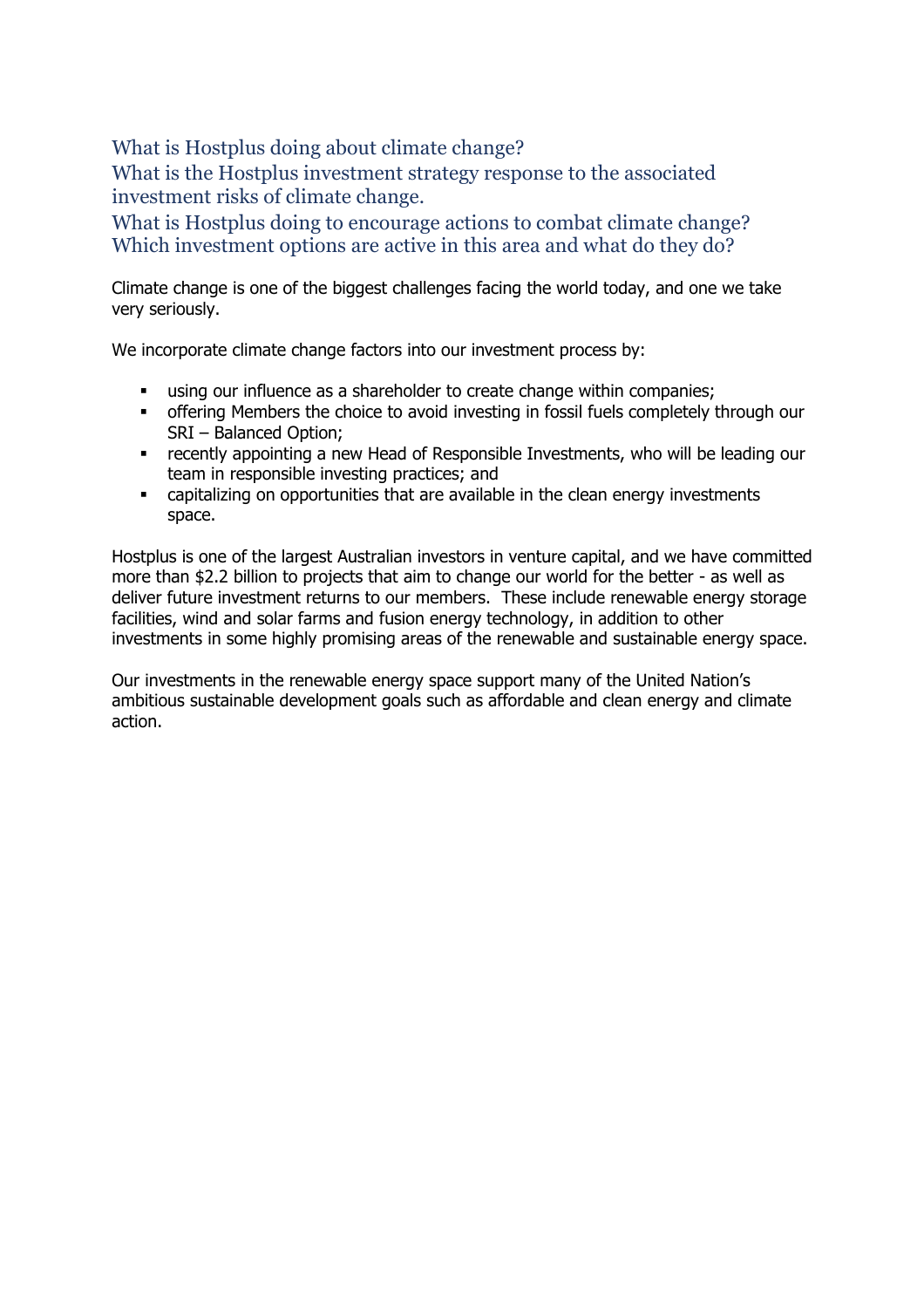# **Responsible investment – general**

What green and responsible initiatives will Hostplus take in the coming years? Will you commit to fully sustainable investments in the future?

Hostplus has a number of investments in renewable energy.

Hostplus is one of the largest Australian investors in venture capital, and we have committed more than \$2.2 billion to projects that aim to change our world for the better - as well as deliver future investment returns to our members.

These include renewable energy storage facilities, wind and solar farms and fusion energy technology, and investments in some other highly promising areas of the renewable and sustainable energy space.

Our investments in the renewable energy space support many of the United Nation's ambitious sustainable development goals, such as affordable and clean energy, climate action and life below water.

Please could you tell us what Hostplus is currently doing in relation to sustainable and ethical investments and what the strategy is over the next few years?

What are you doing to demand a higher standard of ethics from the investments you hold and any funds that manage them, so as to ensure a safe and equitable world and environment for your members, now and for the decades to come and beyond?

Given the impact that investors can have to help shape an ethical, net-zero world, what are you doing to make it easy and accessible for your members to choose ethical investments for their superannuation?

Hostplus recognises that the world faces many environmental and social challenges and is committed to a responsible investment approach across all our investments.

These challenges can pose a material, direct and current financial risk, which is relevant to Hostplus' investment decisions and to the management of our investment portfolio on behalf of our members, especially over the long-term.

Responsible investment is an important part of our investment approach and helps us better manage risk and optimise retirement outcomes for our members.

Our approach to responsible investment is informed by our responsible investment beliefs and is based on four pillars:

- environmental, social and governance (ESG) integration;
- active ownership;
- building Australia's future; and
- member values.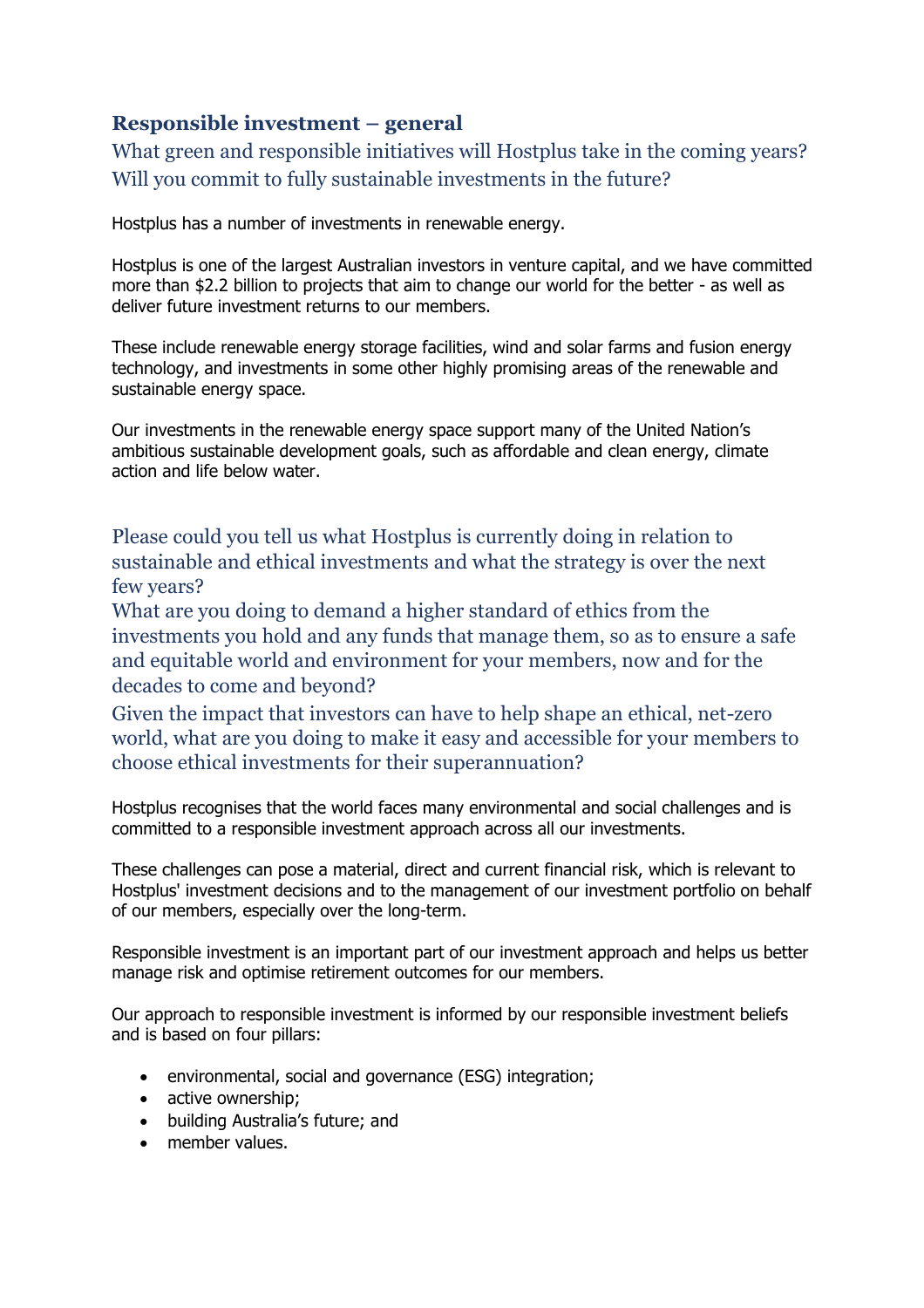We are a signatory to the United Nations-supported Principles for Responsible Investment (PRI) and we are proud to have achieved an A+ rating for our Responsible Investment Strategy and Governance from the PRI in 2020.

Our approach to responsible investment varies across our investment portfolio and depends on the relevance of ESG factors to a particular asset class and the style of the investment strategy.

Our preference is to retain exposure to a broad range of sectors and actively engage with companies rather than divest from a company or sector and thereby lose influence.

We believe this is our greatest opportunity to effect change.

We review our approach to climate-related risk management on an annual basis and report the results to the Board through the ESG Review. We are also working towards making a commitment to Net Zero Carbon emissions.

In addition, we note that APRA has recently released a new prudential practice guide to help super funds prepare for climate risks and set expectations for managing those risks. Hostplus welcomes this guidance, which we intend to review and adopt as part of our risk management processes.

As mentioned above, for members who would like to avoid investments in fossil fuels, our Socially Responsible Investment (SRI) option:

- excludes fossil fuel investments;
- avoids companies that breach human or labour rights standards;
- avoids companies with poor ESG practices or investments in controversial weapons;
- invests more in assets that contribute to sustainable outcomes.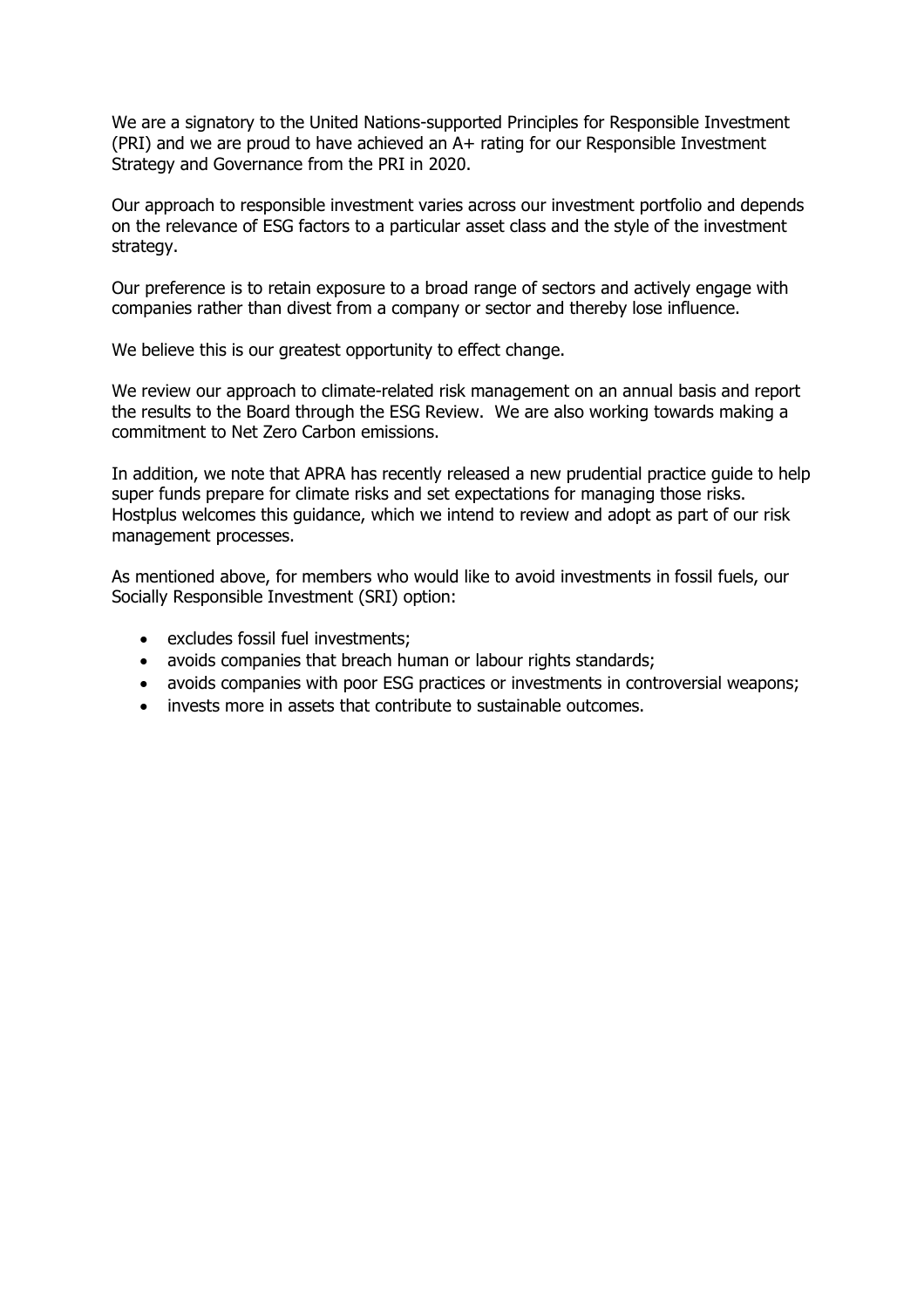# <span id="page-24-0"></span>**Operational – Risk**

Please advise what Hostplus' policy is around conflict of interests for critical staff? For example, staff who are exposed to critical market information, such as the events recently flagged by APRA that may have seen people working for super funds profiting from insider trading?

In the course of their duties some staff may become aware of investment information or other commercially confidential information that the public is not privy to. Hostplus employees are required to comply with our improper use of information policy, which prohibits employees or directors from acting on this inside information.

Employees who may have access to inside information relating to investment selections, divestments or valuations can only make investment switches once per year during a designated period. This designated time occurs when the risk of insider trading is lower. These employees must also submit a request to our Risk and Compliance team before making this investment switch, confirming that they are not making the switch due to inside information.

<span id="page-24-1"></span>All employees are required to complete compliance training and submit a written declaration confirming their adherence to this policy each year.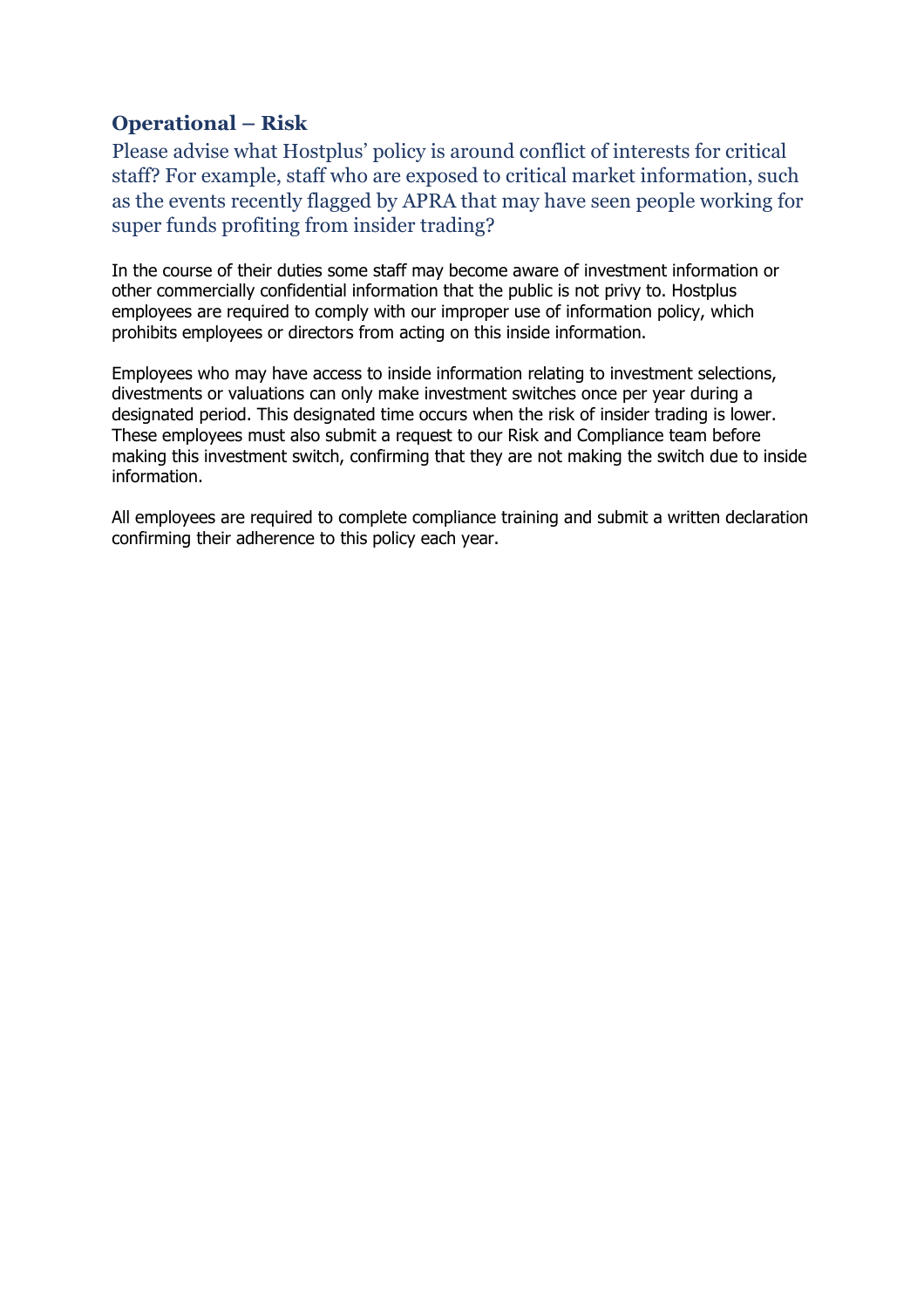# **Operational – Marketing**

Hostplus spends enormous amounts of members' funds on sports sponsorship. These resources could be better used to update online systems and improving customer support. When will Hostplus management rebalance the use of members' resources?

13.3% or \$16.3m of Admin expenses relate to marketing and sponsorship. What is the cost of current sporting sponsorship and how many such contracts? What independent cost/benefit has been undertaken to justify and the dollar returned for dollar spent?

At Hostplus, our primary goal as trustee of the Hostplus Superannuation Fund is to optimise member financial outcomes for retirement.

In order to achieve that paramount objective, Hostplus has in place a detailed set of documented strategic plans and objectives. Those plans and objectives are continually reviewed and optimised by our executive and Board over time to reflect changes in member needs, economic conditions and regulatory requirements.

As part of our strategic objectives, we recognise and act on the basis that one of the most effective and efficient ways to optimise member financial outcomes is to attract and retain members, which in turn increases funds under management and resultant scale of the Fund.

Hostplus has developed and analysed objective data which demonstrates that greater scale in the Fund, and the resultant improved economic efficiencies and financial resources, delivers tangible financial outcomes for our members in their retirement.

By way of example, increased scale allows us to invest in innovative product development and services, invest in proven asset classes such as unlisted infrastructure that are in the best financial interests of our members, whilst at the same time keeping our administration fees low. Together, these outcomes are designed to result in a higher net return to members.

Increased brand awareness and association is critical in achieving the above outcomes in the best financial interest of members. Hostplus operates in a highly concentrated and competitive superannuation market, where Australians are rightfully being encouraged to actively choose their preferred fund. By increasing our brand awareness, we are able to ensure that, when making that very important decision, the Hostplus offering — including our strong long-term performance and low fee model — is front of mind.

Hostplus has in place documented and rigorous governance processes to ensure our marketing program, including partnerships with sporting and other industry organisations, is appropriately adapted towards delivering tangible financial outcomes for our members.

Part of those governance procedures and protocols includes ensuring that any sporting partnerships that we enter into are carefully selected and regularly monitored to deliver a high level of positive brand exposure — particularly as compared to other mainstream media like TV and Radio.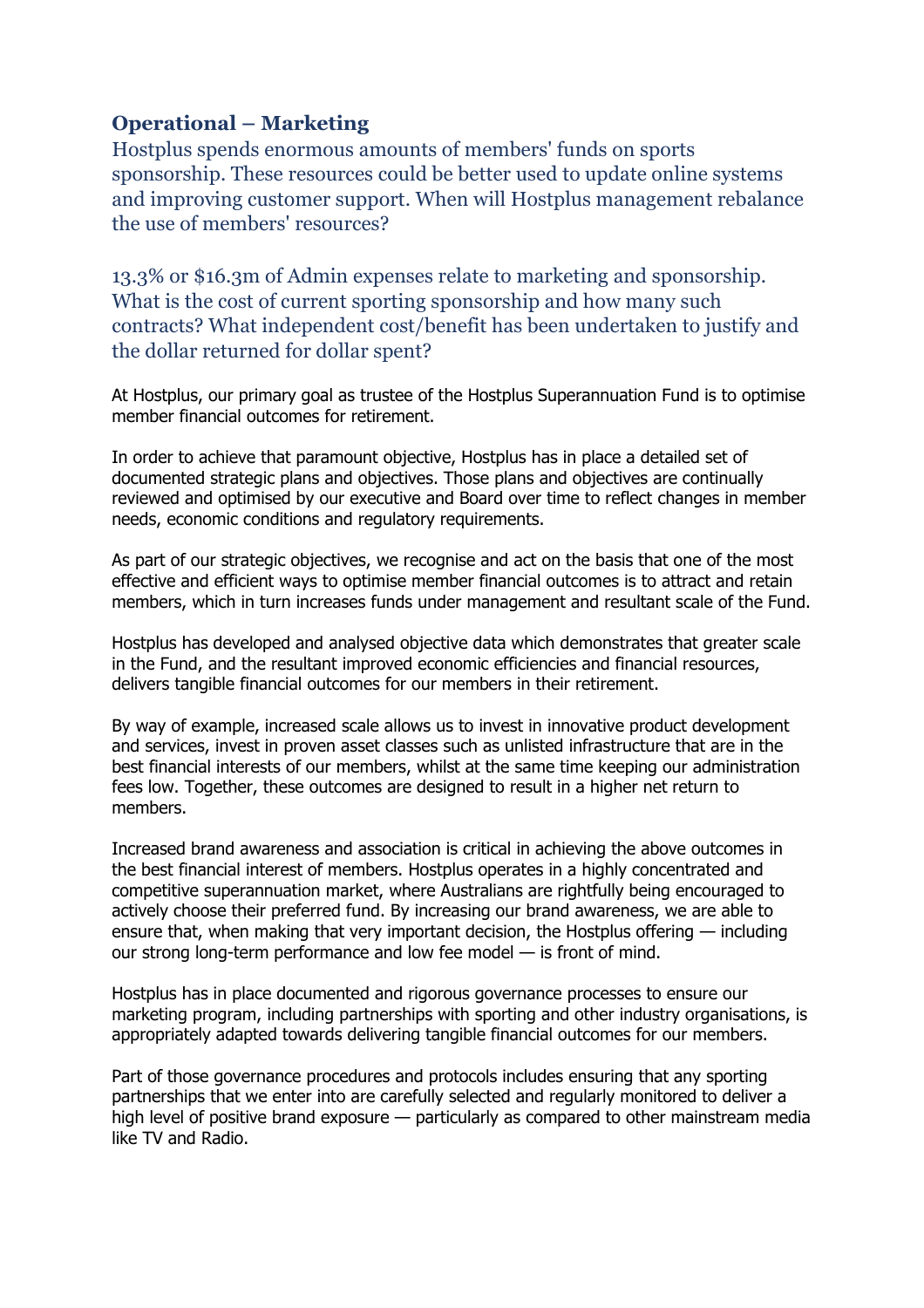Given the commercial-in-confidence nature relating to a number of these contracts and arrangements, and the competitive advantages and intellectual properties attached to the arrangements, Hostplus does not publicly disclose the exact amounts spent on sponsorships for sporting codes such as the AFL or specific teams.

Importantly, these costs are not derived from the Fund's investment returns and therefore does not reduce the net return delivered to members. Rather, all marketing and partnership costs are funded entirely from our low account-based administration fee.

Sponsorship appears focused on men's AFL, NRL and FFA, both at a league and club level. Why focus on sport when there is a broader hospitality & tourism sector and why is there limited sponsorship in women's sector?

Hostplus engages in a variety of sponsorships as part of our overall marketing and brand awareness strategies. These partnerships span a broad range of industries, including not just sporting teams, but also hospitality, tourism and recreation sector events and industry bodies.

Through our sporting sponsorships, we can connect with members working in these industries, at sporting events and venues, including in allied industries such as food, catering and security. Well-targeted marketing and brand awareness promote the attributes of Hostplus, which is critical in ensuring the Fund can attract and retain members in a highly competitive and concentrated market. As the Fund grows, our scale allows us to negotiate better fees with service providers, and realise operational efficiencies and improvements.

Consistent with our paramount duties and objectives, these benefits are passed on to members in the form of low fees, a broad range of products and services and marketleading investment outcomes.

A number of our current sporting partnerships support both women's and men's interests, audiences and teams. These include with the AFL, Richmond Football Club, Gold Coast Suns Football Club, and the Melbourne City Football Club. Hostplus is also the major sponsor of the Sydney Flames in the WNBL.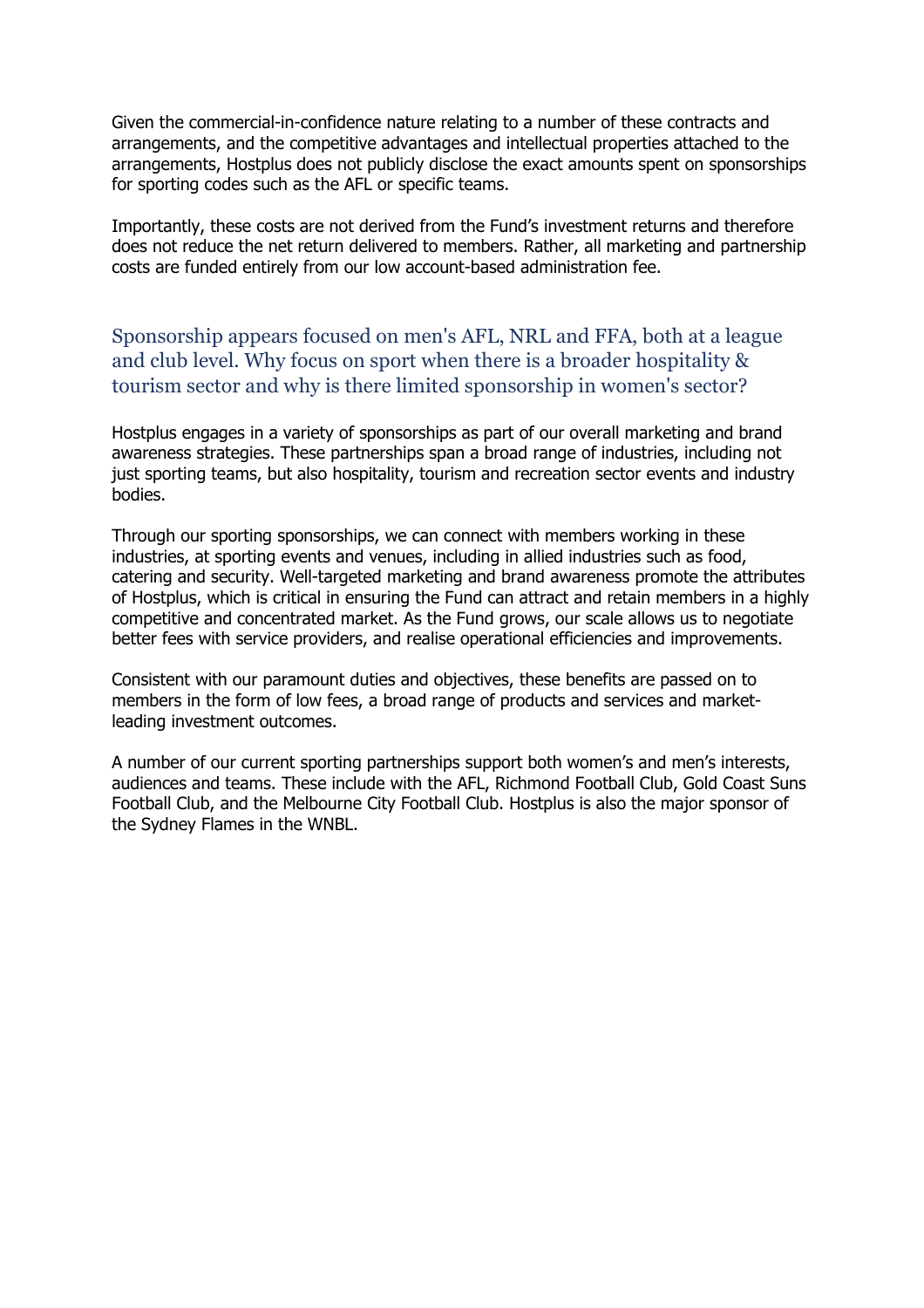#### AFL and NRL sponsorship usually provide for free match ticketing and function invites. Are such freebies restricted to Hostplus Board staff and suppliers or can members, who indirectly pay for these sponsorships, also avail of such benefits?

Hostplus' marketing and sporting partnerships do not include any game day ticketing assets or other direct-to-member, or indeed staff, benefits. Super funds, their trustees and associates are also prohibited by superannuation laws from engaging in particular activities or conduct that could reasonably be expected to influence an employer to choose or remain with a default fund for their employees, or encourage employees to choose or retain membership of a fund.

Hostplus ensures that its marketing and associated initiatives and activities occur in the best financial interests of our members and are otherwise carried out in full accordance with these laws and the industry regulator's guidance and requirements.

## Why aren't there any webinars on any investment options provided by Hostplus?

We have a range of information and guidance for members, contributing employers and the public more generally about our investments, available online and offline. But we also have an exciting line-up of webinar programs coming in 2022 that will cover a range of investment related topics, for all member levels. Our current program includes such topics as navigating your super, making the most of transition to retirement strategies and more.

Some of the upcoming topics we're looking to add to our website include investments, getting your super fit, women and super and more. Our webinar page, [hostplus.com.au/webinars,](https://hostplus.com.au/webinars) will be updated regularly and members will be sent invitations via email alerting them to these too, so keep an eye on your inbox for news on those.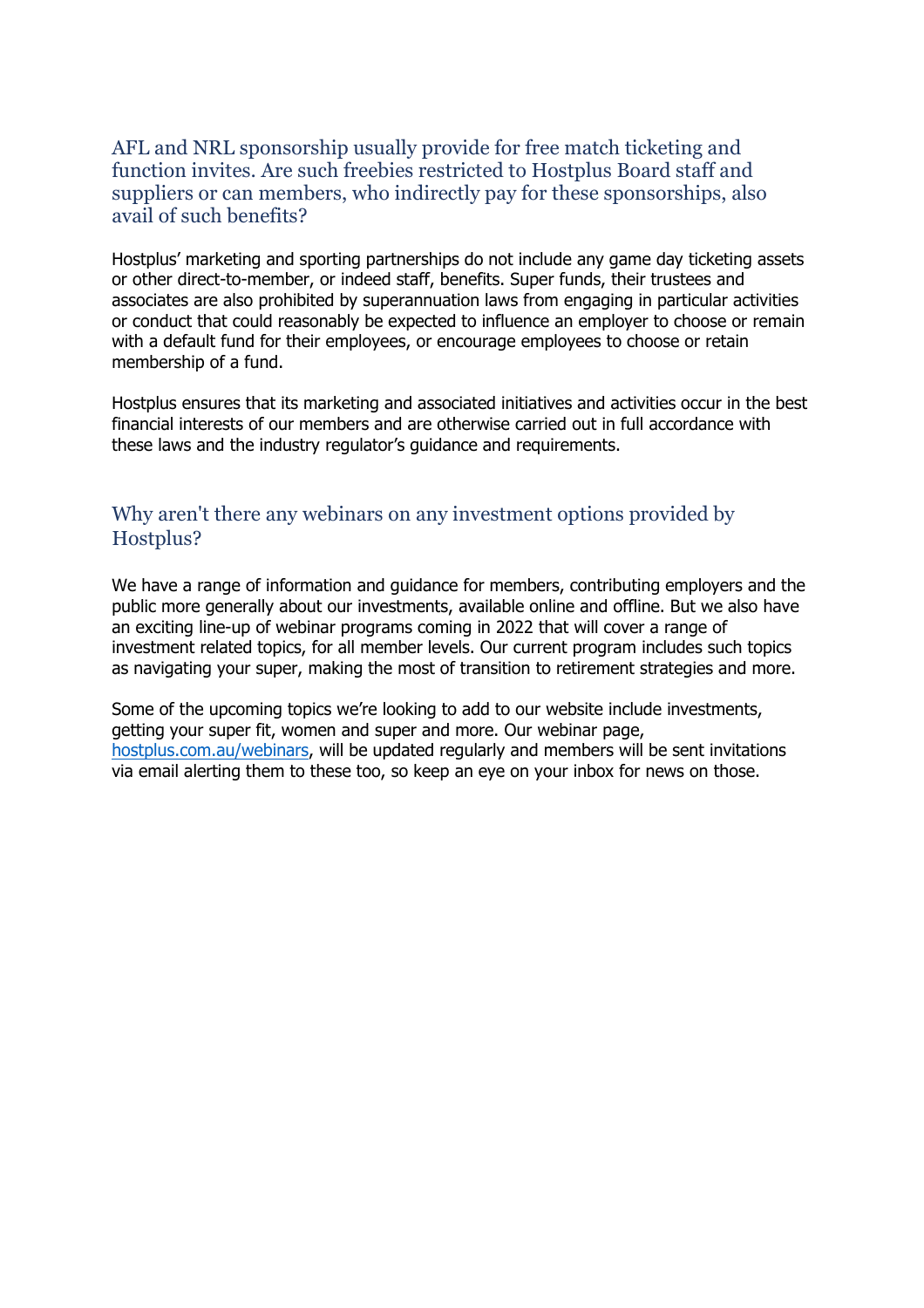# <span id="page-28-0"></span>**Operational – Fees**

According to the ATO YourSuper comparison, Hostplus' MySuper Balanced option has one of the higher total annual fees (significantly higher than the comparable industry funds Australian Super and Unisuper). Why is this? Why are the fees so high?

How can Hostplus advertise as being 'low fee' when you are listed as 10th out of 80 for highest fees on Your Super (i.e. \$628 annual fee)?

If Hostplus is 'low fee', where does the YourSuper figure of \$625 for \$50,000 balance come from? This makes Hostplus one of the most expensive funds, and is comprised of the 'fees and costs' sections in our statements.

Balanced investment option or default has one of the highest total fees/cost @ 0.99%. Why higher than most other investment options? Who receives the performance fee of 0.28%?

The ATO's YourSuper comparison tool uses a super fund's total annual fees and net returns to compare each fund against benchmarks. Super products are then ranked against industry peers.

Investment manager fees, performance fees, administration and advice fees are measured as part of this total annual fee calculation. Some of these underlying costs within our default Balanced MySuper investment option routinely vary from year to year, and generally relate to the payments Hostplus makes to third parties in return for their professional services – such as investment managers and administrators.

We have set a long-term investment strategy and identified best-of-breed fund managers with the aim of delivering sustainable market-leading net investment returns, while keeping investment costs as low as possible. Though some of these fund managers have higher fees, they have delivered very competitive returns after these fees have been paid.

Over the past 20 years, Hostplus' Balanced MySuper option has delivered market-leading net returns for our members – that is, the returns members see in their accounts **after** any investment fees, administration fees, costs and taxes have been paid. Our Balanced option ranks in the top three over 3, 5, 7, 10, 15 and 20-year periods to 30 June 2021, according to SuperRatings. Although not a guarantee of future performance, these consistent longterm results demonstrate the strength and resilience of our long-term investment strategy and our disciplined focus on costs efficiency and minimisation.

# I've heard that Hostplus is planning to charge a new fee to members in the new year to cover any fines it receives in future. How much will it be?

Our application to alter our Trust Deed and potentially charge an additional fee to members is currently a matter before the South Australian Supreme court. The Fund is investigating our ability to introduce a new "trustee fee" of up to 0.04% per annum.

The trustee fee may be introduced in response to recent legislative changes that are coming into effect on 1 January 2022. These changes widen the types of penalties for which Hostplus and its directors cannot be indemnified by the assets of the Fund or the PST.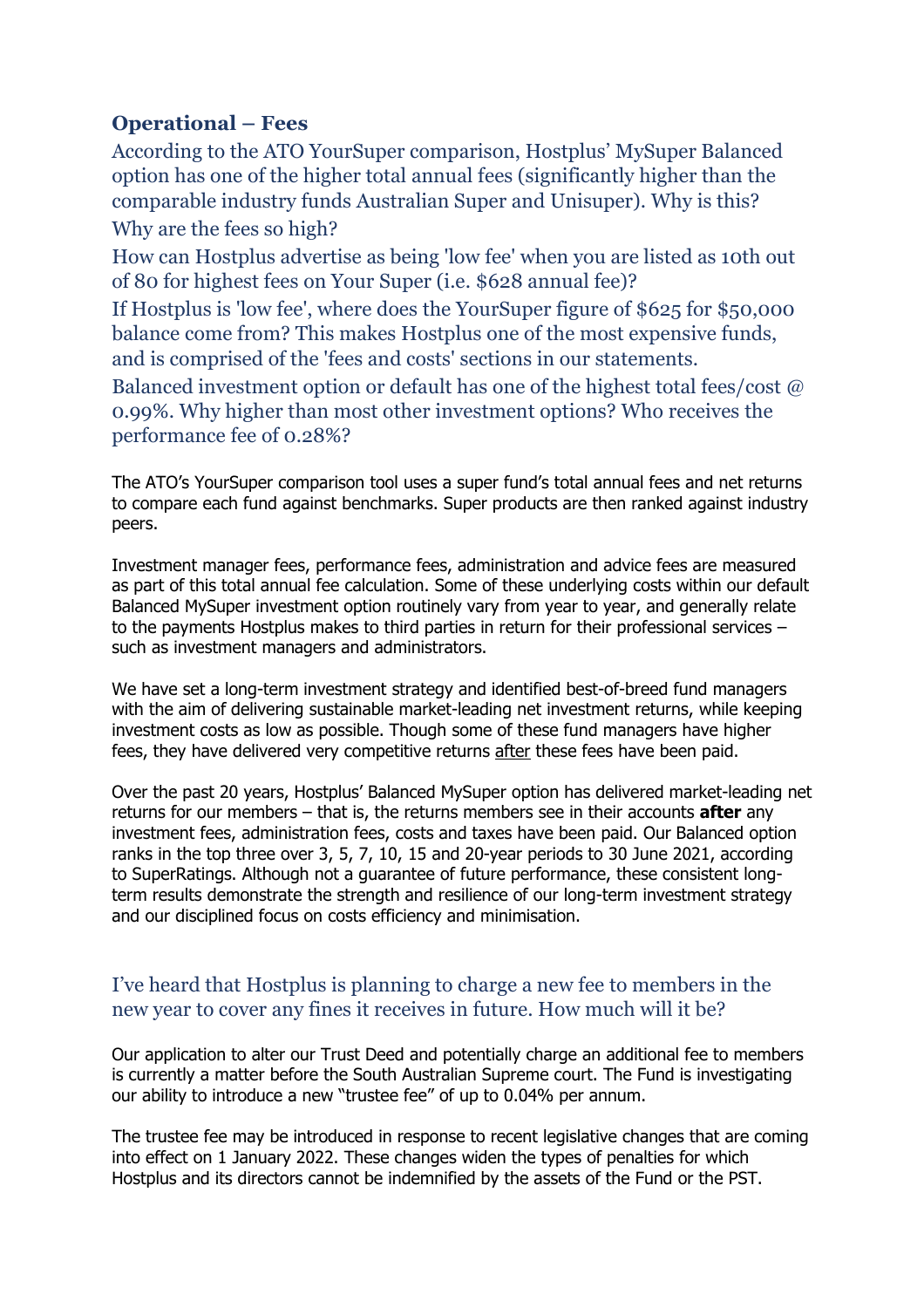The Fund is applying for orders from the Court authorising a variation to the trust deed governing the pooled superannuation trust, or PST. This variation would permit a risk premium charge to be levied against the assets of the PST from time to time, allowing Hostplus to establish and maintain a reserve of assets to be held on its own account as a Risk Premium Reserve, addressing insolvency and related risks for Hostplus.

The Fund is also seeking rulings from the Court that it is justified in applying a risk premium charge to the fund's assets on the basis of its existing fee charging powers under the trust deed, which will also be held to the account of the Risk Premium Reserve.

Finally, the Fund is seeking rulings that, if the court thinks fit to authorise the variation to the trust deed, Hostplus is justified in applying a risk premium charge to the assets of the PST on the basis of the proposed new power.

We expect the combined trustee fee, which is to be accumulated over a three-year period, to be between 0.08% and 0.10% of a Fund member's or PST investor's account balance, with no single-year fee expected to exceed 0.04% per annum of the Fund member's or PST investor's account balance.

### The Fund's performance over a long period has been excellent. How does the Fund intend to control its expenses in a period of higher inflation and increased costs of compliance?

We're very focussed on our cost discipline and this has had a large bearing on our marketleading net benefit outcomes for members over a long period, including seeing us having maintained our low member administration fee for an unprecedented 17 consecutive years now.

Our growth, including recent and planned mergers, allows for even greater scale benefits and cost efficiencies to be realised. As the fund has grown, we have been better able to improve services to our members, introduce new and innovative investment options and negotiate better fees with investment managers and other service providers.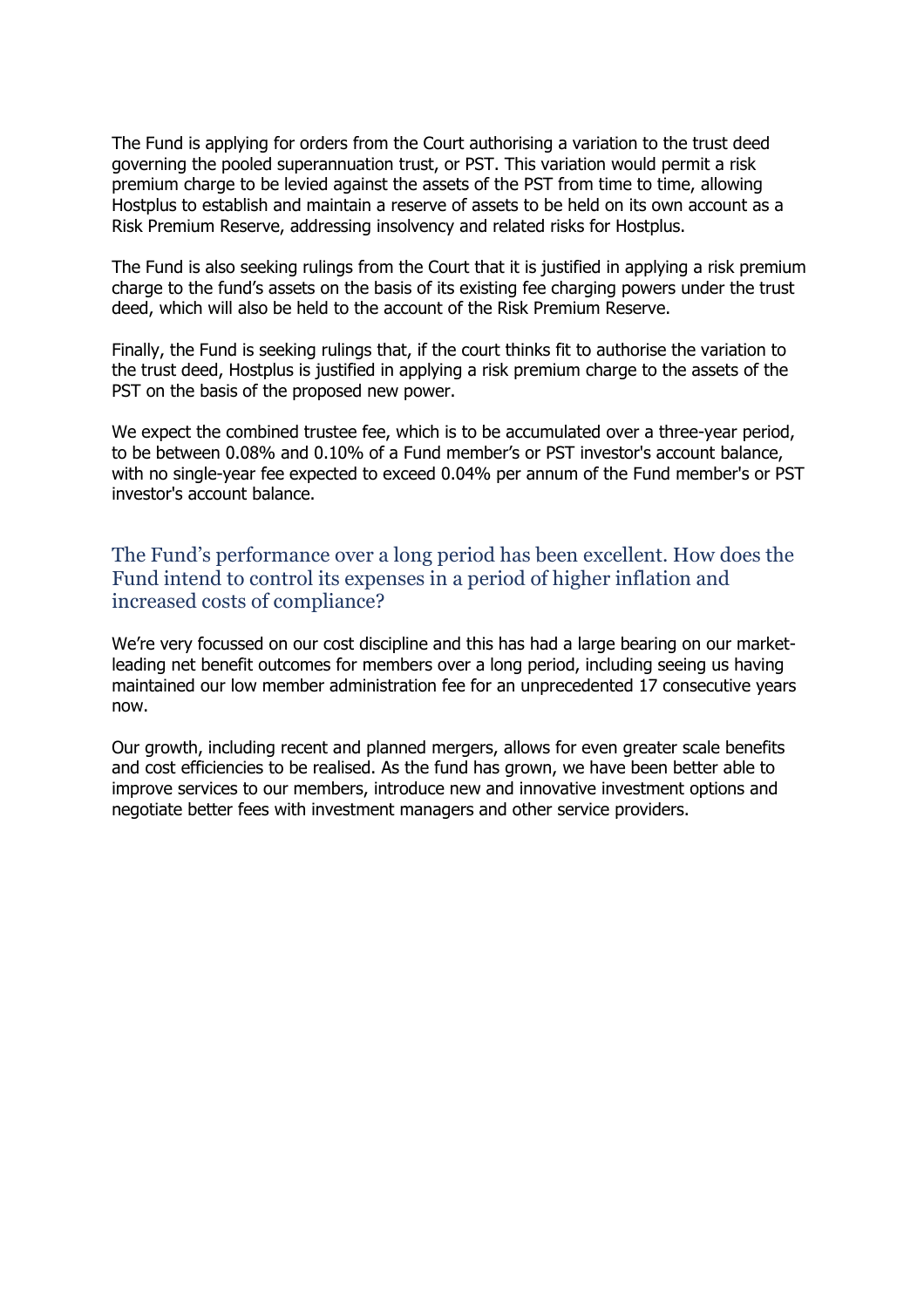# <span id="page-30-0"></span>**Hostplus products**

Does Hostplus offer retirees a pension option that would pay low interest payments while leaving the principal intact?

Is Hostplus developing new products for retirees, particularly a lifetime pension?

Our Hostplus Pension Plan is available for members and is a great way to secure a regular income in retirement or when transitioning to retirement. The pension allows for flexible payment options and a diverse choice of investments which can be switched to suit changing member needs.

Your income can be paid directly into your bank account at the frequency of your choice and has the benefit of adding a beneficiary, much like your accumulation account. It can be used in conjunction with any Government benefits you may be receiving.

We are also pleased to inform you about an exciting addition to our Account-Based Pension plan. Our members have told us they want a simple, low-cost option, with flexibility of access to capital and improved certainty of retirement income. We have purpose-built this option with CPIplus.

CPIplus is designed to offer long-term returns that are more certain and less volatile than those typically available by investing in growth assets such as shares, while offering higher returns than those generally available by investing in conservative assets, such as cash.

The first of its kind in Australia, CPIplus provides the benefits of a predetermined investment return while maintaining the simplicity, flexibility, and liquidity that comes with an accountbased pension. It aims to deliver a consistent return of 3% above the Consumer Price Index (CPI) over the long term. CPIplus is designed to increase the consistency of your investment returns.

Our account-based pension members can invest today via Pension Online. Importantly, we also recommend a discussion with our Retirement Specialists from our Financial Planning & Advice area.

In line with recent Government legislation, Hostplus will be formally developing a retirement income strategy ahead of July 2022. We are well advanced in both our strategy development and planning for this new legislative requirement, including our product suite. Our retirement strategy will also cover the services that we provide our members in both planning ahead for, at and after their retirement, including retirement income products, advice and guidance services and technology that makes it easy to manage these matters.

We will be actively assessing retirement products, such as deferred and lifetime annuities, as part of our retirement product strategy and proposition.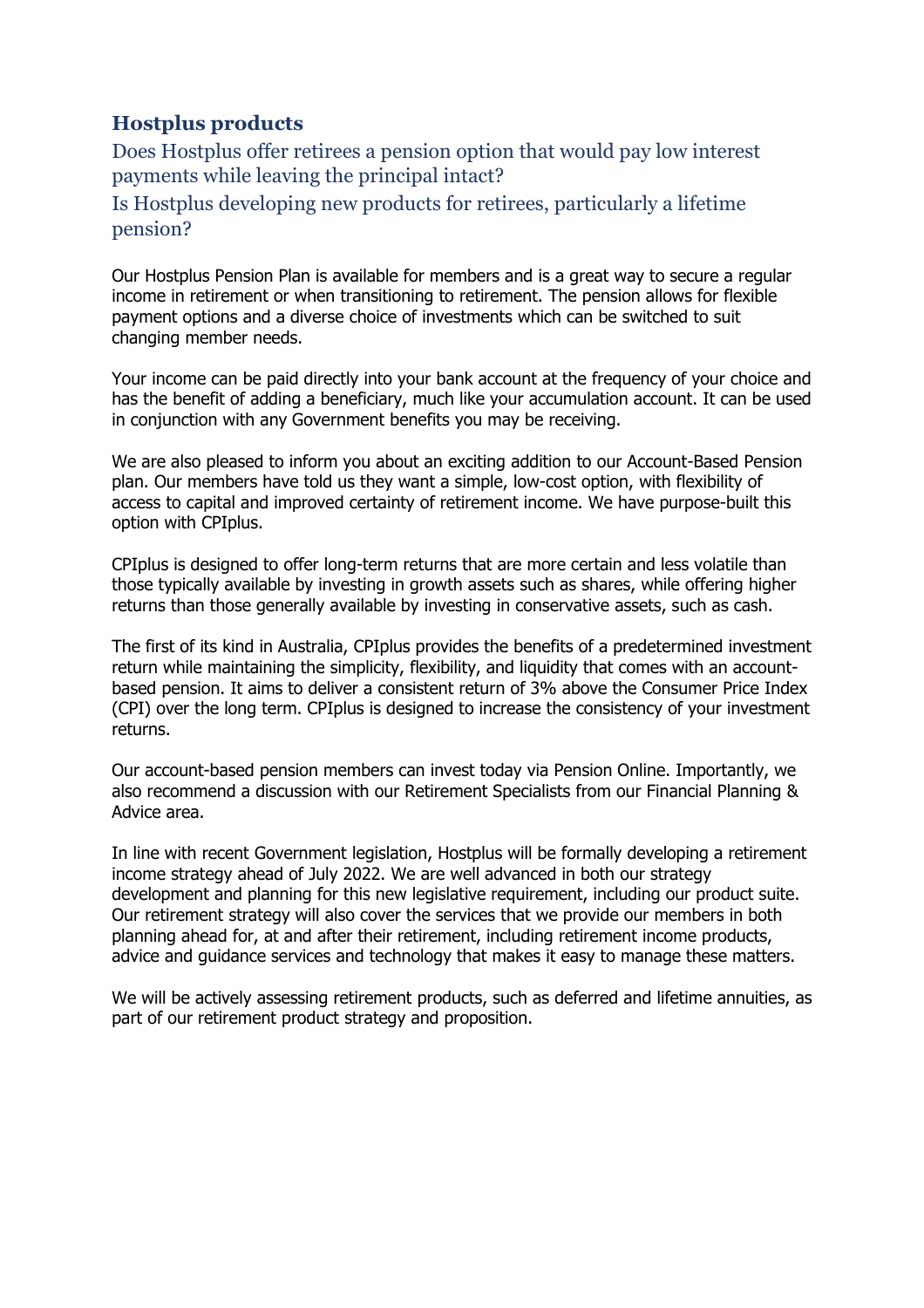Given the increase in members in an SMSF from four to six and the fund's cost-effective self-invest option, any thought on improved marketing to counter leakage to high cost SMSFs from miss-selling?

Many of our members and employers choose to operate a self-managed super fund (SMSF) and an increasing number do so alongside also being a member of Hostplus, seeking the best of both worlds.

Partly as a response to this, and in order to develop long-term and mutually beneficial relationships with SMSF investors, we launched our Self-Managed Invest (SMI) product in 2019, which is steadily growing in popularity with both SMSF trustees and advisers. The product makes it easy for SMSF investors to build strong, diversified portfolios that deliver growth, flexibility and a better retirement while these investments help grow Hostplus' scale benefits.

As part of our long-term growth strategy, it's our ambition to continue to develop this product to provide great access to quality assets and investment managers for SMSFs. In 2020-21, the product grew an impressive 82% (\$109 million). To further support this continued growth, and the value SMI delivers to investors and advisers, we have continued to make various enhancements to the product and user experience.

In 2021-22, Hostplus will continue developing and improving the SMI investment experience, including assessing the number and types of Hostplus' investment options to be made available to SMSF investors via SMI. We're also looking to introduce account management and reporting technology that will allow better data-feed integration, assisting the financial planning and wealth management businesses and platforms that many SMSFs invest though.

#### Will you make the SRI Balanced option available to SMI investors?

We are currently reviewing the suite of Hostplus investment options available to SMI investors and will likely complete this review over the coming months. As a result of this review, we expect to be able to provide SMI investors with access to a broader range of Hostplus investment options in 2022.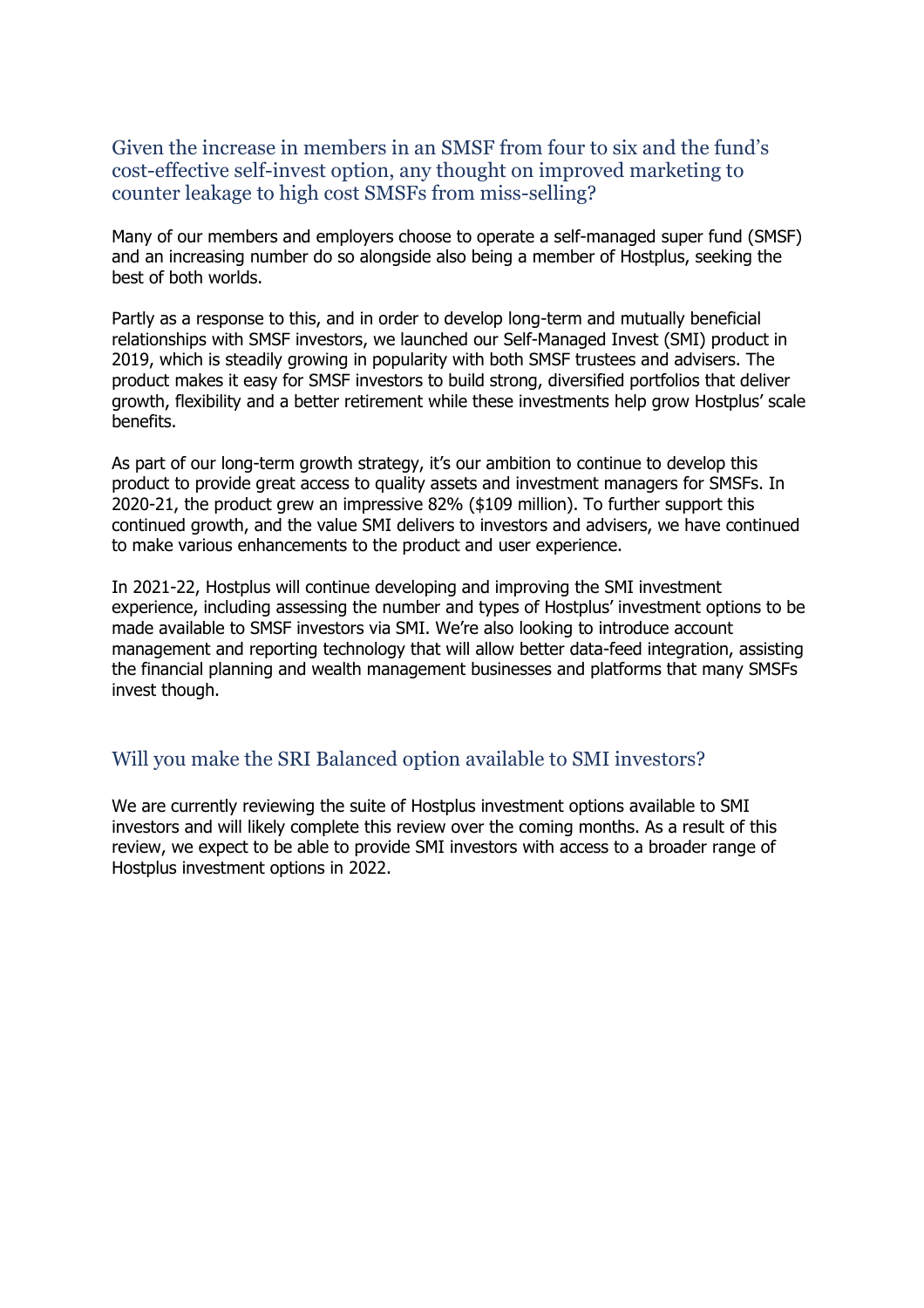#### Why is Hostplus unable to provide a timeframe for when an SRI low to medium risk option will become available to members? Members who want their super to be entirely fossil-free are currently unable to choose their risk profile

Hostplus is currently reviewing our suite of investment options. As part of this review, we will consider if it is suitable to offer a Socially Responsible Investment option with a different risk profile.

For those members who wish to construct their own portfolio, our Choiceplus investment option is available to invest in. This option allows Hostplus members to invest directly into companies in the S&P/ASX 300 Index, ETFs, Listed Investment Companies and Term Deposits. Members can use Choiceplus to divest completely from fossil-fuels in line with their preferred risk profile.

#### <span id="page-32-0"></span>**Hostplus products – Choiceplus**

Is it possible to directly invest in the share market through my Hostplus super fund? If not, does Hostplus support a self-managed super option that does?

Our Choiceplus investment option has been developed for members who want a more active role in the choosing of investments for their super. Members invested in our Choiceplus product can directly invest in companies that trade on the S&P/ASX 300 Index, Exchange Traded Funds (or ETFs) that cover developed, emerging and commodity markets, as well as Listed Investment Companies and Term Deposits. Any investment decisions that are made through the Choiceplus investment option are made by you, not Hostplus, and carry their own level of investment and market risk.

We also offer a Self-Managed Invest (or SMI) product to make it easier for Self-Managed Super Fund Investors and their advisers to build diversified portfolios that aims to deliver growth and flexibility. With SMI, advisers and SMSFs can access unique assets that are generally inaccessible to retail and SMSF investors. It's a simple way to enjoy the benefits of investing with one of Australia's top super funds, while maintaining control of your SMSF.

### Will you be able to provide any Exchange Traded Funds (ETFs) investment options (e.g. precious metals or cryptocurrencies) for retirement members in the future?

Our [Choiceplus](https://hostplus.com.au/investment/understanding-your-investments/your-investment-options) investment option is available to all members, including retired members (except via the transition to retirement product). Choiceplus allows Hostplus members to invest directly into companies in the S&P/ASX 300 Index, ETFs (including commodities such as gold), Listed Investment Companies and Term Deposits.

While Choiceplus offers a good range of investment options, including access to a number of the most popular ETFs, we don't presently offer one that provides exposure to cryptocurrencies.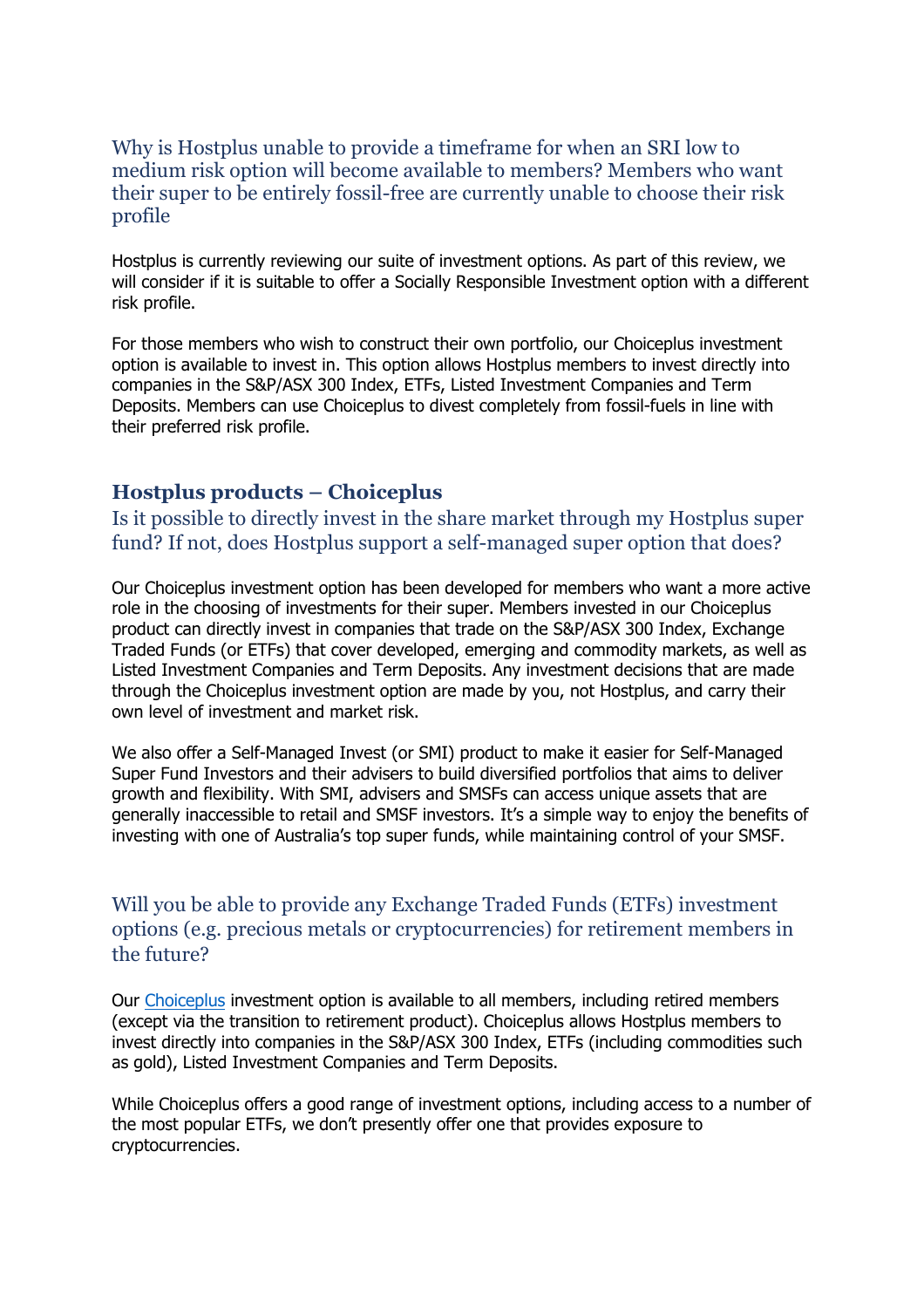We conduct routine reviews of Choiceplus' Approved Product List and continually add to our Choiceplus investment range based on Hostplus' rigorous APL selection criteria and risk filters. We will continue to monitor the market in relation to cryptocurrency securities, and particularly ETFs, with a view to assessing these as they are developed. However, these would need to be at a minimum formally rated "Recommended" by Lonsec and as having met our quality, market and risk filters before being formally considered for our Choiceplus APL.

You can find out more about Choiceplus and our current APL on our website and in the [Choiceplus Guide.](https://hostplus.com.au/content/dam/hostplus/files/documents/Choiceplus-Guide.pdf)

Your no-advice online service matches online brokers. Your brokerage charges have been unchanged for decade<sup>[s]</sup> and are automated and almost costless, yet your fees haven't changed for decade[s]. Please reduce for captive members to market rates e.g. Bell Direct.

While I support lower fees, fees on the trading share platform for Hostplus members should also be reviewed as the cost of trading in the share market has significantly reduced over the years.

Hostplus regularly benchmarks our Choiceplus fees and costs with comparable competitors and solutions. We also research members to understand where and how we can look to further improve our already competitive product features, fees and costs.

We are currently undertaking a further market review to ensure Choiceplus continues to provide members with a well-diversified and valued service and that its fees and costs are similarly market-leading. We expect that this review will be completed in the coming months and we look forward to updating members once this review has been finalised.

LICs show management expense ratios (MERs) that are higher with Hostplus than on their own sites. Does Hostplus add a few percentage points to MERs to let us buy the LICs? Three Vanguard ETFs tested OK. Are there any other issues with extra MER costs?

Hostplus doesn't charge a higher MER than that charged by the security provider. The MER that's published on our website relating to a security is based on the MER of each of these investments at the time of publication. However, this information may change from time to time, and before such changes can be included in our periodically updated guides and disclosure material.

We encourage members to visit the Choiceplus platform to keep up to date with any such changes made by the investment security provider.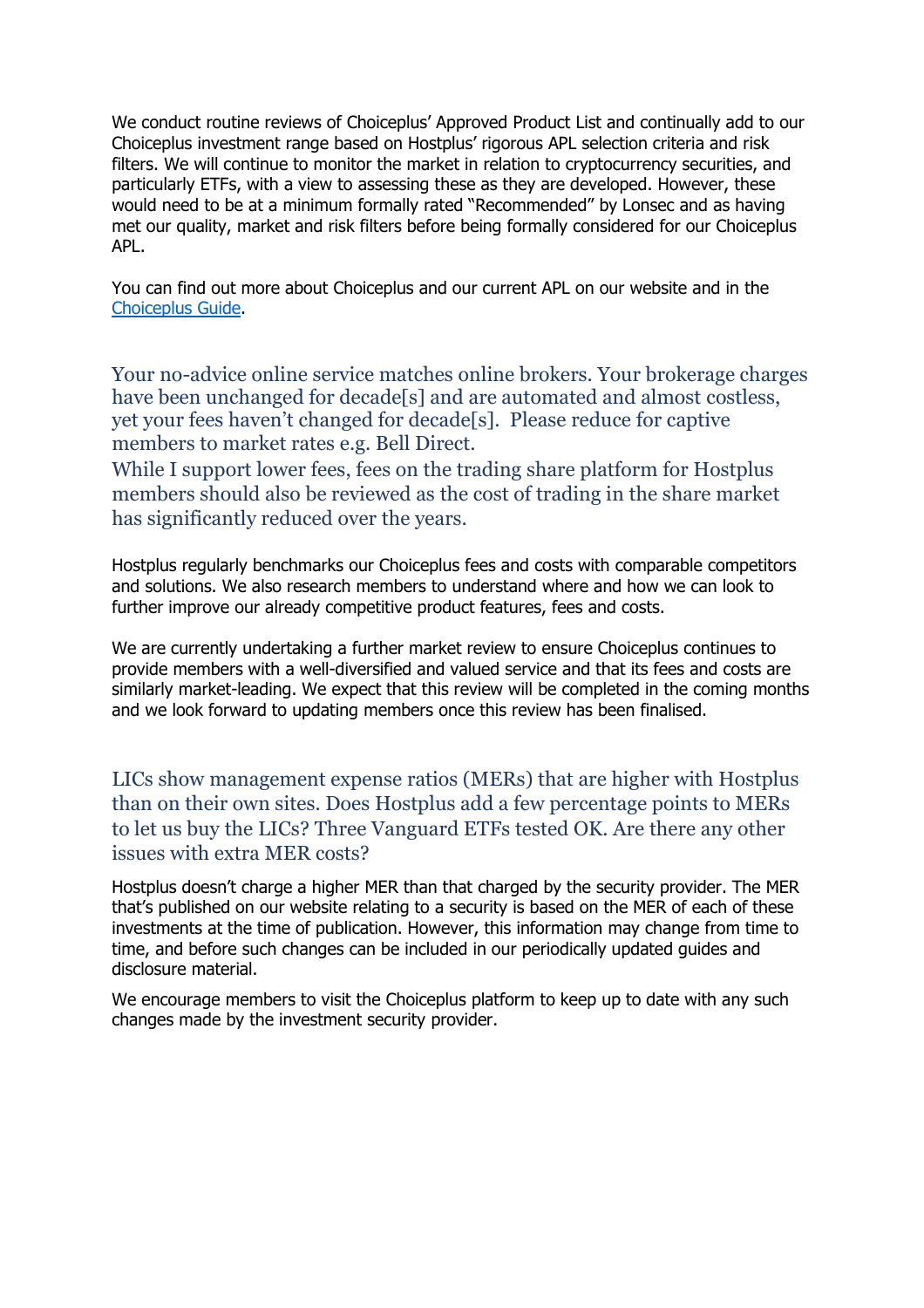For the Choiceplus investment option, when will more Exchange Traded Funds (ETF) be added and how are they determined to be an addition? Through Choiceplus we can invest gold bullion. Can we please have the choice to invest in silver bullion and copper bullion also. And can we add these now, not in the next revision time of the top 300 in ASX?

Are there any plans to expand the Choiceplus options beyond the ASX 300 and the currently available Listed Investment Companies (LIC) and ETFs, for example to allow investment in specific small cap Australian stocks or foreign stocks listed in USA, Europe or elsewhere?

How does Hostplus choose what companies are available to trade on the platform. I am often surprised at what companies make it onto the platform when so many are better quality long term?

Very limited supply of LICs are available on the Choiceplus Platform (ARG/ AFIC). Can the number of LICs offered be widened to include LICs that focus on the small to midcap sector of the market where higher growth, less wellknown opportunities exist?

While Choiceplus offers a good range of investment options, including access to a number of the most popular and well-rated ETFs and LICs, there are a number of securities we don't currently offer. This is generally due to these not having met one or more of our investment quality and risk assurance requirements. This currently includes several of the securities referenced.

We conduct routine reviews of Choiceplus' Approved Product List (APL) and continually add to our Choiceplus investment range based on Hostplus' rigorous APL selection criteria and risk filters. We will continue to monitor the market in relation to a number of securities that members have requested, and particularly emerging ETFs, with a view to assessing these as they are developed.

We formally review Choiceplus' APL at least annually, with the assistance of Lonsec, one of Australia's leading and most experienced investment researchers. This includes reviewing and assessing newly rated ETFs and LICs as well as others that might be memberrequested, to identify opportunities for inclusion on the APL.

We have rigorous quality standards for all investments offered in Choiceplus, and all ETFs and LICs must receive, at a minimum, a 'recommended' rating from Lonsec and also meet our other quality, market and risk filters before being formally considered for our Choiceplus APL.

<span id="page-34-0"></span>As a result of these reviews, in recent years we have made significant additions to Choiceplus' APL. This has seen the list of approved investments expand into esoteric, sector specific, emerging markets, ESG-focussed and other ETFs. We will continue to actively consider securities and related investments that members might seek for Choiceplus, while also necessarily maintaining our quality standards and risk management assessments.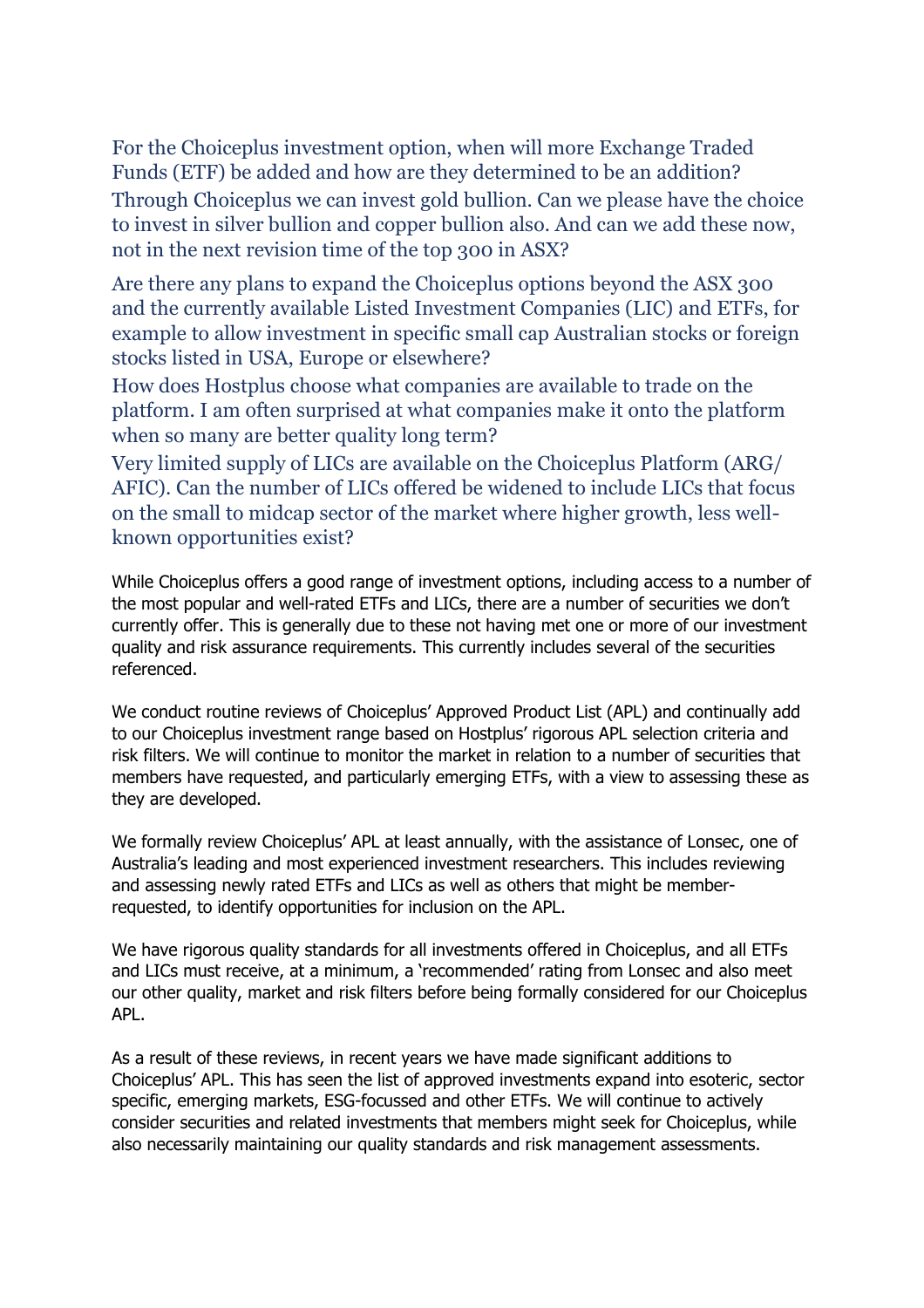# **Financial planning**

## How much should women be aiming to save before retirement?

The Association of Superannuation Funds of Australia (ASFA) have developed a retirement income standard that estimates how much money you'll need in retirement, depending on your lifestyle.

ASFA's 'comfortable' standard estimates how much money is needed for retirees to be involved in a range of leisure activities and to have a good standard of living including: private health insurance, a reasonable car, household goods and holidays. ASFA's 'modest' standard estimates how much money is needed for the basics. Both standards apply for people retiring at age 65 who will live to an average life expectancy of about 85. Both assume you own your home.

ASFA's current 'comfortable' living standard estimate for a single person is \$45,239 p.a. and for a 'modest' living standard is \$28,775 p.a. Its estimate for a couple is \$63,799 p.a. and \$41,446 p.a. respectively.

To achieve the 'comfortable' level incomes, ASFA estimates that a single person would need to save \$545,000, and a couple \$640,000. This goal should apply to both men and women, but unfortunately, the super gender gap is a very real problem in Australia, and often leaves women with a significantly lower super balance than men upon retirement.

According to Industry Super Australia, on average, women retire with \$67,000 less than men. There are a variety of factors that contribute to this statistic, including the gender pay gap, as well as the likelihood for women to take time off from work to care for family.

There are a number of strategies available in super that may help women close this gap, including the Spouse Contribution Tax Offset, the Government co-contribution and the carryforward contribution rules.

Hostplus' team of licensed and experienced financial advisers and planners can assist members to identify strategies to grow their super savings and tailor an estimate of what they may require as an income in retirement.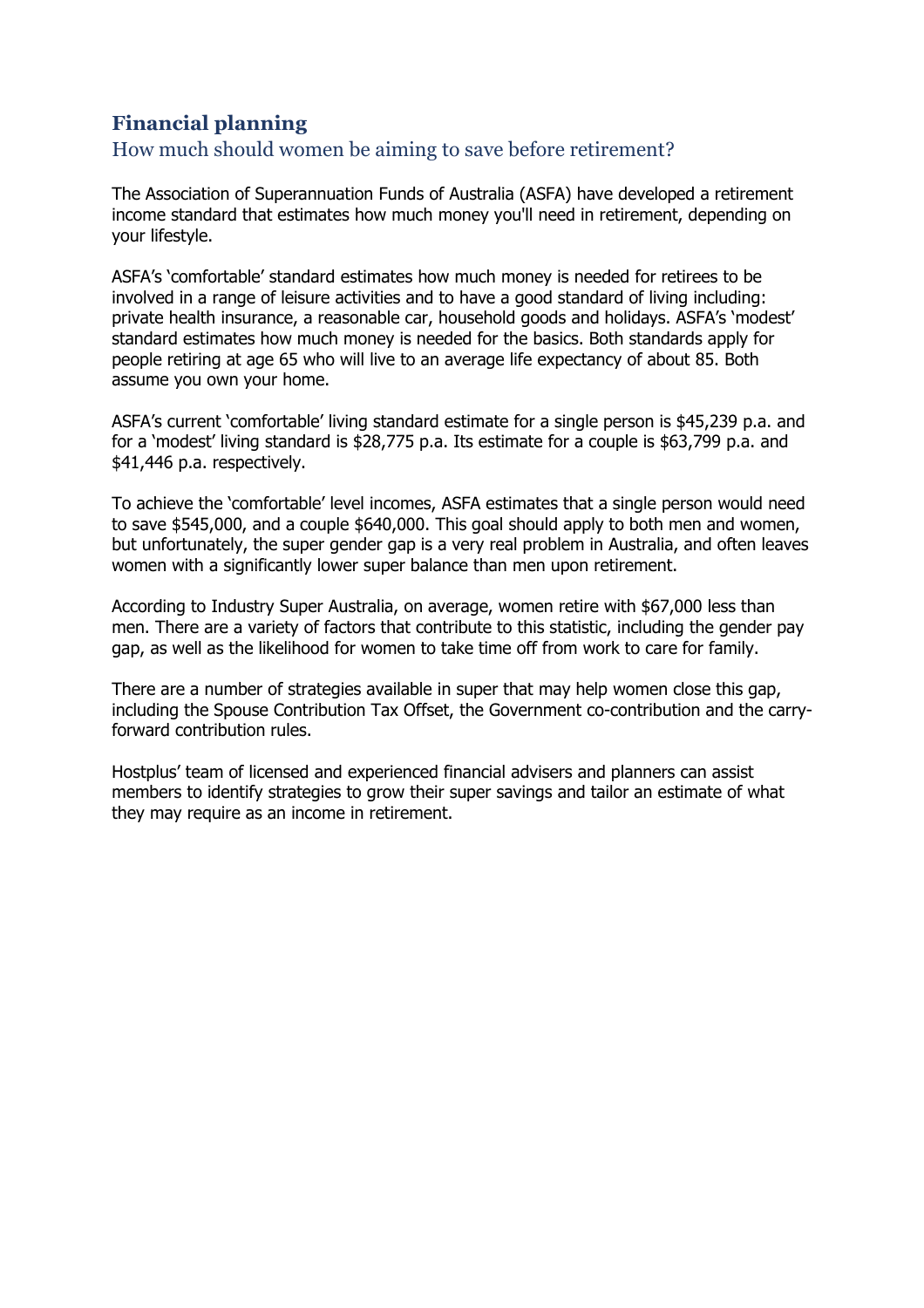### <span id="page-36-0"></span>**Business strategy**

### As a new member, how can I determine you're different from other failing super funds?

The Government's Your Future, Your Super legislation is partly designed to help members compare and assess the performance of superannuation funds. As part of these reforms, all MySuper funds are now subject to an annual performance test, conducted by the superannuation regulator, the Australian Prudential Regulation Authority (APRA). This test measures the net investment returns of MySuper products, such as Hostplus' Balanced MySuper option, against certain benchmarks.

People can now also assess and compare the longer-term net investment performance and fees of all MySuper funds, and from 2022 all other 'choice' super options offered by funds, using the Australian Taxation Office's YourSuper comparison tool. This comparison tool allows you to compare MySuper funds ranked by fees and net returns, and compare up to four funds at a time in more detail. It also shows which funds have failed APRA's annual performance test.

Hostplus is pleased to report we have passed APRA'S inaugural MySuper performance test. This pass mark is one indicator that Hostplus is delivering on its long-term investment outcomes when measured against industry peers.

Given the nature of long-term nature of superannuation, it is also relevant to examine our consistent performance over a sustained period of time. Hostplus' Balanced MySuper option has been ranked by independent researcher, SuperRatings, as one of the top three default options over rolling 5, 7, 10, 15 and 20-year periods as of 30 June 2021. Although this is not a guarantee of future performance, our consistent long-term results give us confidence to continue our proven investment strategy.

We're also a proud profit-to-member fund. We're run only to benefit our members, and everything we do is done in the best financial interests of our members.

# What's Hostplus' view on the potential impact on members of the significant merger and acquisition activity in the superannuation space? Will super funds with more scale be able to deliver better outcomes to its members?

Hostplus has benefitted from this activity over the last few years, having merged or partnered with four super funds. We are also on track to merge with South Australian based industry fund Statewide Super in April 2022.

In our view – which is also supported by the federal government's recent Retirement Income Review and the Productivity Commission's 2018 review of Australia's superannuation system – a consolidated industry is likely to mean greater scale benefits, reduced costs and improved investment returns for members generally. Ultimately, a more consolidated super industry, with fewer funds that are able to leverage their scale to enhance and deliver ever greater member outcomes, is in our view a good thing.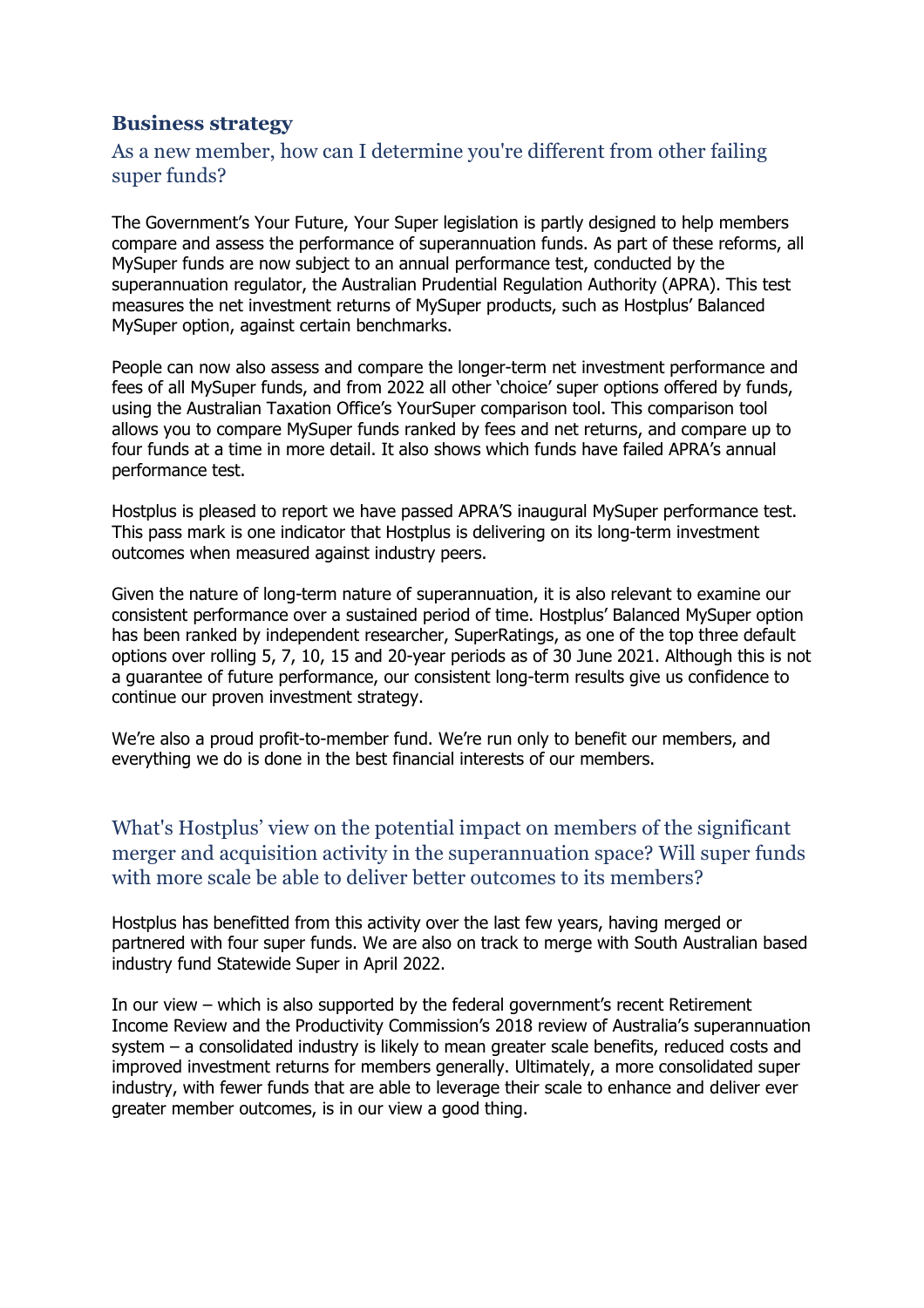Thank you for your great products and service over the years. I would just like to know your opinion regarding any future effect on superannuation of both COVID-19 and predictions by some scientists of climate change.

How much does the Federal Government's failure to act on climate change, slow vaccination rollout nationally, inaction on gender equality, and trashing our reputation worldwide, impact the performance of super?

COVID-19 continues to significantly impact the global and Australian economy. Australia's recession in 2020 was relatively short, with headline employment returning to pre-pandemic levels. However, lockdowns and border closures continue to affect many businesses and employees, particularly within hospitality and tourism sectors. It's our view that these impacts will continue throughout FY22.

Hostplus recognises that climate change poses a material, direct and current financial risk. That risk is relevant to Hostplus' investment strategy and how we manage our investment portfolio on behalf of members. We therefore take climate change and its associated risks very seriously.

In both assessing and responding to the impact of climate change on our members' superannuation and retirement savings we incorporate a range of climate change factors into our investment process, including by:

- using our influence as a shareholder to create change within companies;
- offering Members the choice to avoid investing in fossil fuels completely through our SRI – Balanced Option;
- recently appointing a new Head of Responsible Investments, who will be leading our team in responsible investing practices; and
- capitalising on opportunities that are available in the clean energy investments space.

Hostplus has a number of investments in renewable energy. Hostplus is also one of the largest Australian investors in venture capital, and we have committed more than \$2.2 billion to projects that aim to change our world for the better - as well as deliver future investment returns to our members. These include renewable energy storage facilities, wind and solar farms and fusion energy technology, in addition to other investments in some highly promising areas of the renewable and sustainable energy space.

Our investments in the renewable energy space support many of the United Nation's ambitious sustainable development goals such as affordable and clean energy and climate action.

Additionally, Hostplus' leadership team regularly reviews and updates the Fund's strategic plan. It starts with a detailed analysis of our performance against our core objectives, while accounting for the influence and impact of key external forces – such as the pandemic and climate change. This work helps to ensure we are assessing and adjusting to the changing superannuation landscape, keeping us on track to achieve our objective of optimising member outcomes in retirement.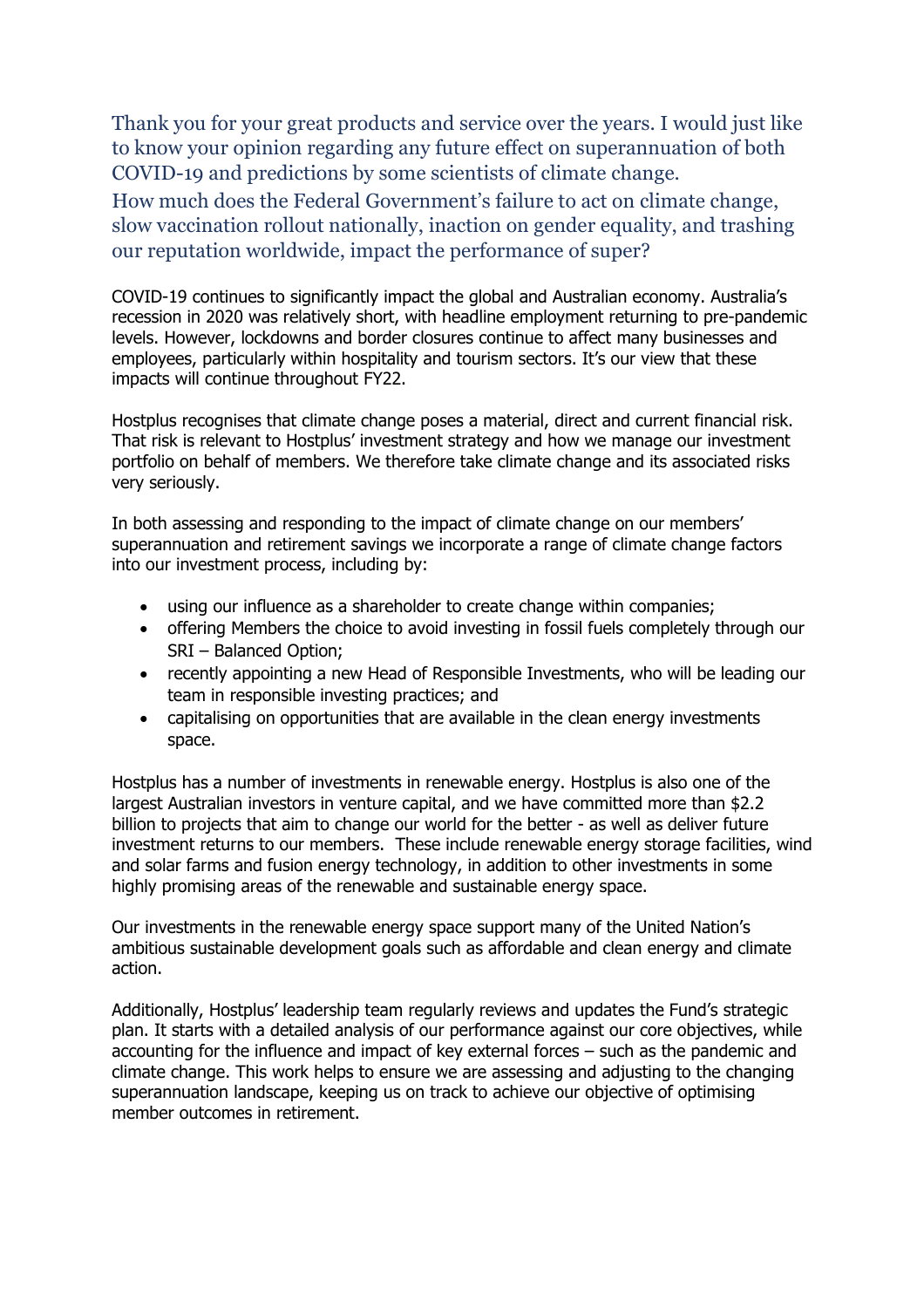### With COVID-19 restrictions lifting are there going to be any changes in our superannuation?

We aren't expecting that the lifting of Covid-19 restrictions will lead to any specific or material changes to the way we invest and manage your superannuation. Nevertheless, it has been a challenging year for the Australian community in general, and thankfully we're starting to hopefully emerge from the worst of the pandemic's challenges. Although this year has proven to be as tough as the last, Hostplus has remained steadfast in our mission and purpose – to maximise our members' superannuation outcomes so that they might enjoy a dignified retirement. In challenging times like these, that goal is more important to us now than ever.

# Have Hostplus funds under management recovered from the billions withdrawn under the government's coronavirus early release of superannuation scheme? That is, how do members' funds now compare to balances pre covid?

Many members found the past year very challenging. Hit hard by the pandemic and its economic effects, they took the tough decision to withdraw some, or all, of their super to make ends meet. When the Early Release of Superannuation scheme ended on 31 December 2020, Hostplus had paid \$3.1 billion to 312,000 members over two financial years.

The good news is that as investment markets improved from their lows in mid-2020 and as our economy has similarly improved as vaccine rates have increased and lockdowns ended, our members' retirement savings have bounced back. Indeed, as a fund, we have experienced significant growth this year, and as at 30 June 2021 we had over \$68 billion in funds under our management, which has subsequently increased to around \$76.3 billion as at 30 November 2021.

### Do you aim to stay on top of Scott Pape's recommended list?

With our origins in the hospitality and tourism industries, Hostplus' mission is to continue to evolve as the lifetime fund of choice for all Australians, delivering retirement income security to our members.

To achieve this, Hostplus remains innovative, forward-thinking, and consistently recognised and awarded for its leading products, exceptional member services and ongoing commitment to delivering the best possible retirement outcomes to members.

This, and our impressive history of strong investment performance and a commitment to transparency around administration and other costs, and delivering outstanding results to the people that matter – our members, has pleasingly attracted the interest, advocacy and endorsement of many of Australia's leading investment and superannuation researchers, commentators and subject matter experts.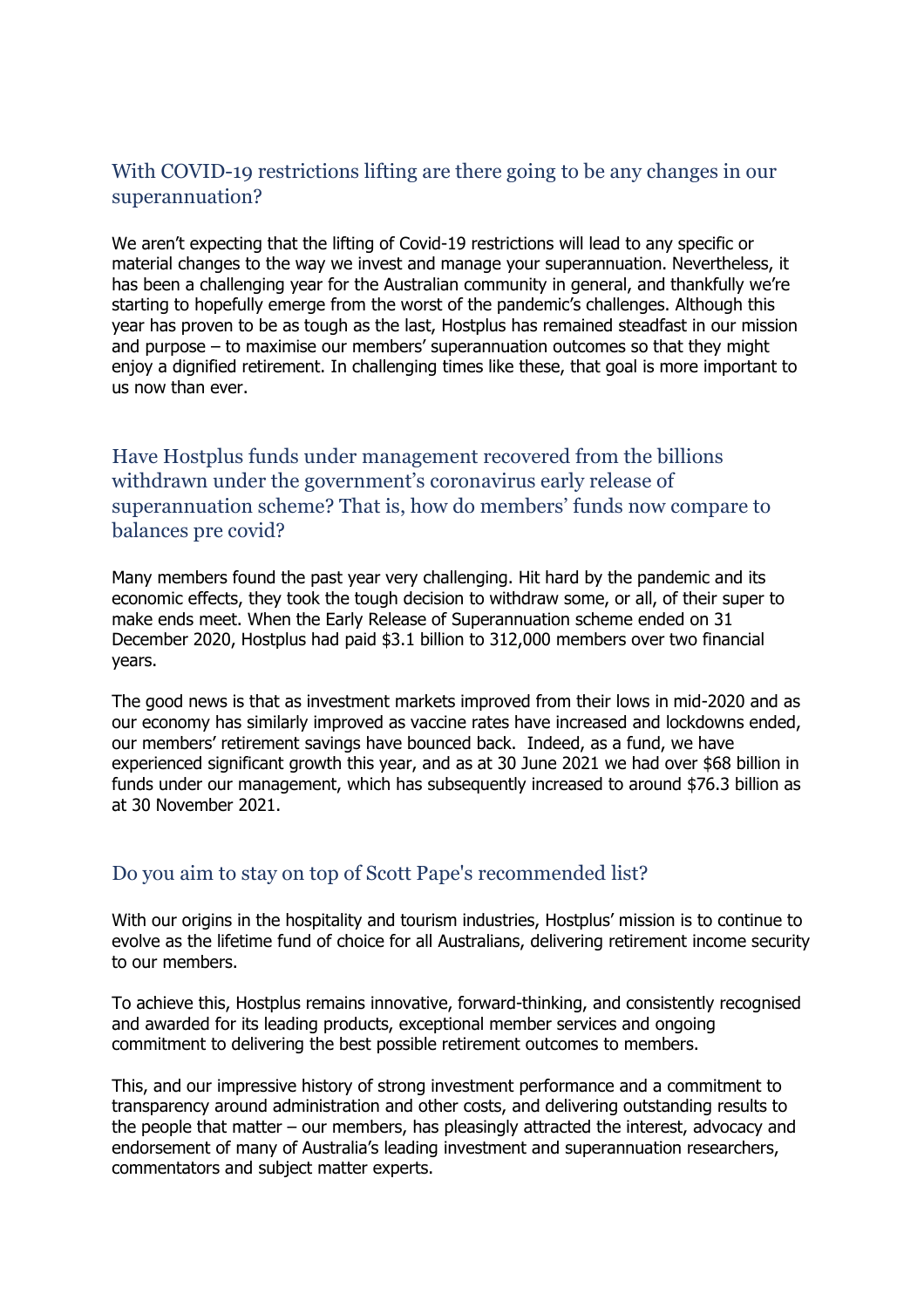In that connection, we've been pleased and flattered to have been particularly referenced by Scott Pape (aka, "the Barefoot Investor"), a former investment adviser, media commentator and author, in his highly popular finance book. However, and importantly, we are not affiliated with, nor have a commercial relationship with, Scott. Mr Pape's recommendation of our popular and low-cost Indexed Balanced option in his book is entirely of his own opinion and preference.

### <span id="page-39-0"></span>**Operational – website and mobile app**

I'd like to find out how my super is performing year on year. Can a record of my investment returns be added to the Hostplus app dashboard, or to the website? And when can we expect Pension accounts to be accessible on the app?

You can view your investment returns received over the last 12 months on the 'account activity' page on our app. You can access the account activity page via the menu in the top left of the app.

If you wish to see the percentage return of each Hostplus investment option over 1 year, this is a feature we are currently working on. We hope to add this to the app early next year. However, you can view the investment performance of each investment option over 3, 5, 7, 10, 15 and 20 years on the 'Investment performance' screen of the app.

As for Pension accounts, we are looking to add these accounts to the app and expect to have this feature available to our pension members later in 2022.

It would be useful if the app also shows the + or - change for each investment category on a daily basis. This should not be too hard as data is there on daily basis.

Thanks for the feedback and suggestion as to how we can further improve our app for members. Our member experience design team are continually assessing and developing our app and Member Online portal's features. We've passed this feedback onto them.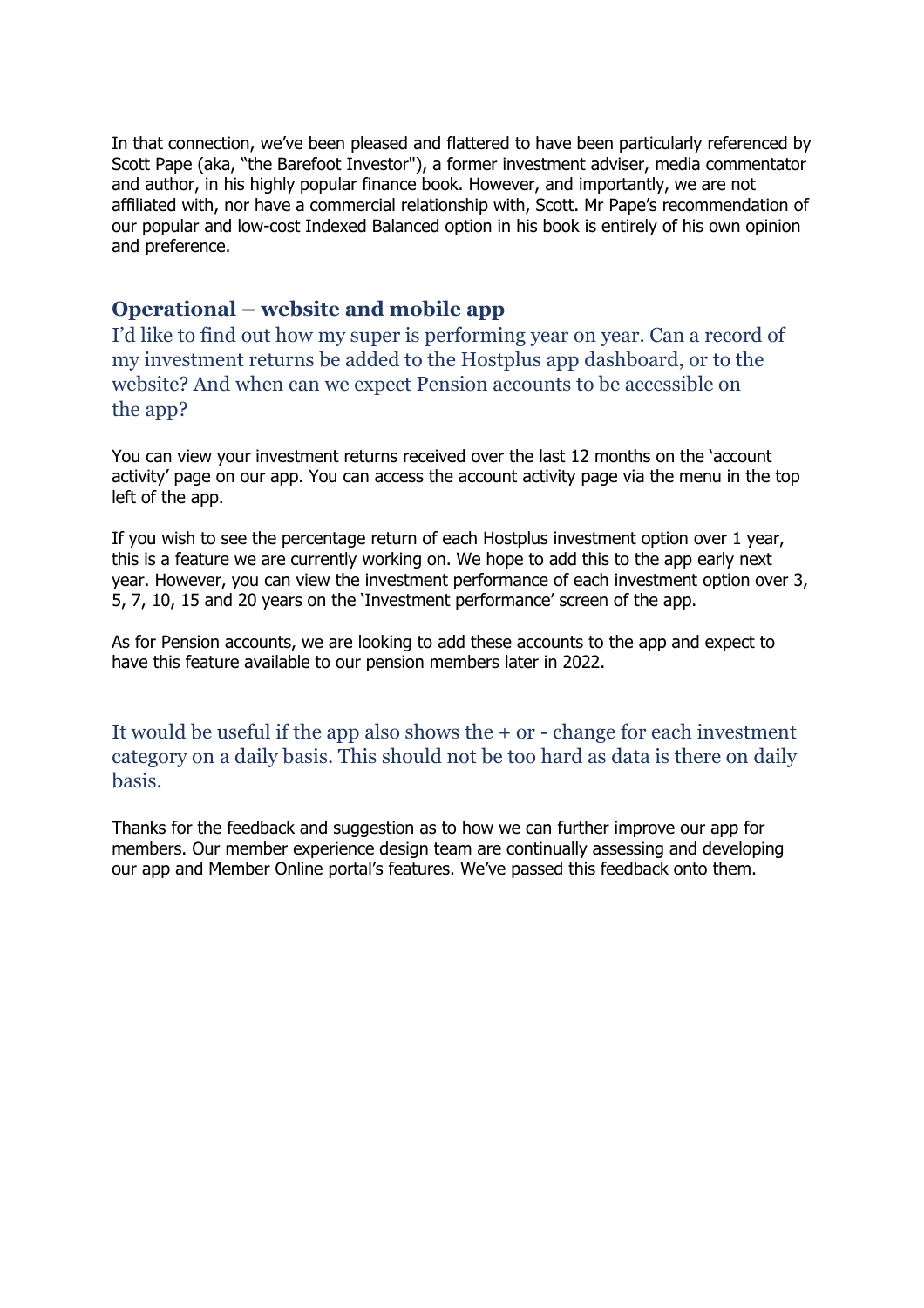You say you are there for all your members, but you are not for me. I am blind and use voice over on my phone and JAWS on my laptop. Neither your app or website meet the Australian standard for accessibility. Why not?

Firstly, thanks for your feedback, which we greatly appreciate. Accessibility to all our relevant communication and information channels, sites and tools for all members is important. We are currently well advanced in the process of reviewing and redeveloping our key channels and sites, including our website, to ensure these meet the Web Content Accessibility Guidelines (WCAG) standards for level AA compliance. We're aiming to have our new website live by mid-2022. Also, our improved Member Online portal has recently been relaunched and is built towards AA accessibility requirements. Additionally, we're working on enhancements to our mobile app to ensure it also meets the WCAG standards for AA compliance.

When will there be a smartphone app for pension members? Why can't I see my pension account on the app? I would like to see details of both my accumulation and pension account in the app like I can on the web. When will the Hostplus app cover pension members?

We're in the process of building the pension account feature for our mobile app and aim to have this available to pension members by mid-2022.

Your new log-on security is a problem when people a) travel outside voice/SMS coverage, and have internet access via Wi-Fi, or b) access Hostplus with no SMS nor voice service. There will be many others with internet access but NO mobile phone access. Please allow the security feature to be bypassed/ignored.

Thanks for the feedback on our improved security settings. We believe having the most appropriate and recommended level of security access to our portals, which contain member's data, is very important. As such, and in keeping with financial services best practice in this area, we've adopted Multi-Factor Authentication (MFA) as a core component of a strong identity and access management risk control.

We understand that a member's mobile phone may not always by available. In such cases we recognise that MFA may be difficult.

We've passed this feedback on to our operations and IT team who manage our MFA policy and protocol to further consider this matter.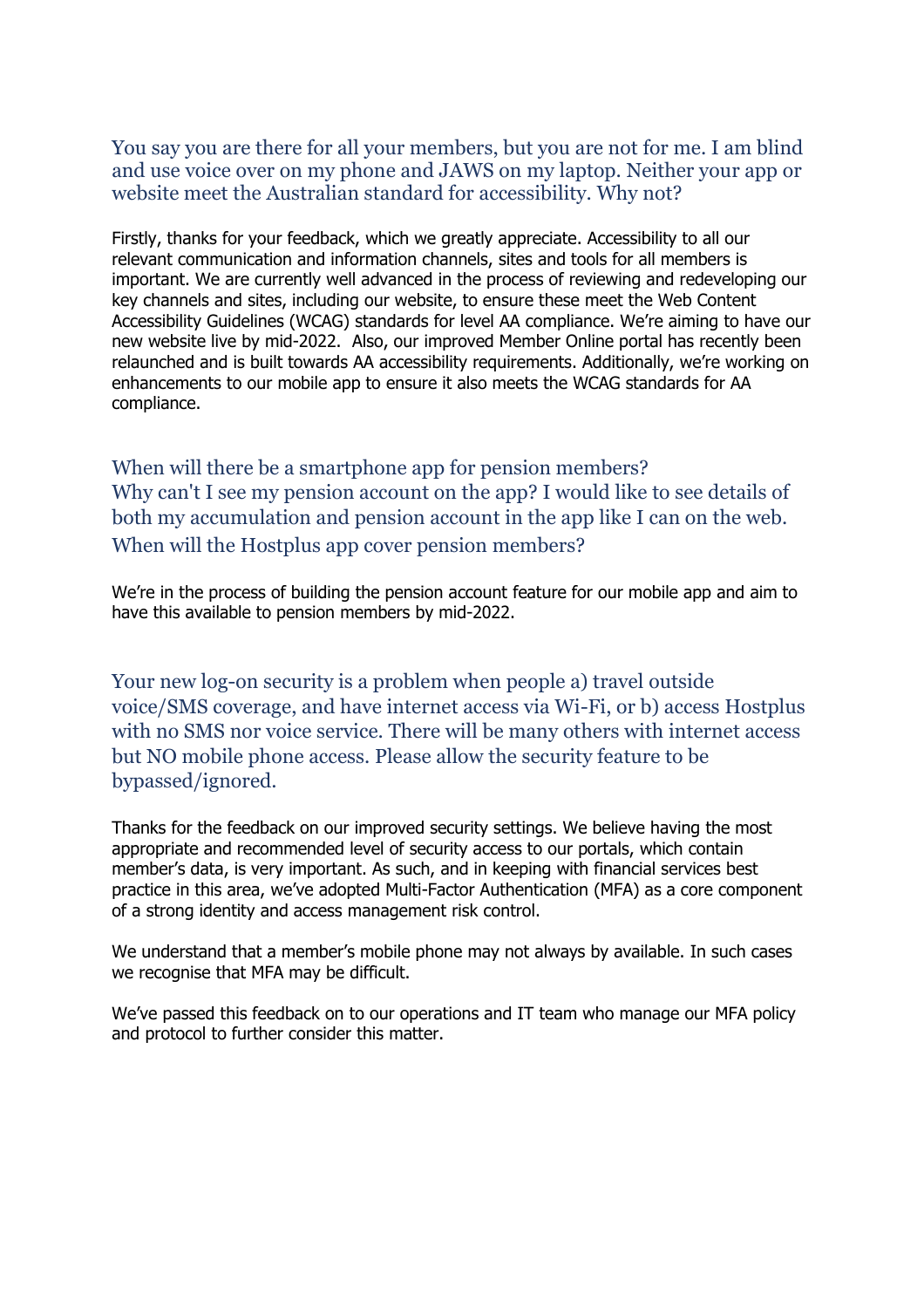I download the pension performance CSV weekly. WinXP Google Chrome is now not fully able to do this. Apparently the site has changed to be only fully functional with Google Chrome (WIN7) but with no restrictions advice. Ensure the CSV remains consistent now and has blank columns.

Thank you for advising us of your experience. We've passed this feedback on to our technical operations team for further investigation and resolution.

How do we know how our investment is performing % wise where we use Choiceplus? The app and online shows Hostplus Balanced and Indexed Balanced, but nowhere does it show the Choiceplus performance – so I have no idea if the shares I purchased are good?

Thanks for your feedback. Presently, the app doesn't provide members with access to their Choiceplus investments. The good news, however, is that we are building a Choiceplus portal for the app and expect to add this feature in 2022.

In the meantime, you can view all your Hostplus investments, including those you hold in Choiceplus, simply by logging in to Member Online. You can find out more about Choiceplus and its features, including reporting on your investments, resources and FAQs on our [website.](https://hostplus.com.au/investment/understanding-your-investments/your-investment-options/choiceplus-faq)

### <span id="page-41-0"></span>**Operational - general**

Why does Hostplus not produce an annual statement at the end of each financial year? Receiving only half yearly statements is not industry standard and makes it difficult to compare.

Hostplus has traditionally produced half yearly statements for the six-monthly periods ending 31 December and 30 June. Regular statements have been a good way to keep members informed of their account activity when they might not have engaged with their super or checked their balance regularly.

With the vast majority of members now having access to on-demand statements and reports via Member Online, we will be moving to providing one annual statement per year from 2022. As such, members will not receive a statement covering the six months to 31 December, and will instead receive an annual statement in September, covering the 12 months to 30 June each year.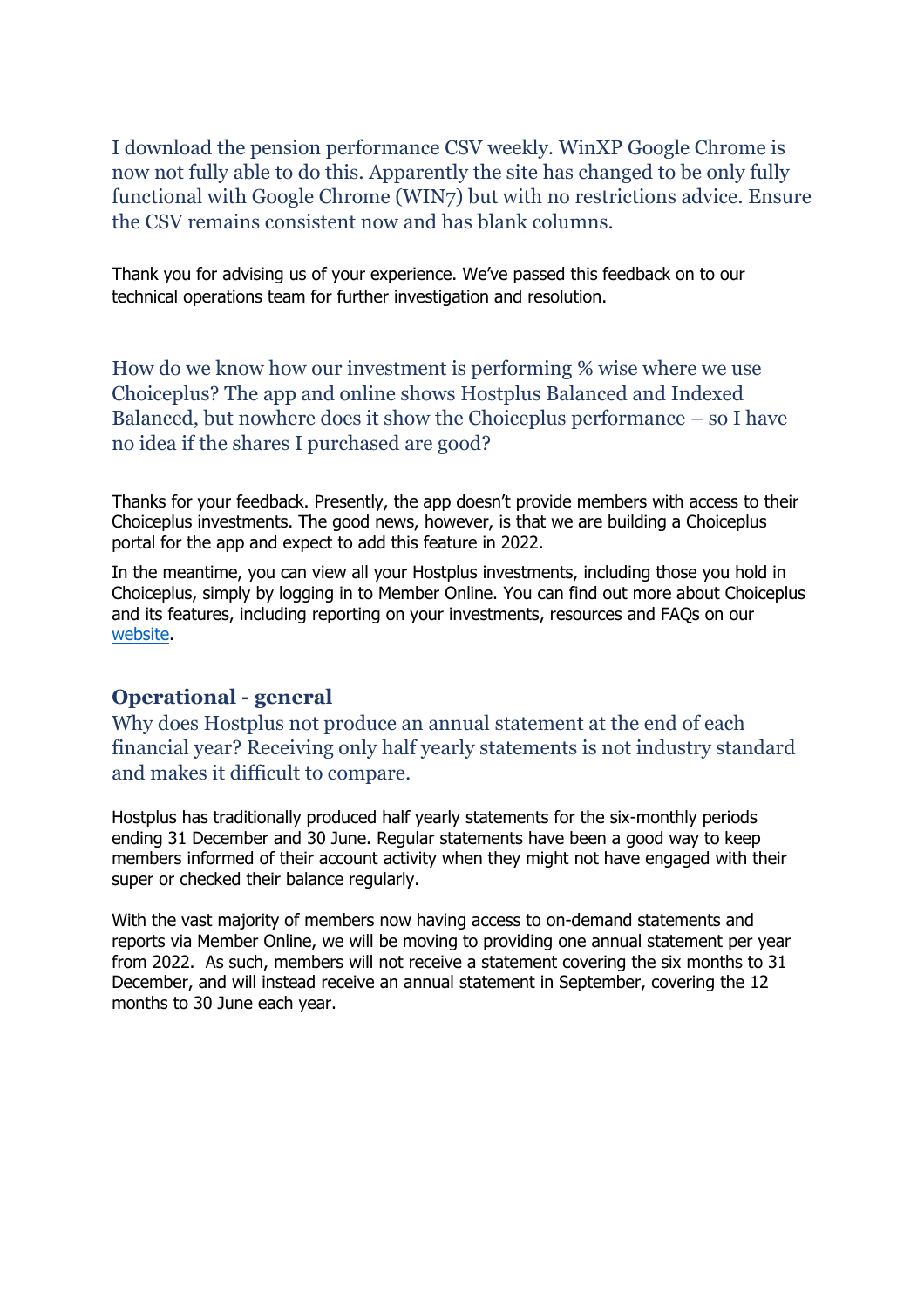# Future superannuation investment help for beginners?

Superannuation is one of the biggest investments Australians make during their lifetime and one of the most important. At Hostplus, we want to ensure we educate our members to better understand and get the most from their super and to work towards the retirement they desire and deserve.

We currently offer a range of member education and financial literacy initiatives through a variety of channels, including our website. You can find detailed information on our investment options, insurance, consolidation, additional contributions and more. In 2022, we'll be releasing a larger range of member education resources to help members even more. This will include topics from "Super 101" basics to specialist aged care information and guidance.

We also provide a digital advice tool, Super Adviser, which members can use to understand their contribution strategy and investment options, determine appropriate insurance levels and make retirement projections. Members can also contact our team of Superannuation Advisers and Financial Planners, who can also provide a wealth of information, guidance and advice.

You can call the team on 1300 348 546, Monday to Friday 8am – 8pm AEDT.

Hostplus provides unsatisfactory support for pension members, with support staff unable to answer basic questions, promises to have expert staff call members unfulfilled, and excessively slow response to formal complaints. Why?

We're sorry to hear of your experience, and thank you for taking the opportunity to let us know.

It's our aim and intention to deliver the best possible customer service experience for all our members. Hostplus' Service Excellence Centre (HSEC) forms a key part of our member service approach and is our central point for initial enquires and service requests from both members and employers. In cases where the HSEC team are unable to address initial queries or service requirements, these are usually escalated to specialist teams for action and response.

Where a member is unsatisfied with the support they receive, we want to know, so that we can address that and continue to improve our services. We also take complaints very seriously, and are required by law to respond within 45 days. If you've made a complaint and believe we haven't satisfactorily handled it, or its resolution, you can contact the Australian Financial Complaints Authority (AFCA). AFCA provides free, fair and independent financial complaint resolution services to Hostplus members and their beneficiaries.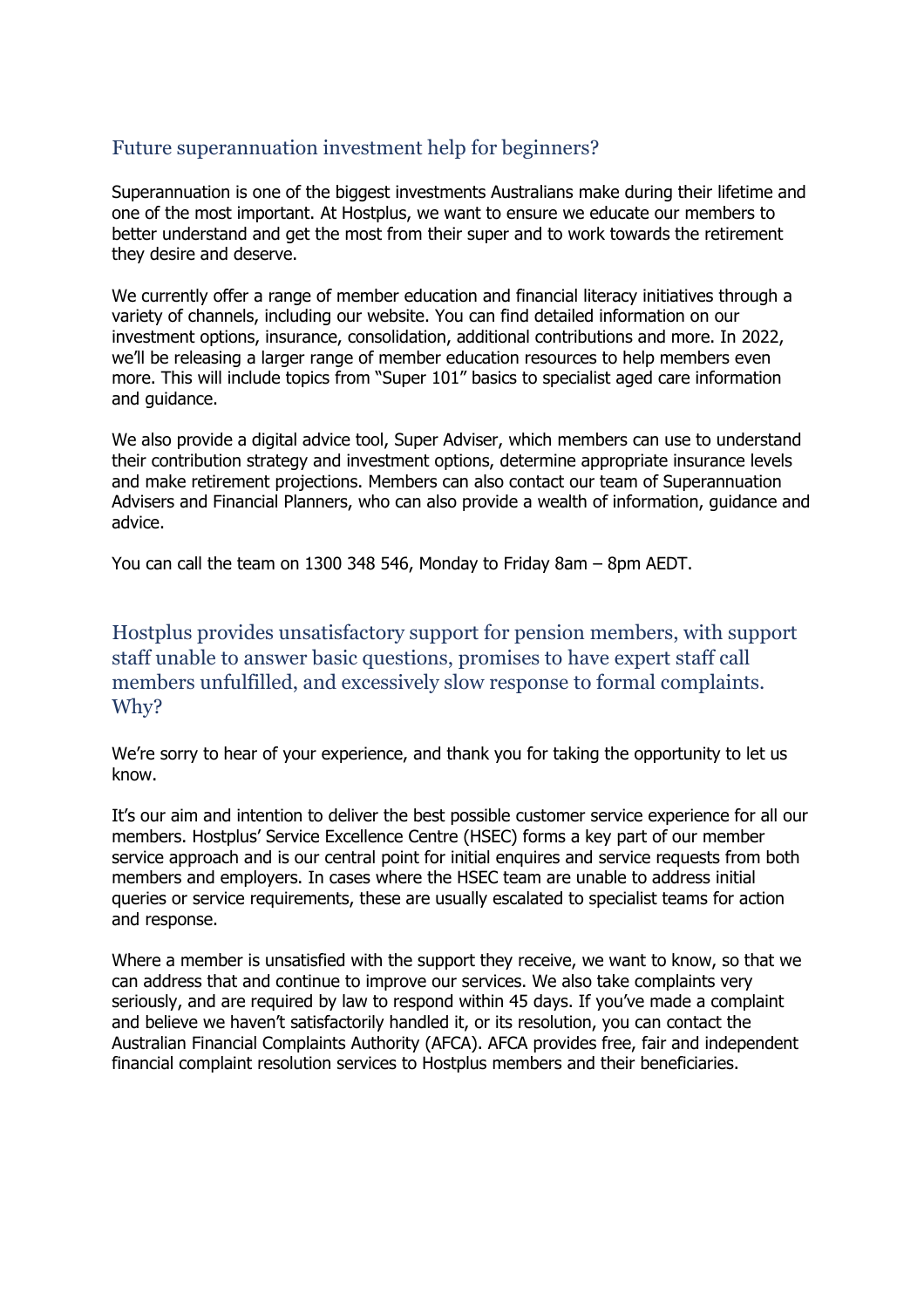### Can I transfer funds to my Hostplus Pension Fund from my self-managed super fund without penalty from Centrelink?

When rolling any monies out of or between super funds, and particularly from an SMSF to and APRA regulated fund, such as a retail or industry fund, it's recommended that you seek guidance and financial advice about your circumstances and objectives, as well as the steps of the process. This is to ensure that the process is undertaken correctly with regard to any transfer caps or other restrictions and potential tax and Age Pension implications.

We suggest you consult your current adviser or accountant regarding your intentions and objectives before proceeding to transfer your funds, and/or wind-up your SMSF, which also would need to be done pursuant to ATO requirements.

If, however, you do not have an adviser or accountant assisting you with your SMSF, Hostplus has qualified and experienced financial advisers that can provide you with further assistance in these matters.

You can call the team on 1300 348 546, Monday to Friday 8am – 8pm AEDT or visit our website for further information.

Hostplus has some great investment switching options and I appreciate this. Will Hostplus report to APRA their own unit pricing errors during switches – as required by RG94 – and provide transparency of any corrections in members accounts?

The Australian Securities & Investments Commission's (ASIC) RG 94 Unit pricing: Guide to good practice is premised on its and the Australian Prudential Regulation Authority's (APRA) joint guidance for funds as to good practice principles for unit pricing.

Hostplus follows the guidance provided by ASIC and APRA pursuant to RG 94, including as it relates to unit pricing policy, practice and, in the case of any unit pricing error, reporting, remediation and compensatory requirements and practices.

In the case of a unit pricing error occurring, and so that members are not disadvantaged, Hostplus would rectify the error by recalculating the unit price and applying it effectively such that the member's account is in its correct state. That is, we ensure that members would be returned to the financial position they would have been in if the error had not occurred.

If a unit pricing error were to occur and some members affected by it have exited or rolled out of Hostplus before the error was rectified, those members would be advised, in writing, of the unit pricing error, how it had impacted their account and what steps Hostplus was taking to calculate and apply the appropriate compensating amount, including steps taken to send this adjustment to either the member or the rollover fund. In such circumstances the member's records and Hostplus exit statement would be amended to reflect this action and payment.

Hostplus records and reports all unit pricing errors as part of its breaches and incident policy and procedures. Where these are determined to be material and reportable to APRA and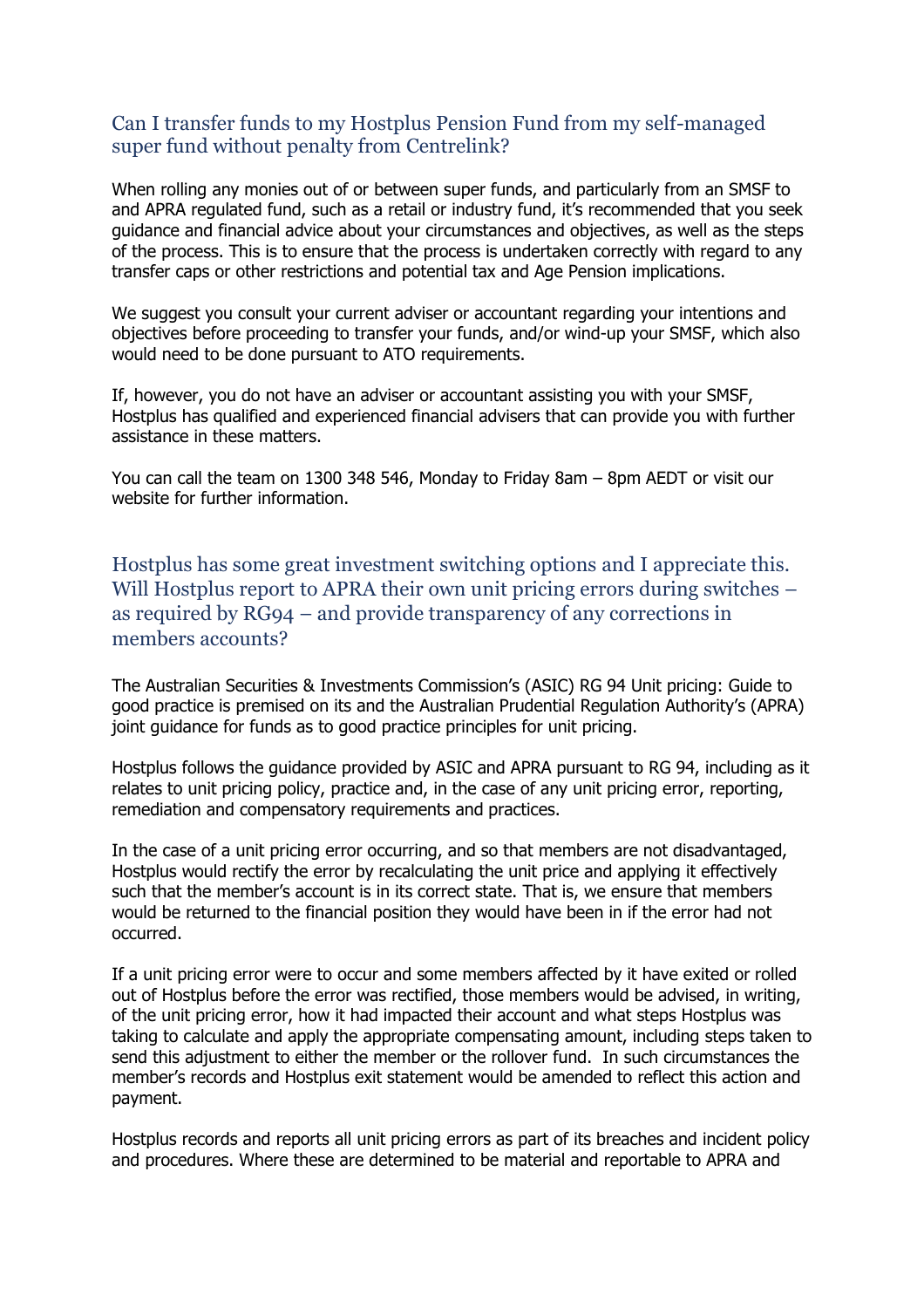ASIC, Hostplus will do so in accordance with superannuation laws, guidance notes and relevant policies.

#### <span id="page-44-0"></span>**Operational – Insurance**

Can you give me more details for the insurance connected with the Fund please? All Hostplus memberships should come with insurance to cover all employee accidents especially those that have an injury and continue to work out of necessity.

We agree that appropriate and affordable insurance cover is a very important feature of most people's superannuation arrangements.

However, there have been some major changes to the way insurance is provided inside superannuation over the last several years. Legislation reforms have been introduced in that period that aim to protect members' superannuation account balances from unnecessary cover and premiums, depending on factors such as age and account balance, by restricting when insurance can be provided on member accounts.

More specifically, these legislative reforms aim to ensure members are not paying for insurance cover they may have forgotten about, or no longer need, and that premiums don't inappropriately erode their retirement savings.

Depending on their age and other eligibility criteria, Hostplus members receive automatic Death and Total & Permanent Disability (TPD) insurance. Death and TPD insurance provides a lump sum benefit to yourself or your loved ones should you pass away, or suffer an illness or injury that leaves you totally and permanently disabled.

However, members under age 25 or those with very low balances may not automatically receive or retain these levels and types of insurance cover.

Hostplus members can also choose to opt-in to income protection insurance, also known as salary continuance. This helps to protect your income if you can't work due to illness or injury. Income protection provides a regular monthly benefit to help meet your living expenses.

Hostplus does not generally offer income protection insurance automatically. Members who wish to obtain income protection insurance must voluntarily opt-in to do so upon or after joining the fund. Members can apply for income protection insurance through Member [Online.](https://mol.hostplus.com.au/)

We strongly encourage all members to review the type and level of insurance they have as part of their Hostplus membership, and make informed decisions as to whether their cover is sufficient and appropriate for their particular needs and requirements.

To make things easier, we provide members with access to an online insurance calculator. This takes into account your lifestyle, your age, your financial situation and your health. The insurance calculator will help you decide on the right insurance. We also provide a digital advice tool, Super Adviser, which members can access and use to help them understand and determine appropriate insurance levels. Members can also contact our team of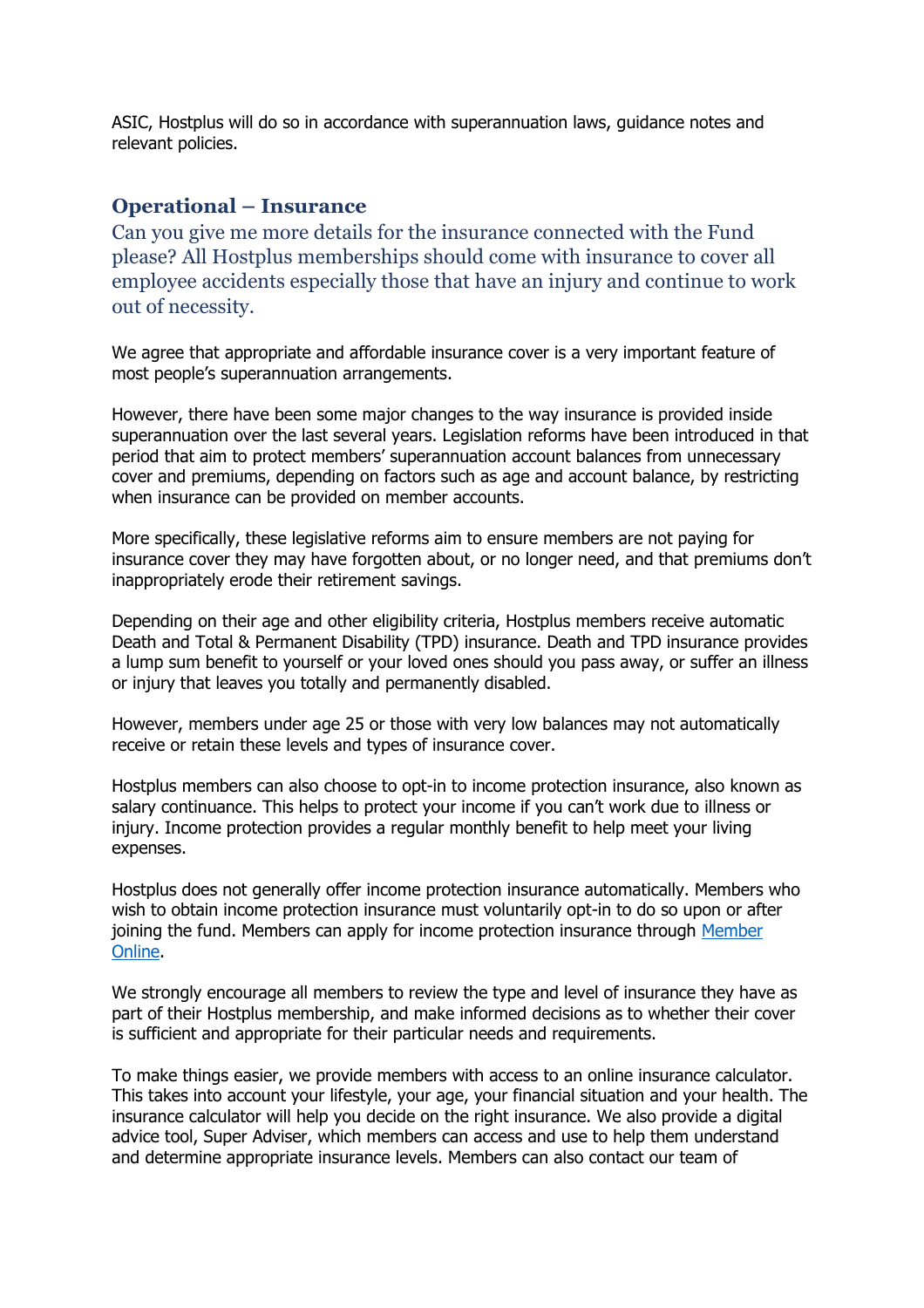Superannuation Advisers and Financial Planners, who can also provide a wealth of information, guidance and advice.

The insurance calculator and Super Adviser tool can be accessed via our website, or you can call the team on 1300 348 546, Monday to Friday 8am – 8pm AEDT.

Is there a difference between white collar workers and blue collar worker salary continuance premiums? Why are women's more expensive than men's?

Hostplus has three categories of occupational ratings that apply to Income Protection insurance – Management/Clerical (White collar), Light Blue Collar and Heavy Blue Collar. Premiums differ across these occupational categories depending on your age, your type of cover, and your applicable occupational rating factor, which are outlined in the table below.

| Income protection occupational rating $\vert$ Occupational rating factor |      |
|--------------------------------------------------------------------------|------|
| Management/Clerical (White collar)                                       | 1.00 |
| Light Blue Collar                                                        | 2.10 |
| Heavy blue collar                                                        | 3.20 |

You may be able to pay a lower premium based on your occupation and associated occupational rating set by the insurer. For example, if you mostly work in an office, you may meet the professional or white-collar occupational rating definitions and receive reduced premiums.

When it comes to determining insurance premiums for income protection cover, insurers take into account a number of factors. When setting premiums, the insurer determines the level of past claims history and related risk profiles and experience, which has traditionally seen females making more claims than men. Correspondingly, this higher volume of claims by women generally translates to a higher level of premiums for female members.

#### <span id="page-45-0"></span>**Operational – AMM**

Is the AMM Meeting going to be held via ZOOM? Good morning, was the meeting recorded? I joined an hour late from Queensland forgetting to take into account daylight savings in the start time. I would really appreciate a copy or link to view the meeting.

This year's AMM was held as a streamed online event. We have recorded the entire meeting and this will be available to view on demand via our website soon.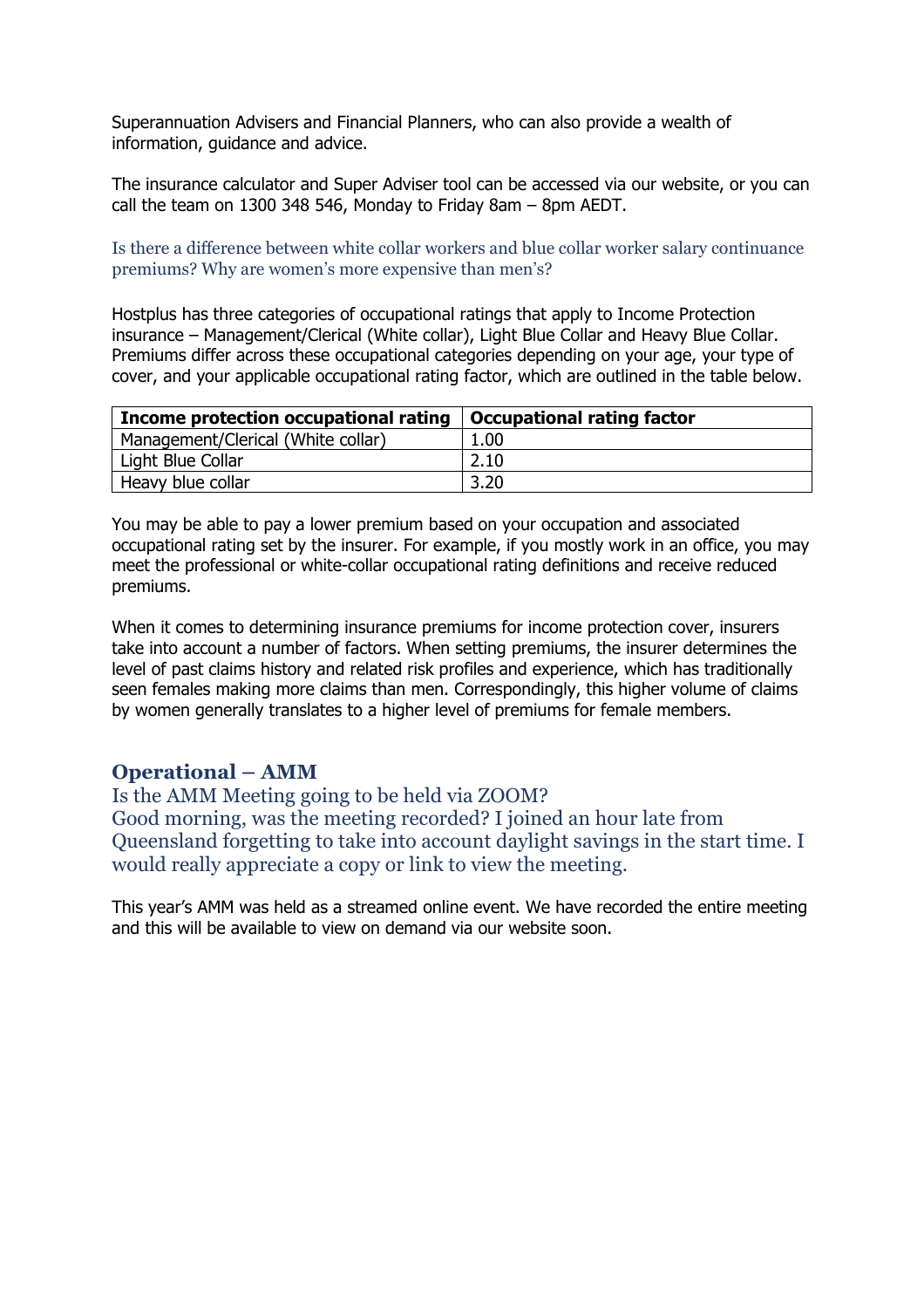The Q & A session appeared to be a very staged event. Whilst questions were relevant the responses at times were read from prepared scrips, were very long-winded and often repeated information that had previously been discussed.

So that we could respond to as many questions as possible on the day of the AMM, we grouped similar questions together into the one answer, where possible, which required some preparation before the event. We also received many questions during the AMM that were very similar to those submitted ahead of it and for which we'd prepared considered responses to.

The remaining questions that we couldn't provide a response to during the AAM are answered here.

### <span id="page-46-0"></span>**Operational - talent**

Better stability across leadership teams can mean better performance. Is it expected that the CEO and executive team will remain relatively stable at Hostplus into the future?

In any organisation, experience and stability are important attributes for a leadership team. We're proud to say we have a fantastic team of talented and experienced executives and senior managers, many of whom have served at Hostplus for a number of years.

Our CEO, David Elia, has been with the Fund for over 22 years, leading it as its CEO for 18 of those years. He has built an impressive reputation for delivering market-leading financial outcomes for our members. In doing so, he's gathered and empowered a formidable leadership team to lead and manage our operations, client services, investments, and many other functions within the business.

In something of a competitive advantage that the Fund has worked hard to secure and leverage, the average tenure of Hostplus' executive leadership team is nine years. Importantly, this includes our CIO, Dr. Sam Sicilia, who has been our Chief Investment Officer for more than 13 years, a period that has seen some significant investment phases, seasons and challenges.

During David Elia's 18 years leading the Hostplus team, the Fund's assets under management have grown from \$2 billion to over \$72 billion today, and our membership has grown from around half a million to 1.3 million.

Our long-term net investment performance has also been market-leading for two decades. Again, this is in large part due to the vision, expertise, stability and leadership of both our board and executive management team and in turn testament to those in our teams that have worked closely and well to realise such consistent outcomes.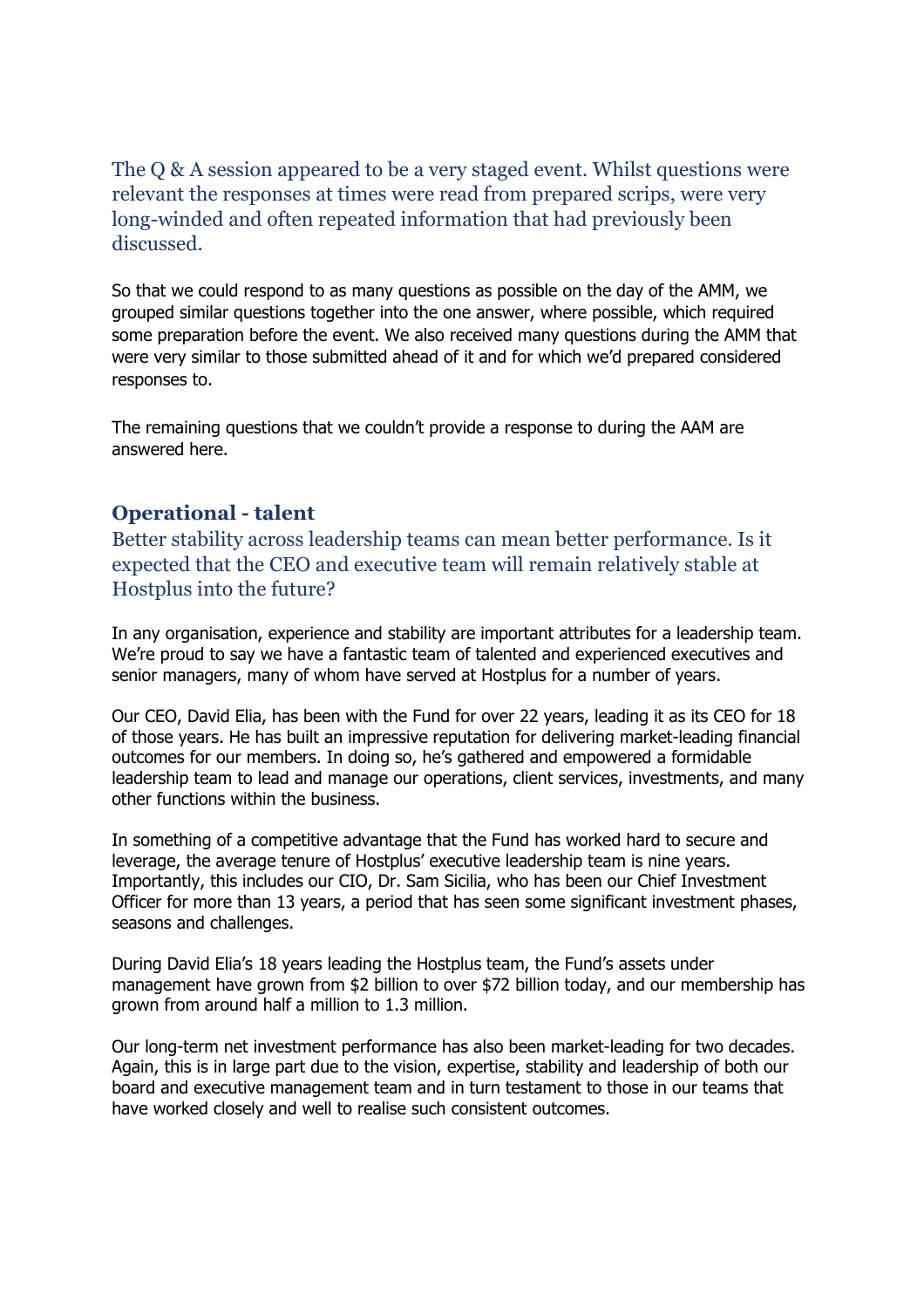CEO's and CIO's fixed salary increased by 7 - 8% in FY21. This appears to be significantly above market, whereby most ASX100 listed company CEO's received no salary increase or only a 2-3% increase from FY20. How is this increase justified?

Has there been an increase in the remuneration for senior management?

Our remuneration frameworks at Hostplus are designed to incentivise and reward superior performance and long-term commitment to Hostplus, which in turn results in improved financial outcomes for members. Details of the remuneration paid to our Board directors and leadership team are available [publicly on our website.](https://hostplus.com.au/super/about-us/remuneration-policy)

We aim to remunerate fairly and equitably, and in a manner which is consistent with the best financial interests of members.

The CEO and Executive team salaries are benchmarked by an independent remuneration specialist who reports to the People, Performance and Culture Committee, a subcommittee of the Board.

We believe and act upon the fundamental principle that our remuneration structures should facilitate the delivery of superior long-term investment returns to our members. As a result, Hostplus remuneration structures includes systems to reflect the markets the Fund operates in, as well as measures to attract, retain, motivate and align the talents we need to achieve our member goals, whilst reinforcing leadership, accountability, teamwork and innovation.

Consistent with that objective, when reviewing salaries for the CEO and CIO, Hostplus has regard to both general and specific market factors and considerations relating to the financial services and superannuation sector.

There is no KPI scorecard to provide transparency for short term incentives paid to CEO and CIO. Annual report should clearly set out targets and outcomes for any bonus similar to requirements for all listed companies.

Our remuneration structures are designed to attract, retain, motivate our staff and to incentivise high performance in furtherance of our purpose of delivering superior net long term investment returns to members and enhanced member services.

To achieve that objective, Hostplus ensures that its remuneration structures and systems:

- reflect the market in which we operate
- links individual key performance objectives to our strategic goals and objectives — including, but not limited to, the management of risk
- encourage and reward outcomes and behaviour that supports our culture and strategic goals
- incorporate and uphold our risk management framework; and
- comply with legal and regulatory obligations.